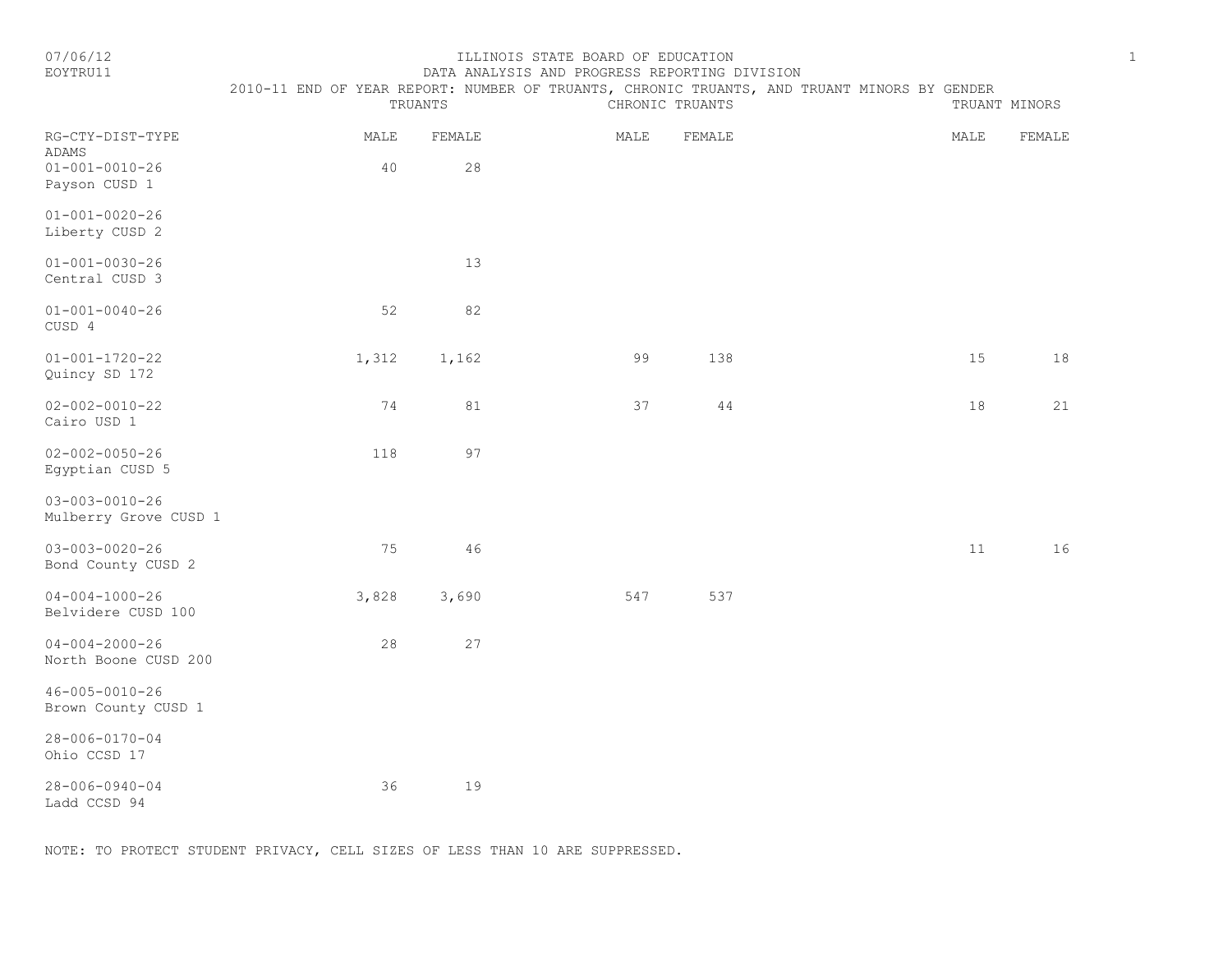EOYTRU11 DATA ANALYSIS AND PROGRESS REPORTING DIVISION

# 2010-11 END OF YEAR REPORT: NUMBER OF TRUANTS, CHRONIC TRUANTS, AND TRUANT MINORS BY GENDER<br>CHRONIC TRUINERS CHRONIC TRUANTS

|                                                                     |            | TRUANTS      | CHRONIC TRUANTS | TRUANT MINORS |  |      |        |
|---------------------------------------------------------------------|------------|--------------|-----------------|---------------|--|------|--------|
| RG-CTY-DIST-TYPE<br>$28 - 006 - 0990 - 04$<br>Spring Valley CCSD 99 | MALE<br>50 | FEMALE<br>39 | MALE            | FEMALE        |  | MALE | FEMALE |
| $28 - 006 - 1030 - 22$<br>DePue USD 103                             |            |              |                 |               |  |      |        |
| 28-006-1150-02<br>Princeton ESD 115                                 |            |              |                 |               |  |      |        |
| $28 - 006 - 1750 - 04$<br>Leepertown CCSD 175                       |            |              |                 |               |  |      |        |
| $28 - 006 - 3030 - 26$<br>La Moille CUSD 303                        |            |              |                 |               |  |      |        |
| $28 - 006 - 3400 - 26$<br>Bureau Valley CUSD 340                    | 42         | 24           |                 |               |  |      |        |
| $28 - 006 - 5000 - 15$<br>Princeton HSD 500                         | 47         | 39           |                 |               |  |      |        |
| $28 - 006 - 5050 - 16$<br>Ohio CHSD 505                             |            |              |                 |               |  |      |        |
| $40 - 007 - 0400 - 26$<br>Calhoun CUSD 40                           | 138        | 122          |                 |               |  |      |        |
| $40 - 007 - 0420 - 26$<br>Brussels CUSD 42                          |            |              |                 |               |  |      |        |
| $08 - 008 - 3080 - 26$<br>Eastland CUSD 308                         |            |              |                 |               |  |      |        |
| $08 - 008 - 3140 - 26$<br>West Carroll CUSD 314                     | 123        | 119          |                 |               |  | 16   | 15     |
| 46-009-0150-26<br>Beardstown CUSD 15                                | 257        | 246          | 35              | 57            |  | 160  | 164    |
| $46 - 009 - 0640 - 26$<br>Virginia CUSD 64                          |            |              |                 |               |  |      |        |
| $46 - 009 - 2620 - 26$<br>A-C Central CUSD 262                      | 32         | 24           |                 |               |  |      |        |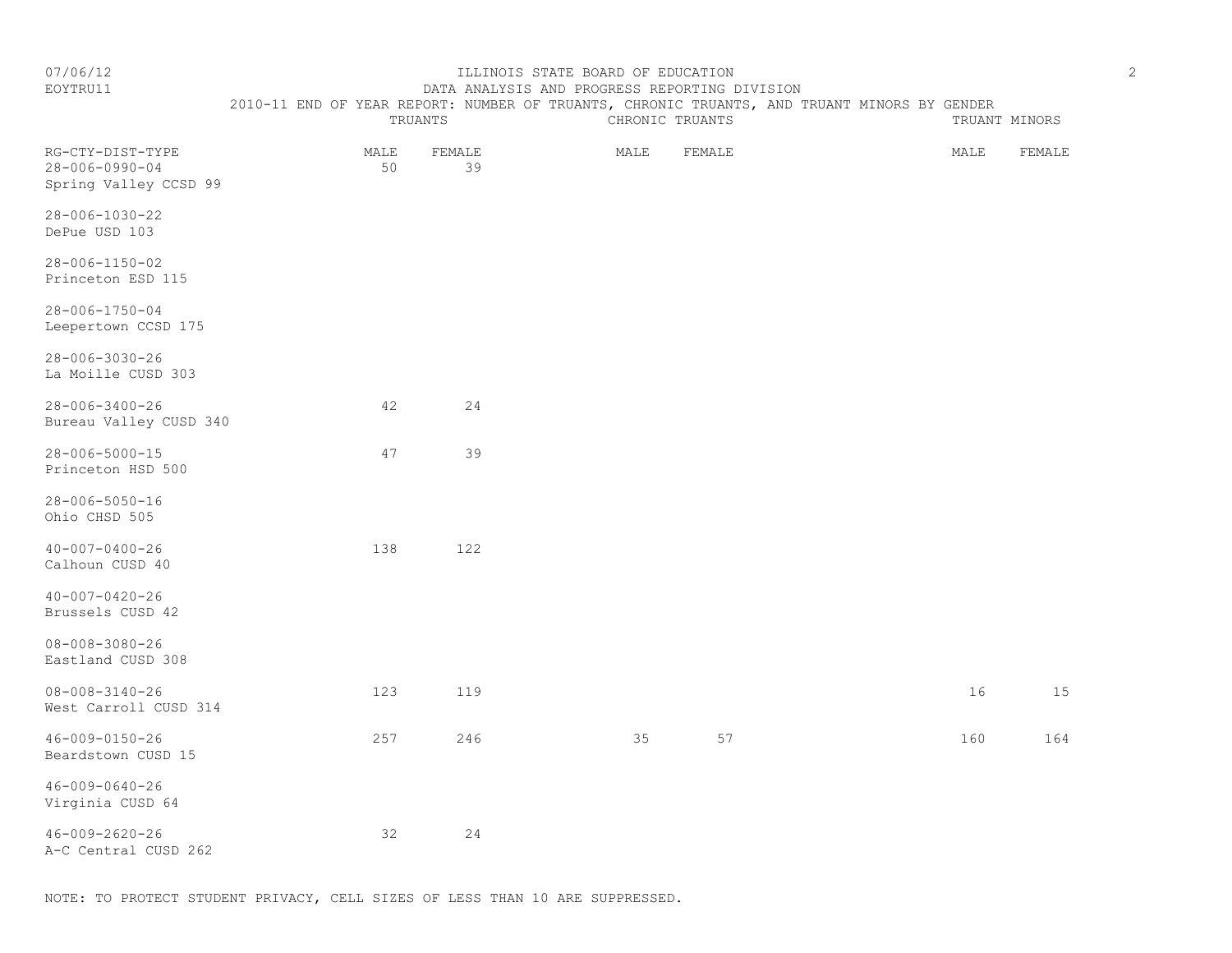| 07/06/12<br>EOYTRU11                                        | TRUANTS | DATA ANALYSIS AND PROGRESS REPORTING DIVISION<br>2010-11 END OF YEAR REPORT: NUMBER OF TRUANTS, CHRONIC TRUANTS, AND TRUANT MINORS BY GENDER<br>TRUANT MINORS | 3    |        |      |        |
|-------------------------------------------------------------|---------|---------------------------------------------------------------------------------------------------------------------------------------------------------------|------|--------|------|--------|
| RG-CTY-DIST-TYPE<br>$09 - 010 - 0010 - 26$<br>Fisher CUSD 1 | MALE    | FEMALE                                                                                                                                                        | MALE | FEMALE | MALE | FEMALE |
| $09 - 010 - 0030 - 26$<br>Mahomet-Seymour CUSD 3            | 56      | 34                                                                                                                                                            |      |        |      |        |
| $09 - 010 - 0040 - 26$<br>Champaign CUSD 4                  | 2,012   | 1,815                                                                                                                                                         | 68   | 86     |      | 10     |
| $09 - 010 - 0070 - 26$<br>Tolono CUSD 7                     | 13      |                                                                                                                                                               |      |        |      |        |
| $09 - 010 - 0080 - 26$<br>Heritage CUSD 8                   |         |                                                                                                                                                               |      |        |      |        |
| $09 - 010 - 1160 - 22$<br>Urbana SD 116                     | 787     | 859                                                                                                                                                           | 29   | 41     | 29   | 41     |
| $09 - 010 - 1300 - 04$<br>Thomasboro CCSD 130               | 12      |                                                                                                                                                               |      |        |      |        |
| $09 - 010 - 1370 - 02$<br>Rantoul City SD 137               | 66      | 52                                                                                                                                                            | 32   | 22     |      |        |
| $09 - 010 - 1930 - 17$<br>Rantoul Township HSD 193          | 22      | 28                                                                                                                                                            | 26   | 13     |      |        |
| $09 - 010 - 3050 - 16$<br>St Joseph Ogden CHSD 305          |         |                                                                                                                                                               |      |        |      |        |
| $10 - 011 - 0010 - 26$<br>Morrisonville CUSD 1              |         |                                                                                                                                                               |      |        |      |        |
| $10 - 011 - 0030 - 26$<br>Taylorville CUSD 3                | 122     | 81                                                                                                                                                            | 13   | 21     |      | 15     |
| $10 - 011 - 0040 - 26$<br>Edinburg CUSD 4                   |         |                                                                                                                                                               |      |        |      |        |
| $10 - 011 - 0080 - 26$                                      | 83      | 64                                                                                                                                                            | 10   |        |      |        |

10-011-0140-24 61 82 South Fork SD 14

Pana CUSD 8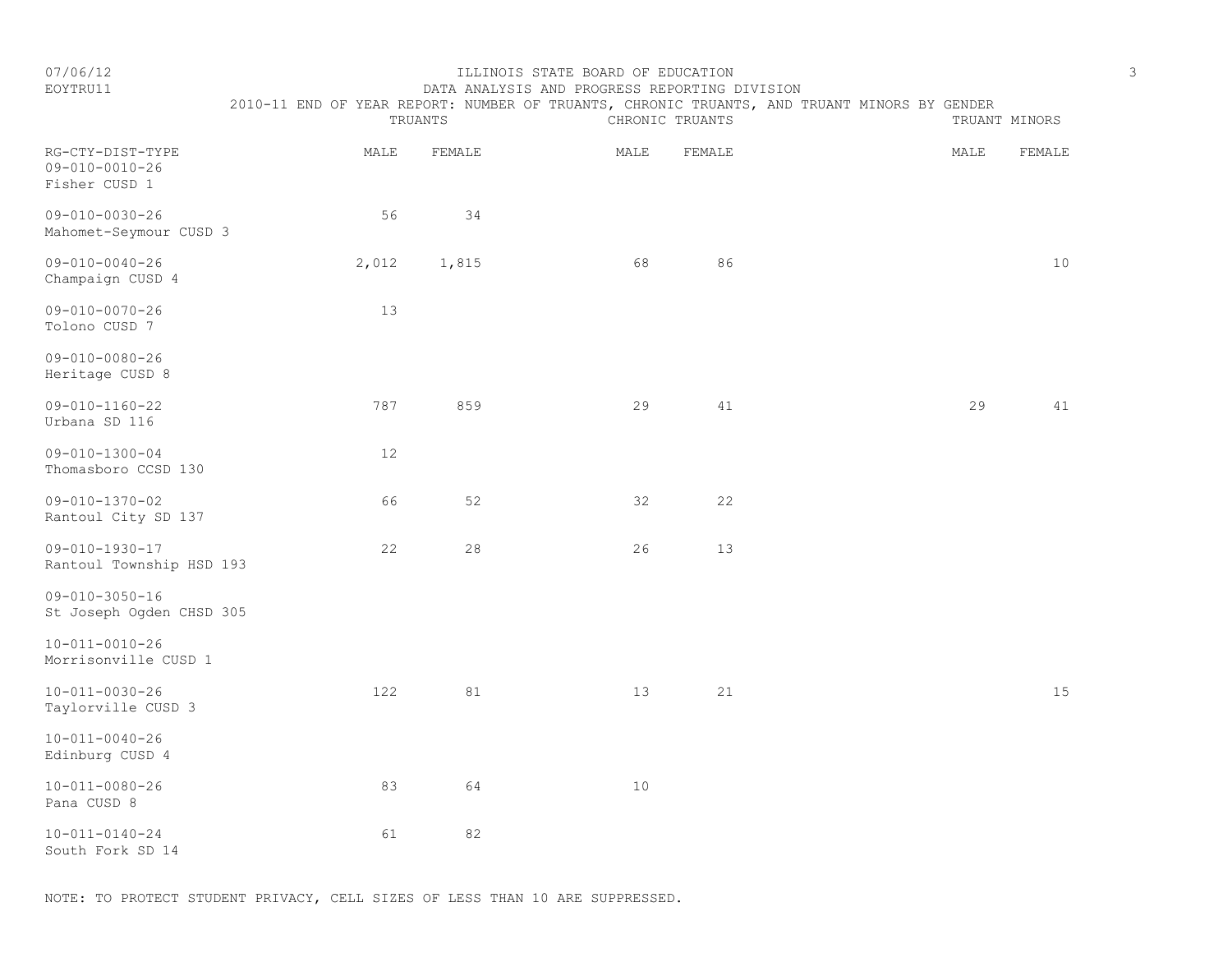#### EOYTRU11 DATA ANALYSIS AND PROGRESS REPORTING DIVISION 2010-11 END OF YEAR REPORT: NUMBER OF TRUANTS, CHRONIC TRUANTS, AND TRUANT MINORS BY GENDER

|                                                        | TRUANTS    |              | CHRONIC TRUANTS |              | TRUANT MINORS |              |  |  |
|--------------------------------------------------------|------------|--------------|-----------------|--------------|---------------|--------------|--|--|
| RG-CTY-DIST-TYPE<br>11-012-002C-26<br>Marshall CUSD 2C | MALE<br>27 | FEMALE<br>12 | MALE            | FEMALE<br>18 | MALE          | FEMALE<br>11 |  |  |
| 11-012-003C-26<br>Martinsville CUSD 3C                 | 29         | 46           |                 |              |               |              |  |  |
| $11 - 012 - 004C - 26$<br>Casey-Westfield CUSD 4C      | 93         | 112          |                 |              |               |              |  |  |
| 12-013-0100-26<br>Clay City CUSD 10                    | 54         | 53           |                 |              |               |              |  |  |
| 12-013-0250-26<br>North Clay CUSD 25                   | 40         | 58           | 12              | 15           |               |              |  |  |
| $12 - 013 - 0350 - 26$<br>Flora CUSD 35                | 93         | 71           |                 |              |               |              |  |  |
| $13 - 014 - 0010 - 26$<br>Carlyle CUSD 1               |            |              |                 |              |               |              |  |  |
| $13 - 014 - 0030 - 26$<br>Wesclin CUSD 3               | 61         | $4\,4$       |                 |              |               |              |  |  |
| $13 - 014 - 0120 - 04$<br>Breese SD 12                 | 26         | 33           |                 |              |               |              |  |  |
| $13 - 014 - 0460 - 02$<br>Willow Grove SD 46           |            |              |                 |              |               |              |  |  |
| $13 - 014 - 0600 - 02$<br>Germantown SD 60             |            |              |                 |              |               |              |  |  |
| $13 - 014 - 0710 - 16$<br>Central CHSD 71              | 63         | 46           |                 |              |               |              |  |  |
| $13 - 014 - 1415 - 02$<br>St Rose SD 14-15             |            |              |                 |              |               |              |  |  |
| $13 - 014 - 1860 - 02$<br>North Wamac SD 186           | $11$       |              |                 |              |               |              |  |  |
| $11 - 015 - 0010 - 26$<br>Charleston CUSD 1            | 475        | 446          |                 |              |               |              |  |  |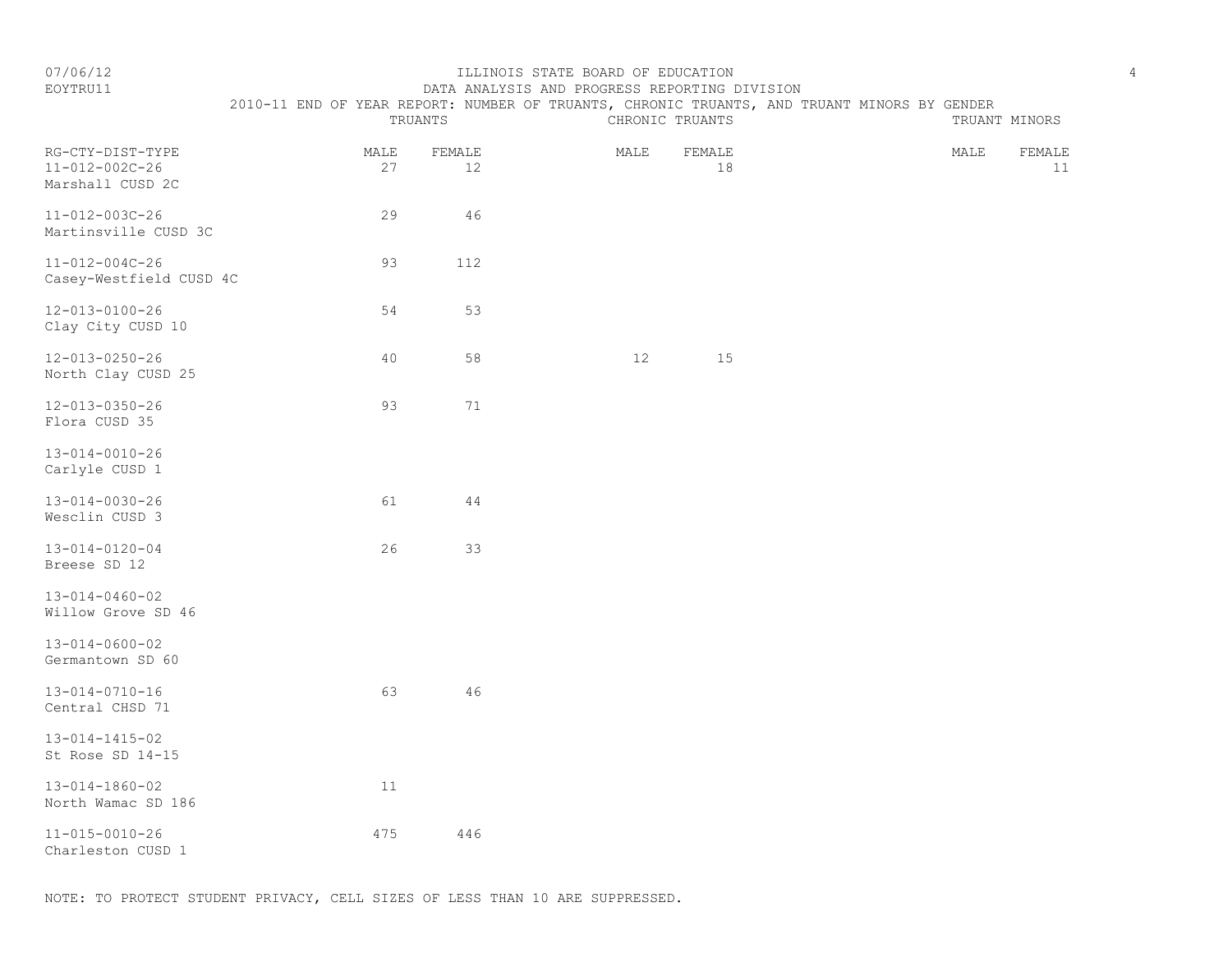### EOYTRU11 DATA ANALYSIS AND PROGRESS REPORTING DIVISION 2010-11 END OF YEAR REPORT: NUMBER OF TRUANTS, CHRONIC TRUANTS, AND TRUANT MINORS BY GENDER

|                                                              | TRUANTS     |               |            | CHRONIC TRUANTS | TRUANT MINORS |            |              |  |
|--------------------------------------------------------------|-------------|---------------|------------|-----------------|---------------|------------|--------------|--|
| RG-CTY-DIST-TYPE<br>$11 - 015 - 0020 - 26$<br>Mattoon CUSD 2 | MALE<br>501 | FEMALE<br>386 | MALE<br>53 | FEMALE<br>34    |               | MALE<br>43 | FEMALE<br>22 |  |
| $11 - 015 - 0050 - 26$<br>Oakland CUSD 5                     |             |               |            |                 |               |            |              |  |
| 11-015-8010-60<br>Eastern IL Area of Spec Educ               | 54          | 15            | 38         | 13              |               | 36         |              |  |
| $05 - 016 - 0150 - 04$<br>Palatine CCSD 15                   | 2,714       | 2,750         |            |                 |               |            |              |  |
| $05 - 016 - 0210 - 04$<br>Wheeling CCSD 21                   |             |               |            |                 |               |            |              |  |
| $05 - 016 - 0250 - 02$<br>Arlington Heights SD 25            |             |               |            |                 |               |            |              |  |
| $05 - 016 - 0270 - 02$<br>Northbrook ESD 27                  | 412         | 370           |            |                 |               |            |              |  |
| $05 - 016 - 0280 - 02$<br>Northbrook SD 28                   |             |               |            |                 |               |            |              |  |
| $05 - 016 - 0340 - 04$<br>Glenview CCSD 34                   |             | 10            |            |                 |               |            |              |  |
| $05 - 016 - 0360 - 02$<br>Winnetka SD 36                     |             |               |            |                 |               |            |              |  |
| $05 - 016 - 0540 - 04$<br>Schaumburg CCSD 54                 | 1,807       | 1,601         | 39         | 27              |               |            |              |  |
| $05 - 016 - 0590 - 04$<br>Comm Cons SD 59                    | 652         | 629           |            |                 |               |            |              |  |
| $05 - 016 - 0620 - 04$<br>CCSD 62                            |             |               | 11         |                 |               |            |              |  |
| $05 - 016 - 0630 - 02$<br>East Maine SD 63                   |             |               |            |                 |               |            |              |  |
| $05 - 016 - 0640 - 04$<br>Park Ridge CCSD 64                 |             |               |            |                 |               |            |              |  |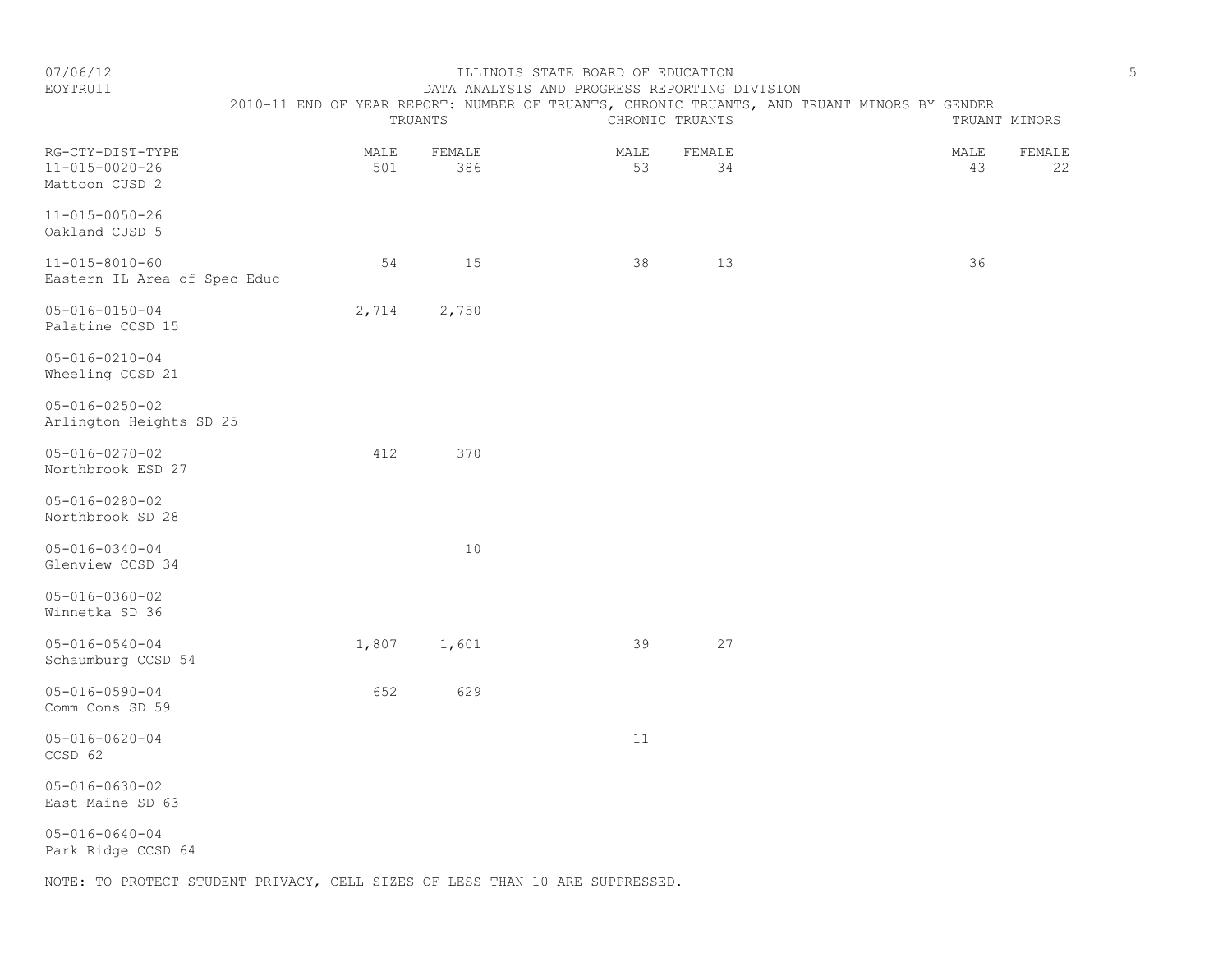| 07/06/12<br>EOYTRU11                                           |               |                 | ILLINOIS STATE BOARD OF EDUCATION<br>DATA ANALYSIS AND PROGRESS REPORTING DIVISION |                 |                                                                                             |                    | 6 |
|----------------------------------------------------------------|---------------|-----------------|------------------------------------------------------------------------------------|-----------------|---------------------------------------------------------------------------------------------|--------------------|---|
|                                                                |               | TRUANTS         |                                                                                    | CHRONIC TRUANTS | 2010-11 END OF YEAR REPORT: NUMBER OF TRUANTS, CHRONIC TRUANTS, AND TRUANT MINORS BY GENDER | TRUANT MINORS      |   |
| RG-CTY-DIST-TYPE<br>$05 - 016 - 0650 - 04$<br>Evanston CCSD 65 | MALE<br>2,619 | FEMALE<br>2,499 | MALE<br>42                                                                         | FEMALE<br>37    | MALE                                                                                        | FEMALE<br>40<br>35 |   |
| $05 - 016 - 0650 - 61$<br>Evanston Dists 65/202 Jnt Agr        | 32            | 24              |                                                                                    |                 |                                                                                             |                    |   |
| $05 - 016 - 0690 - 02$<br>Skokie SD 69                         | 54            | 64              | 67                                                                                 | 85              |                                                                                             | 46<br>56           |   |
| 05-016-0730-02<br>East Prairie SD 73                           |               |                 |                                                                                    |                 |                                                                                             |                    |   |
| $05 - 016 - 0740 - 02$<br>Lincolnwood SD 74                    |               |                 |                                                                                    |                 |                                                                                             |                    |   |
| $05 - 016 - 2020 - 17$<br>Evanston Twp HSD 202                 | 997           | 959             | 110                                                                                | 72              |                                                                                             | 110<br>72          |   |
| $05 - 016 - 2030 - 17$<br>New Trier Twp HSD 203                | 74            | 31              |                                                                                    |                 |                                                                                             |                    |   |
| 05-016-2070-17<br>Maine Township HSD 207                       | 732           | 600             | 18                                                                                 |                 |                                                                                             |                    |   |
| $05 - 016 - 2110 - 17$<br>Township HSD 211                     | 483           | 363             | 195                                                                                | 85              |                                                                                             | 84<br>184          |   |
| $05 - 016 - 2140 - 17$<br>Township HSD 214                     | 299           | 225             | 18                                                                                 | 13              |                                                                                             |                    |   |
| $05 - 016 - 2190 - 17$<br>Niles Twp CHSD 219                   | 1,691         | 1,543           | 49                                                                                 | 27              |                                                                                             |                    |   |
| $05 - 016 - 2250 - 17$<br>Northfield Twp HSD 225               | 341           | 291             | 10                                                                                 |                 |                                                                                             | 10                 |   |
| $05 - 016 - 8050 - 60$<br>NW Suburban Spec Educ Org            | 28            |                 |                                                                                    |                 |                                                                                             |                    |   |
| $06 - 016 - 0810 - 02$<br>Schiller Park SD 81                  |               |                 |                                                                                    |                 |                                                                                             |                    |   |
| $06 - 016 - 0830 - 02$<br>Mannheim SD 83                       | 165           | 178             |                                                                                    | 18              |                                                                                             | 10                 |   |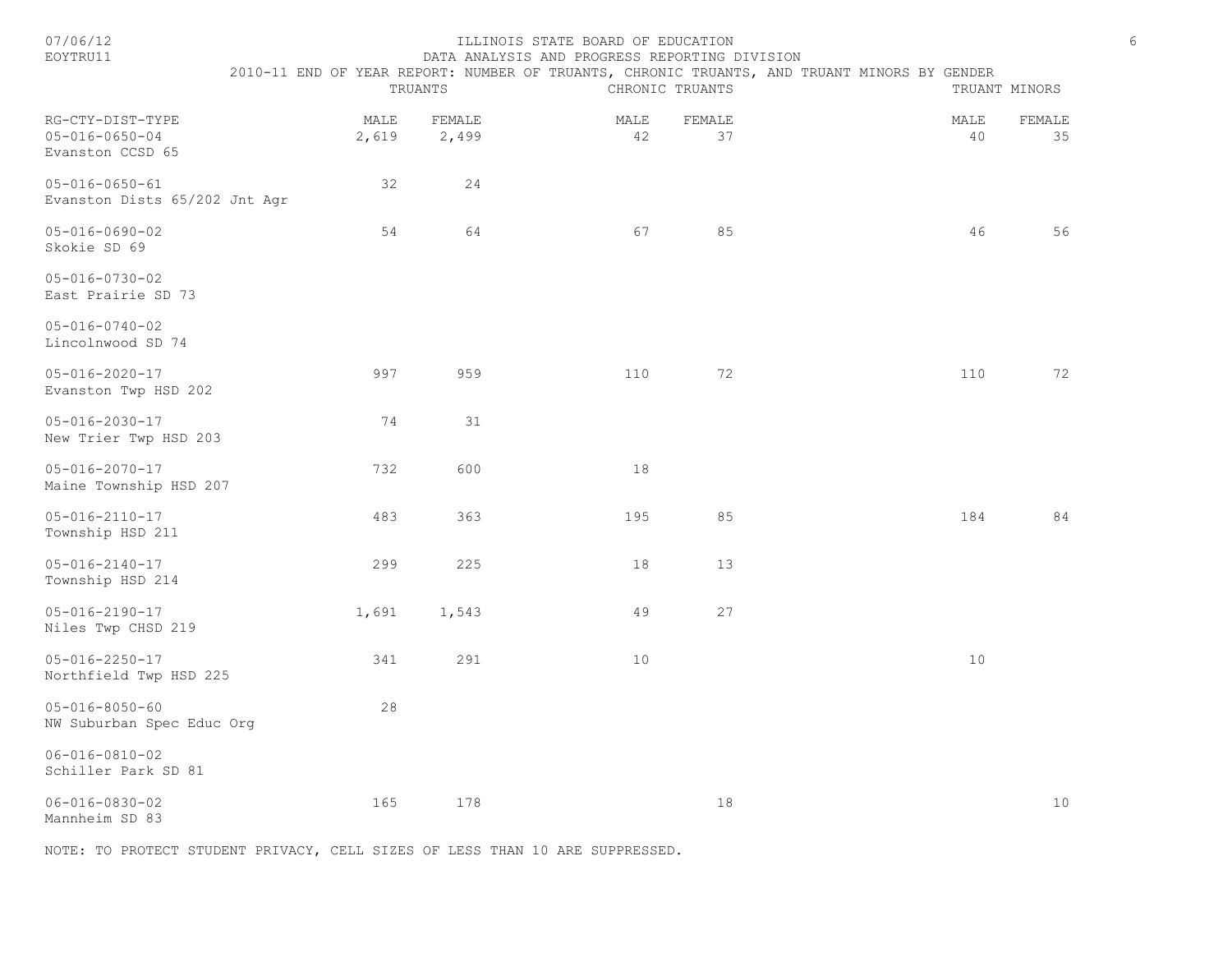EOYTRU11 DATA ANALYSIS AND PROGRESS REPORTING DIVISION

# 2010-11 END OF YEAR REPORT: NUMBER OF TRUANTS, CHRONIC TRUANTS, AND TRUANT MINORS BY GENDER<br>CHRONIC TRUANTS

|                                                                   |             | TRUANTS       |      | CHRONIC TRUANTS | TRUANT MINORS |        |  |
|-------------------------------------------------------------------|-------------|---------------|------|-----------------|---------------|--------|--|
| RG-CTY-DIST-TYPE<br>$06 - 016 - 0855 - 02$<br>River Grove SD 85-5 | MALE<br>199 | FEMALE<br>182 | MALE | FEMALE          | MALE          | FEMALE |  |
| $06 - 016 - 0870 - 02$<br>Berkeley SD 87                          |             |               |      |                 |               |        |  |
| $06 - 016 - 0880 - 02$<br>Bellwood SD 88                          |             |               |      |                 |               |        |  |
| $06 - 016 - 0890 - 02$<br>Maywood-Melrose Park-Broadview 89       | 2,085       | 1,933         | 105  | 101             |               |        |  |
| $06 - 016 - 0950 - 02$<br>Brookfield Lagrange Park SD 95          |             |               |      |                 |               |        |  |
| $06 - 016 - 0970 - 02$<br>Oak Park ESD 97                         | 638         | 646           | 16   | 15              |               |        |  |
| $06 - 016 - 0980 - 02$<br>Berwyn North SD 98                      | 474         | 304           | 20   | 14              | 29            | 16     |  |
| $06 - 016 - 0990 - 02$<br>Cicero SD 99                            | 4,435       | 4,321         | 180  | 160             |               |        |  |
| $06 - 016 - 1000 - 02$<br>Berwyn South SD 100                     | 53          | 33            | 19   |                 | 16            | 10     |  |
| $06 - 016 - 1030 - 02$<br>Lyons SD 103                            | 731         | 686           | 43   | 30              |               |        |  |
| $06 - 016 - 2000 - 13$<br>Oak Park - River Forest SD 200          | 576         | 507           | 46   | 32              | 46            | 32     |  |
| $06 - 016 - 2010 - 17$<br>J S Morton HSD 201                      | 2,480       | 2,136         | 269  | 211             | 108           | 69     |  |
| $06 - 016 - 2040 - 17$<br>Lyons Twp HSD 204                       | 169         | 119           | 15   | 15              |               |        |  |
| $06 - 016 - 2080 - 17$<br>Riverside-Brookfield Twp SD 208         | 592         | 420           | 16   |                 | 16            |        |  |
| $06 - 016 - 2090 - 17$<br>Proviso Twp HSD 209                     | 2,093       | 2,135         | 502  | 371             | 343           | 280    |  |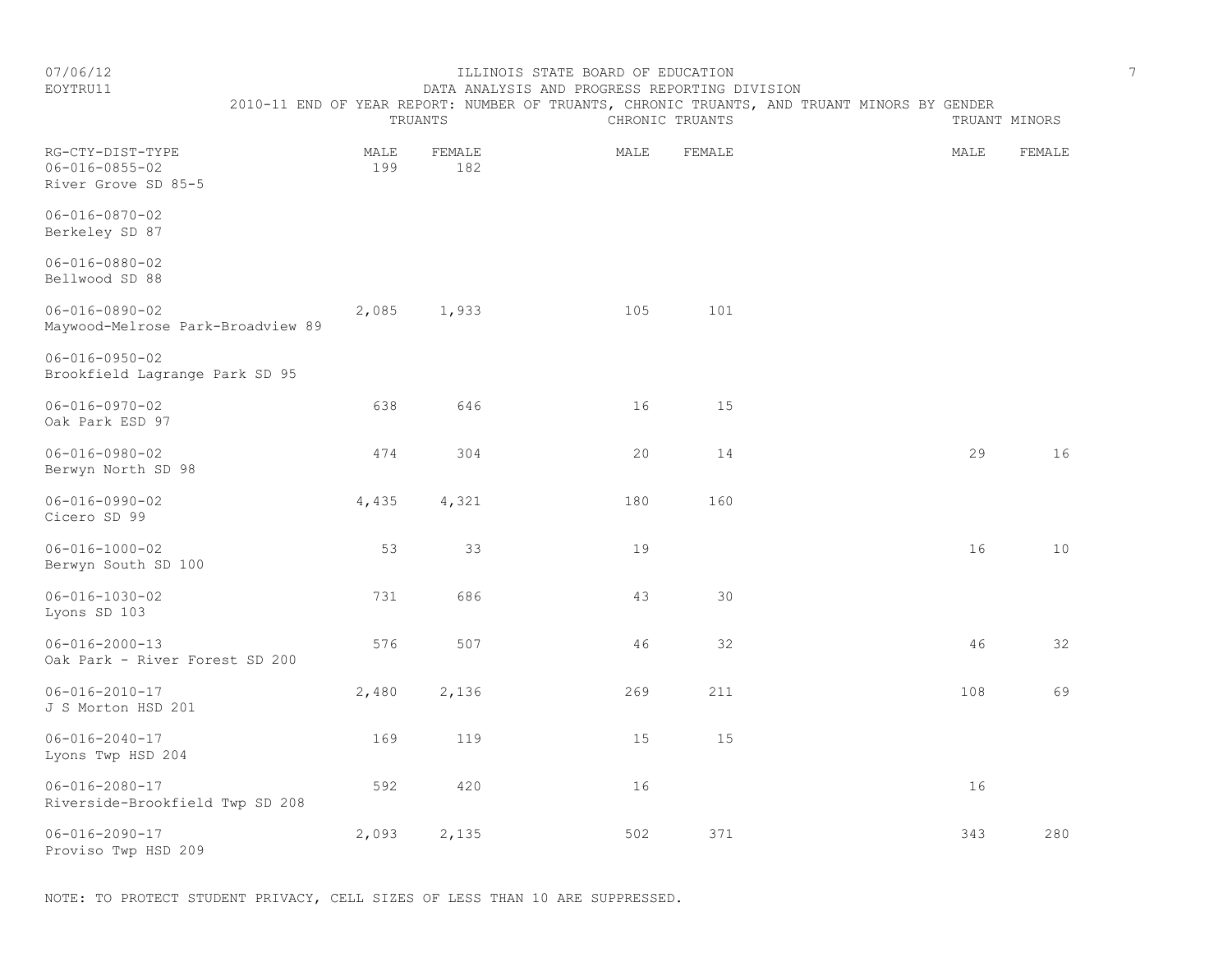### EOYTRU11 DATA ANALYSIS AND PROGRESS REPORTING DIVISION 2010-11 END OF YEAR REPORT: NUMBER OF TRUANTS, CHRONIC TRUANTS, AND TRUANT MINORS BY GENDER

|                                                               |             | TRUANTS         |      | CHRONIC TRUANTS | TRUANT MINORS |      |        |
|---------------------------------------------------------------|-------------|-----------------|------|-----------------|---------------|------|--------|
| RG-CTY-DIST-TYPE<br>$06 - 016 - 2120 - 16$<br>Leyden CHSD 212 | MALE<br>528 | FEMALE<br>377   | MALE | FEMALE          |               | MALE | FEMALE |
| $06 - 016 - 2340 - 16$<br>Ridgewood CHSD 234                  | 264         | 219             | 186  | 219             |               |      |        |
| $06 - 016 - 4010 - 26$<br>Elmwood Park CUSD 401               | 273         | 272             |      | 12              |               |      | $10$   |
| $06 - 016 - 8030 - 60$<br>Proviso Area Exceptional Child      | 61          | $1\,8$          | 48   | 20              |               | 19   |        |
| $07 - 016 - 1080 - 02$<br>Willow Springs SD 108               |             |                 |      |                 |               |      |        |
| $07 - 016 - 1090 - 02$<br>Indian Springs SD 109               | 14          | 12 <sup>°</sup> | 12   | 12              |               |      |        |
| $07 - 016 - 1110 - 02$<br>Burbank SD 111                      |             |                 |      |                 |               |      |        |
| $07 - 016 - 1220 - 02$<br>Ridgeland SD 122                    |             |                 |      |                 |               |      |        |
| $07 - 016 - 1230 - 02$<br>Oak Lawn-Hometown SD 123            |             |                 |      |                 |               |      |        |
| $07 - 016 - 1270 - 02$<br>Worth SD 127                        |             |                 |      |                 |               |      |        |
| $07 - 016 - 1275 - 02$<br>Chicago Ridge SD 127-5              | 104         | 86              |      |                 |               |      |        |
| $07 - 016 - 1275 - 61$<br>Eisenhower Cooperative              | 14          |                 |      |                 |               |      |        |
| $07 - 016 - 1280 - 02$<br>Palos Heights SD 128                |             |                 |      |                 |               |      |        |
| $07 - 016 - 1300 - 02$<br>Cook County SD 130                  | 447         | 393             | 34   | 35              |               |      |        |
| $07 - 016 - 1320 - 02$<br>Calumet Public SD 132               | 71          | 58              | 44   |                 |               |      |        |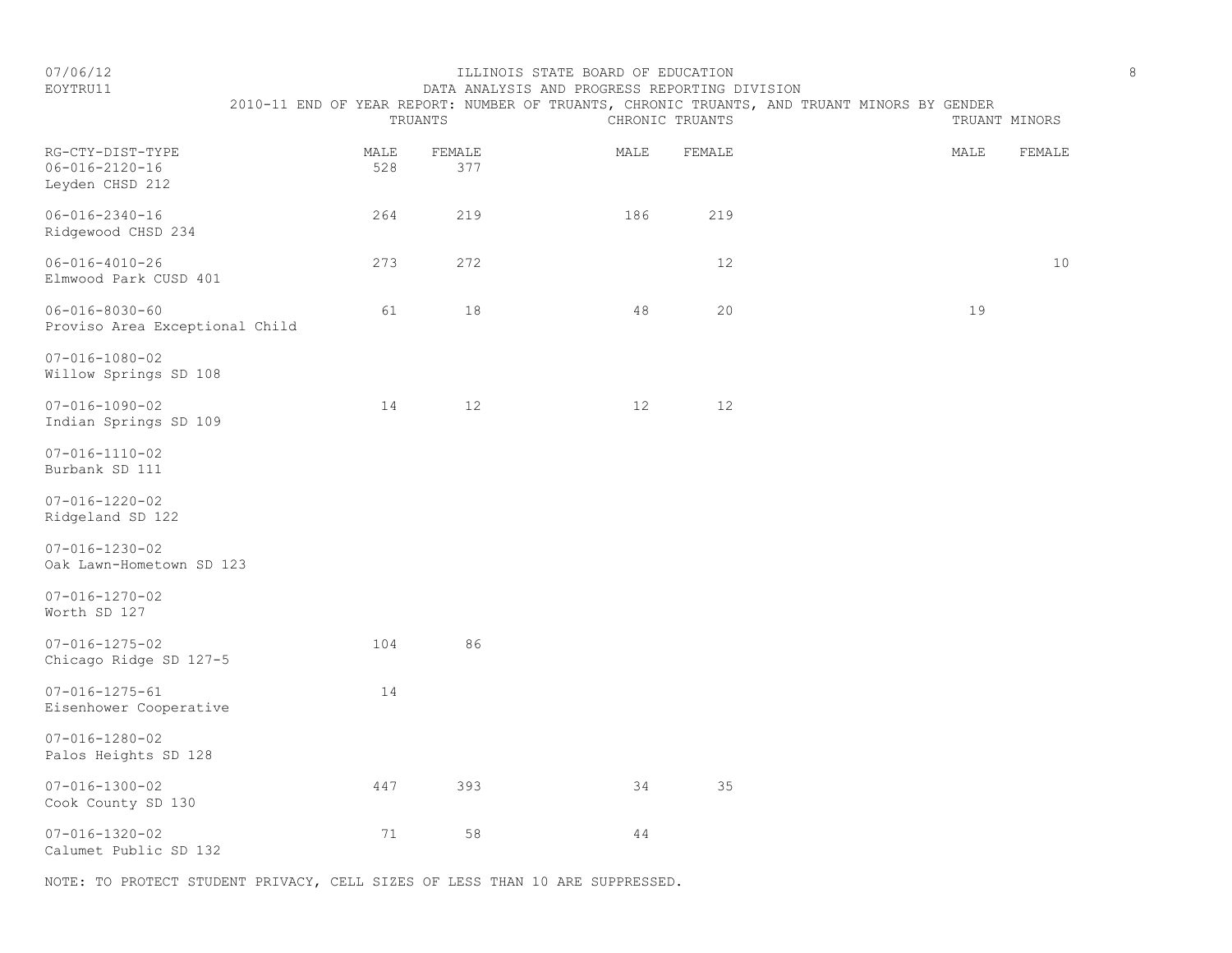#### 07/06/12 ILLINOIS STATE BOARD OF EDUCATION 9 DATA ANALYSIS AND PROGRESS REPORTING DIVISION

#### 2010-11 END OF YEAR REPORT: NUMBER OF TRUANTS, CHRONIC TRUANTS, AND TRUANT MINORS BY GENDER

|                                                                        |      | TRUANTS | CHRONIC TRUANTS | TRUANT MINORS |      |        |
|------------------------------------------------------------------------|------|---------|-----------------|---------------|------|--------|
| RG-CTY-DIST-TYPE<br>$07 - 016 - 1330 - 02$<br>Gen George Patton SD 133 | MALE | FEMALE  | MALE            | FEMALE        | MALE | FEMALE |
| $07 - 016 - 1400 - 02$<br>Kirby SD 140                                 |      |         |                 |               |      |        |
| $07 - 016 - 1420 - 61$<br>Southwest Cook Coop Spec Ed                  |      |         |                 |               | $10$ |        |
| $07 - 016 - 1430 - 02$<br>Midlothian SD 143                            |      |         |                 |               |      |        |
| $07 - 016 - 1435 - 02$<br>Posen-Robbins ESD 143-5                      | 268  | 206     | 19              | 24            |      |        |
| $07 - 016 - 1440 - 02$<br>Prairie-Hills ESD 144                        |      |         |                 |               |      |        |
| $07 - 016 - 1450 - 02$<br>Arbor Park SD 145                            | 20   | 25      | 44              | 29            |      |        |
| $07 - 016 - 1460 - 04$<br>Tinley Park CCSD 146                         |      |         |                 |               |      |        |
| $07 - 016 - 1470 - 02$<br>W Harvey-Dixmoor PSD 147                     | 362  | 378     | 154             | 114           |      |        |
| $07 - 016 - 1480 - 02$<br>Dolton SD 148                                | 116  | 119     |                 |               |      |        |
| $07 - 016 - 1500 - 02$<br>South Holland SD 150                         | 13   | 15      |                 |               | 15   | 17     |
| $07 - 016 - 1510 - 02$<br>South Holland SD 151                         | 19   | 19      |                 |               |      |        |
| $07 - 016 - 1520 - 02$<br>Harvey SD 152                                | 738  | 720     | 67              | 38            | 48   | 23     |
| $07 - 016 - 1525 - 02$                                                 |      |         |                 |               |      |        |

Hazel Crest SD 152-5

07-016-1530-02 Homewood SD 153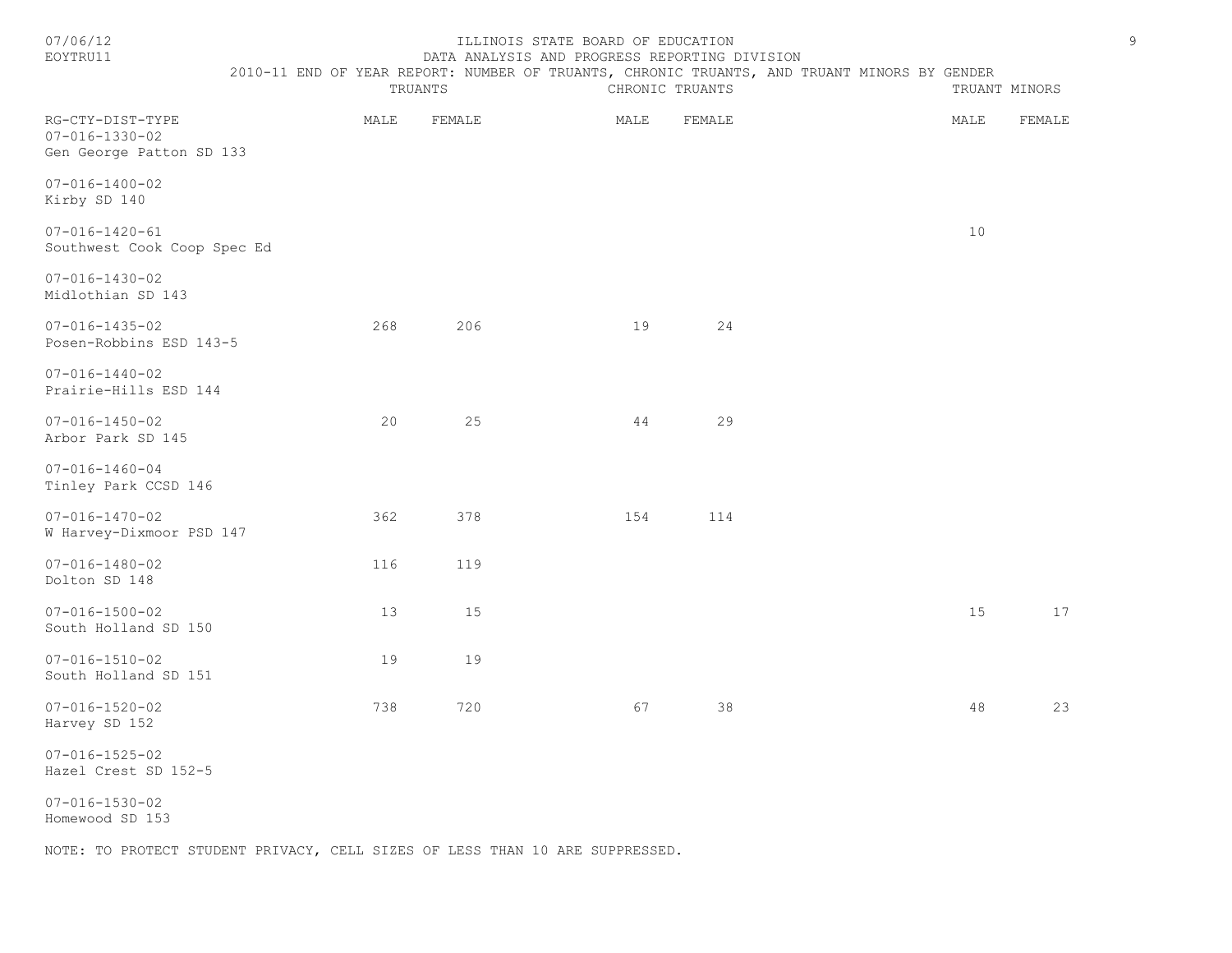## EOYTRU11 DATA ANALYSIS AND PROGRESS REPORTING DIVISION

|                                                                   | 2010-11 END OF YEAR REPORT: NUMBER OF TRUANTS, CHRONIC TRUANTS, AND TRUANT MINORS BY GENDER | TRUANTS |      | CHRONIC TRUANTS |      |    | TRUANT MINORS |
|-------------------------------------------------------------------|---------------------------------------------------------------------------------------------|---------|------|-----------------|------|----|---------------|
| RG-CTY-DIST-TYPE<br>$07 - 016 - 1550 - 02$<br>Calumet City SD 155 | MALE                                                                                        | FEMALE  | MALE | FEMALE          | MALE |    | FEMALE        |
| $07 - 016 - 1560 - 02$<br>Lincoln ESD 156                         | 354                                                                                         | 356     | 29   | 29              |      | 14 | 14            |
| $07 - 016 - 1570 - 02$<br>Hoover-Schrum Memorial SD 157           |                                                                                             |         | 18   | 18              |      |    |               |
| $07 - 016 - 1590 - 02$<br>ESD 159                                 | 12                                                                                          |         | 12   |                 |      | 12 |               |
| $07 - 016 - 1600 - 02$<br>Country Club Hills SD 160               |                                                                                             |         | 20   | 13              |      |    |               |
| $07 - 016 - 1610 - 02$<br>Flossmoor SD 161                        |                                                                                             |         |      |                 |      |    |               |
| $07 - 016 - 1620 - 02$<br>Matteson ESD 162                        |                                                                                             |         |      |                 |      |    |               |
| $07 - 016 - 1630 - 02$<br>Park Forest SD 163                      | 174                                                                                         | 186     | 11   | 12              |      |    |               |
| $07 - 016 - 1670 - 02$<br>Brookwood SD 167                        |                                                                                             |         |      |                 |      |    |               |
| $07 - 016 - 1680 - 04$<br>CCSD 168                                | 40                                                                                          | 40      | 45   | 16              |      | 12 |               |
| $07 - 016 - 1690 - 02$<br>Ford Heights SD 169                     | 142                                                                                         | 150     | 29   | 14              |      |    |               |
| $07 - 016 - 1700 - 02$<br>Chicago Heights SD 170                  | 27                                                                                          | 25      | 16   | $1\,8$          |      |    |               |
| $07 - 016 - 1710 - 02$<br>Sunnybrook SD 171                       |                                                                                             |         |      |                 |      |    |               |
| $07 - 016 - 1720 - 02$<br>Sandridge SD 172                        | 37                                                                                          | 35      | 26   | 22              |      |    |               |
| $07 - 016 - 1940 - 02$<br>Steger SD 194                           | 310                                                                                         | 322     | 10   | 15              |      | 10 | 15            |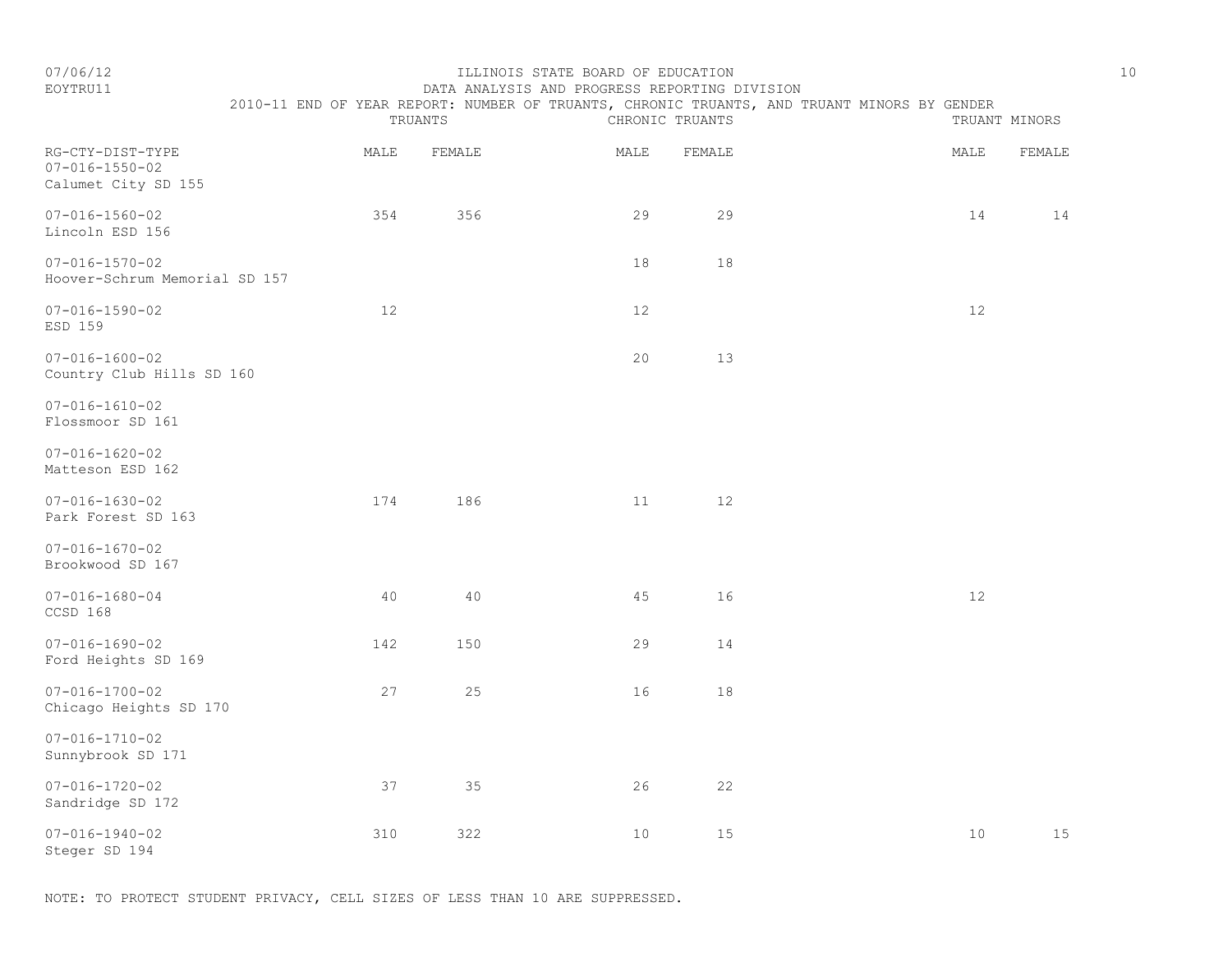#### EOYTRU11 DATA ANALYSIS AND PROGRESS REPORTING DIVISION 2010-11 END OF YEAR REPORT: NUMBER OF TRUANTS, CHRONIC TRUANTS, AND TRUANT MINORS BY GENDER

|                                                                    |             | TRUANTS       |             | CHRONIC TRUANTS | TRUANT MINORS |              |  |
|--------------------------------------------------------------------|-------------|---------------|-------------|-----------------|---------------|--------------|--|
| RG-CTY-DIST-TYPE<br>$07 - 016 - 2050 - 17$<br>Thornton Twp HSD 205 | MALE<br>492 | FEMALE<br>356 | MALE<br>252 | FEMALE<br>180   | MALE<br>22    | FEMALE<br>17 |  |
| $07 - 016 - 2050 - 61$<br>Exc Children Have Opportunities          | 124         | 39            | 65          | 31              | 41            | 26           |  |
| $07 - 016 - 2060 - 17$<br>Bloom Twp HSD 206                        | 1,564       | 1,531         | 223         | 152             | 74            | 60           |  |
| $07 - 016 - 2100 - 17$<br>Lemont Twp HSD 210                       | 199         | 101           | 16          |                 |               |              |  |
| $07 - 016 - 2150 - 17$<br>Thornton Fractional Twp HSD 215          | 705         | 605           | 45          | 32              | 28            | 21           |  |
| $07 - 016 - 2170 - 16$<br>Argo CHSD 217                            | 166         | 116           | 11          |                 |               |              |  |
| $07 - 016 - 2180 - 16$<br>CHSD 218                                 | 376         | 273           | 85          | 56              | 80            | 61           |  |
| $07 - 016 - 2200 - 17$<br>Reavis Twp HSD 220                       | 388         | 313           |             |                 |               |              |  |
| $07 - 016 - 2270 - 17$<br>Rich Twp HSD 227                         | 119         | 117           | 72          | 69              | 29            | 34           |  |
| $07 - 016 - 2280 - 16$<br>Bremen CHSD 228                          | 514         | 424           | 44          | 41              | 14            | 10           |  |
| $07 - 016 - 2290 - 16$<br>Oak Lawn CHSD 229                        | 133         | 46            |             |                 |               |              |  |
| $07 - 016 - 2300 - 13$<br>Cons HSD 230                             | 201         | 181           | 46          | 39              | 46            | 39           |  |
| $07 - 016 - 2310 - 16$<br>Evergreen Park CHSD 231                  | 372         | 403           |             |                 |               |              |  |
| $07 - 016 - 2330 - 16$<br>Homewood Flossmoor CHSD 233              | 247         | 221           |             |                 |               |              |  |
| $07 - 016 - 8020 - 60$<br>Speed SEJA #802                          | 337         | 1,579         | 11          | 48              |               | 32           |  |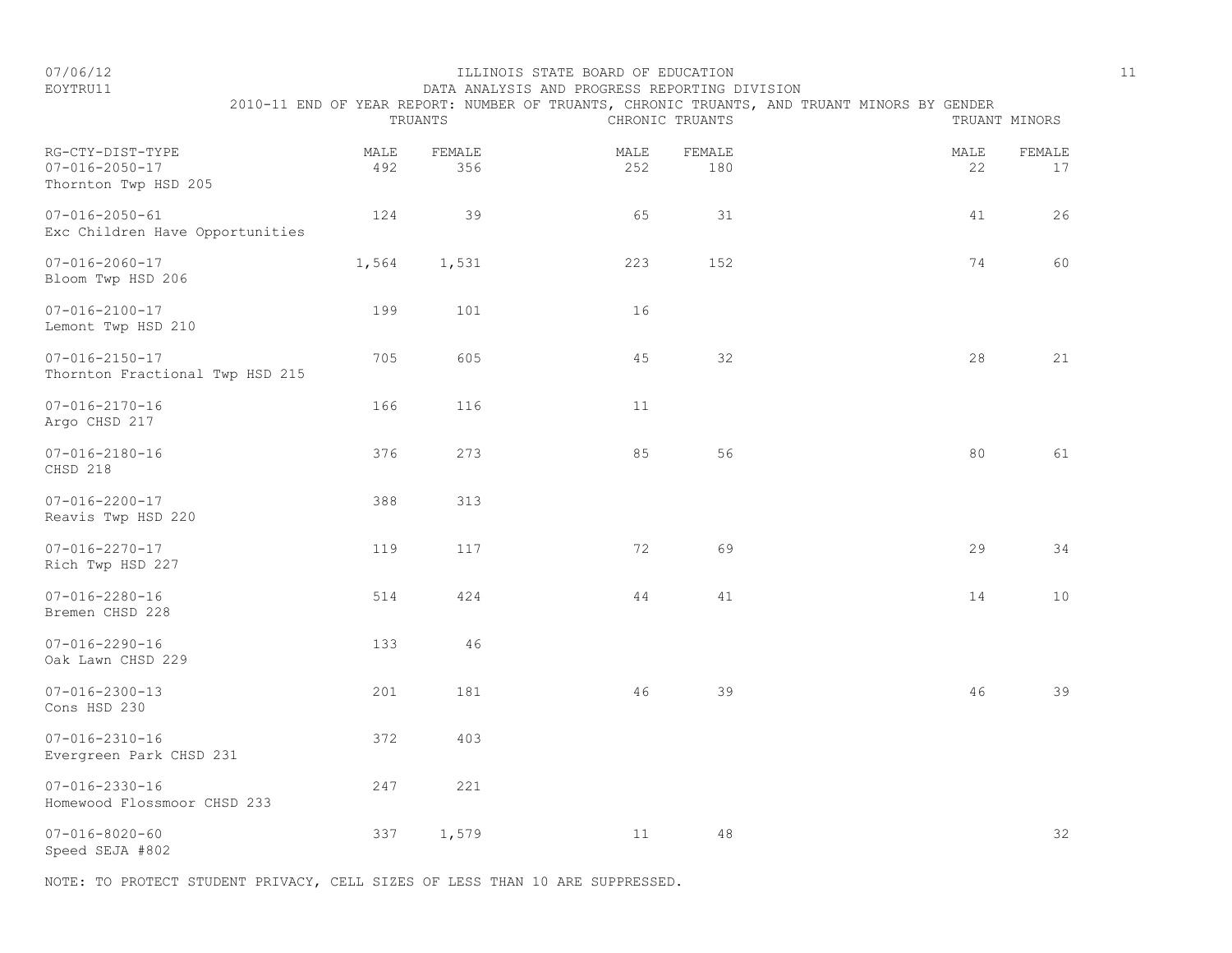| 07/06/12<br>EOYTRU11                                                 |                   | TRUANTS | ILLINOIS STATE BOARD OF EDUCATION | CHRONIC TRUANTS | DATA ANALYSIS AND PROGRESS REPORTING DIVISION | 2010-11 END OF YEAR REPORT: NUMBER OF TRUANTS, CHRONIC TRUANTS, AND TRUANT MINORS BY GENDER |            | TRUANT MINORS | 12 |
|----------------------------------------------------------------------|-------------------|---------|-----------------------------------|-----------------|-----------------------------------------------|---------------------------------------------------------------------------------------------|------------|---------------|----|
| RG-CTY-DIST-TYPE<br>$07 - 016 - 8060 - 60$<br>A E R O Spec Educ Coop | MALE<br>91        | FEMALE  | 18                                | MALE<br>16      | FEMALE                                        |                                                                                             | MALE<br>15 | FEMALE        |    |
| $07 - 016 - 9010 - 25$<br>Southland College Prep                     |                   |         |                                   |                 |                                               |                                                                                             |            |               |    |
| 15-016-2990-25<br>City of Chicago SD 299                             | 157, 184 156, 330 |         |                                   | 14,273          | 14,195                                        |                                                                                             | 127        | 112           |    |
| $12 - 017 - 0010 - 26$<br>Hutsonville CUSD 1                         | 10                |         |                                   |                 |                                               |                                                                                             |            |               |    |
| 12-017-0020-26<br>Robinson CUSD 2                                    | 81                |         | 81                                | 13              |                                               |                                                                                             |            |               |    |
| 12-017-0030-26<br>Palestine CUSD 3                                   |                   |         |                                   |                 |                                               |                                                                                             |            |               |    |
| $12 - 017 - 0040 - 26$<br>Oblong CUSD 4                              |                   |         |                                   |                 |                                               |                                                                                             |            |               |    |
| $11 - 018 - 0030 - 26$<br>Neoga CUSD 3                               | 23                |         | 18                                |                 |                                               |                                                                                             |            |               |    |
| $11 - 018 - 0770 - 26$<br>Cumberland CUSD 77                         |                   |         |                                   |                 |                                               |                                                                                             |            |               |    |
| $16 - 019 - 4240 - 26$<br>Genoa Kingston CUSD 424                    | 86                |         | 101                               | 25              | 28                                            |                                                                                             |            |               |    |
| $16 - 019 - 4250 - 26$<br>Indian Creek CUSD 425                      |                   |         |                                   |                 |                                               |                                                                                             |            |               |    |
| $16 - 019 - 4260 - 26$<br>Hiawatha CUSD 426                          |                   |         |                                   |                 |                                               |                                                                                             |            |               |    |
| $16 - 019 - 4270 - 26$<br>Sycamore CUSD 427                          | 188               |         | 134                               | 15              | 16                                            |                                                                                             |            |               |    |
| 16-019-4280-26<br>DeKalb CUSD 428                                    | 848               |         | 849                               | 64              | 65                                            |                                                                                             | 32         | 24            |    |

16-019-4290-26

Hinckley Big Rock CUSD 429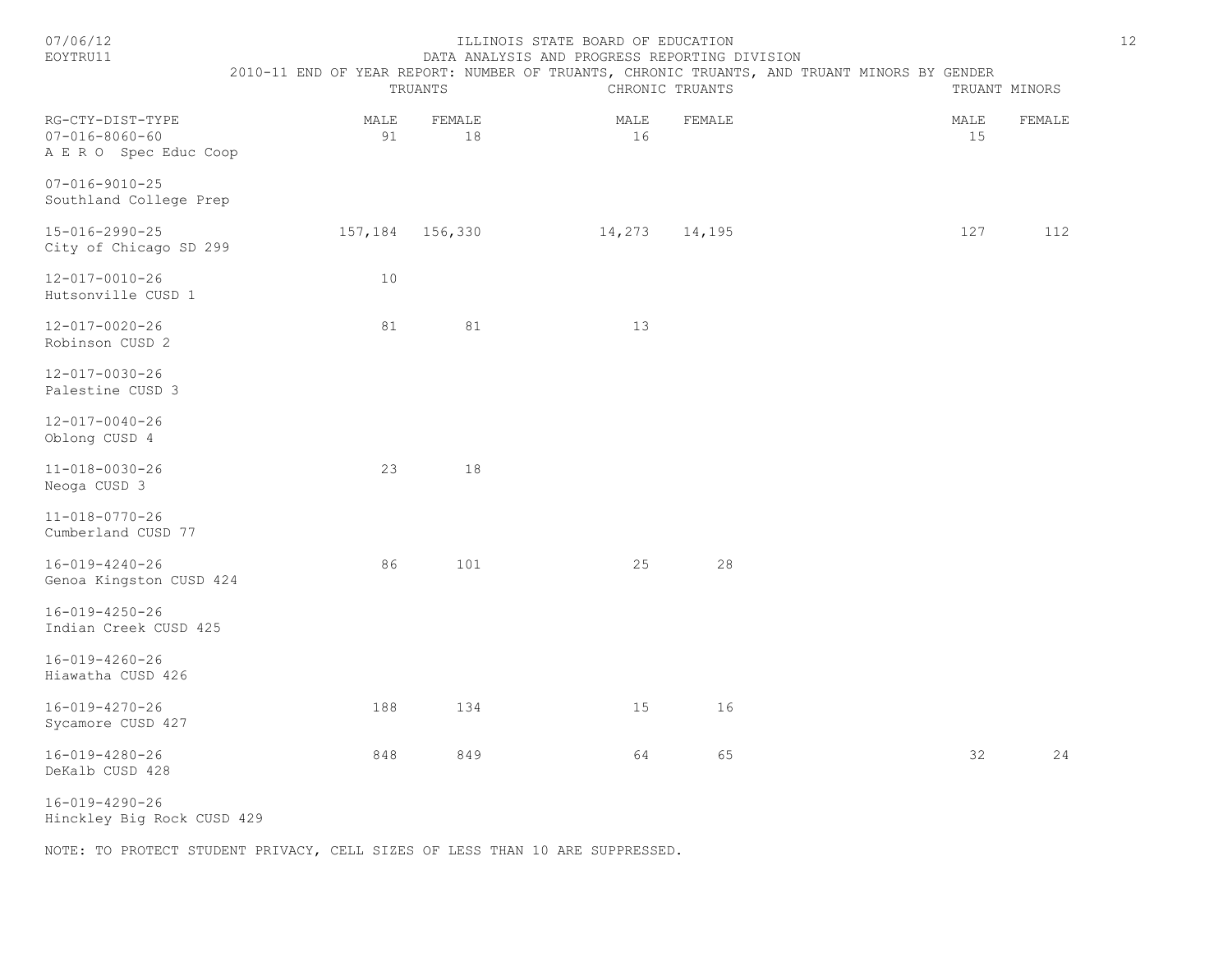#### EOYTRU11 DATA ANALYSIS AND PROGRESS REPORTING DIVISION 2010-11 END OF YEAR REPORT: NUMBER OF TRUANTS, CHRONIC TRUANTS, AND TRUANT MINORS BY GENDER

|                                                                 | TRUANTS    |              |      | CHRONIC TRUANTS |  |      | TRUANT MINORS |  |  |
|-----------------------------------------------------------------|------------|--------------|------|-----------------|--|------|---------------|--|--|
| RG-CTY-DIST-TYPE<br>$16 - 019 - 4300 - 26$<br>Sandwich CUSD 430 | MALE<br>85 | FEMALE<br>72 | MALE | FEMALE          |  | MALE | FEMALE        |  |  |
| $16 - 019 - 4320 - 26$<br>Somonauk CUSD 432                     | 23         | $12$         |      |                 |  |      |               |  |  |
| $17 - 020 - 0150 - 26$<br>Clinton CUSD 15                       | 161        | 141          | 14   | 12              |  |      |               |  |  |
| $17 - 020 - 0180 - 26$<br>Blue Ridge CUSD 18                    | 76         | 72           |      |                 |  |      |               |  |  |
| $11 - 021 - 3010 - 26$<br>Tuscola CUSD 301                      |            |              |      |                 |  |      |               |  |  |
| $11 - 021 - 3020 - 26$<br>Villa Grove CUSD 302                  | 26         | 16           |      |                 |  |      |               |  |  |
| $11 - 021 - 3060 - 26$<br>Arcola CUSD 306                       | 38         | 33           |      |                 |  |      |               |  |  |
| $19 - 022 - 0020 - 02$<br>Bensenville SD 2                      |            |              |      |                 |  |      |               |  |  |
| $19 - 022 - 0040 - 02$<br>Addison SD 4                          | 506        | 542          |      |                 |  |      |               |  |  |
| 19-022-0070-02<br>Wood Dale SD 7                                |            |              |      |                 |  |      |               |  |  |
| $19 - 022 - 0100 - 02$<br>Itasca SD 10                          |            |              |      |                 |  |      |               |  |  |
| $19 - 022 - 0110 - 02$<br>Medinah SD 11                         |            |              |      |                 |  |      |               |  |  |
| $19 - 022 - 0120 - 02$<br>Roselle SD 12                         | 44         | 33           |      |                 |  |      |               |  |  |
| $19 - 022 - 0130 - 02$<br>Bloomingdale SD 13                    |            |              |      |                 |  |      |               |  |  |
| 19-022-0150-02<br>Marquardt SD 15                               | 520        | 547          | 13   |                 |  |      |               |  |  |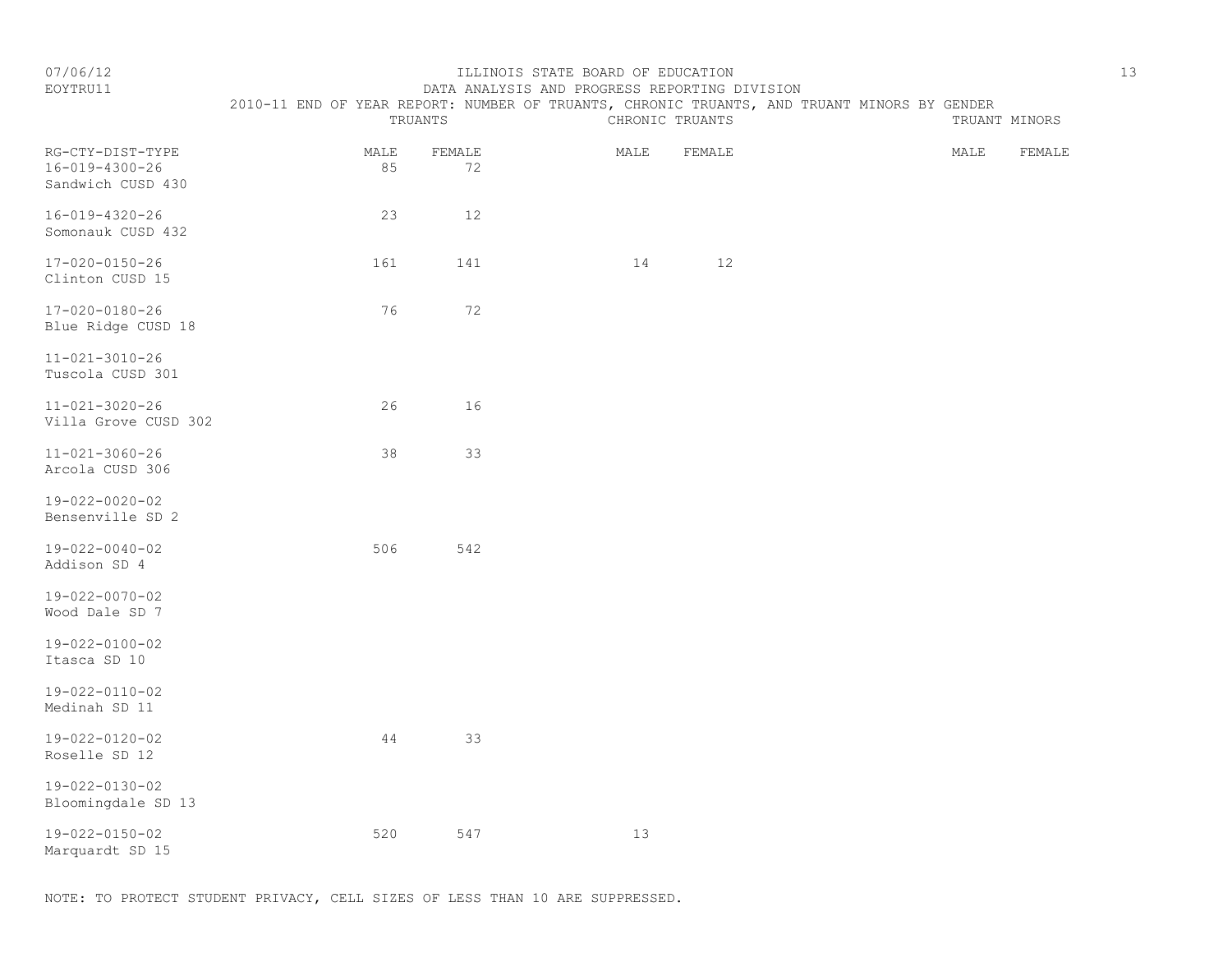# EOYTRU11 DATA ANALYSIS AND PROGRESS REPORTING DIVISION 2010-11 END OF YEAR REPORT: NUMBER OF TRUANTS, CHRONIC TRUANTS, AND TRUANT MINORS BY GENDER<br>CHRONIC TRUANTS

|                                                               | TRUANTS |        | CHRONIC TRUANTS |        | TRUANT MINORS |        |
|---------------------------------------------------------------|---------|--------|-----------------|--------|---------------|--------|
| RG-CTY-DIST-TYPE<br>$19 - 022 - 0160 - 02$<br>Queen Bee SD 16 | MALE    | FEMALE | MALE            | FEMALE | MALE          | FEMALE |
| $19 - 022 - 0200 - 02$<br>Keeneyville SD 20                   | 15      | 11     |                 |        |               |        |
| 19-022-0330-02<br>West Chicago ESD 33                         | 599     | 584    | 39              | 25     |               |        |
| $19 - 022 - 0410 - 02$<br>Glen Ellyn SD 41                    |         |        |                 |        |               |        |
| $19 - 022 - 0410 - 61$<br>Coop Assoc for Spec Educ            | 26      |        | 26              |        | 21            |        |
| $19 - 022 - 0440 - 02$<br>Lombard SD 44                       | 43      | 26     |                 |        |               |        |
| $19 - 022 - 0450 - 02$<br>SD 45 DuPage County                 | 172     | 156    |                 |        | 11            |        |
| 19-022-0480-02<br>Salt Creek SD 48                            |         |        |                 |        |               |        |
| $19 - 022 - 0580 - 02$<br>Downers Grove GSD 58                |         |        |                 |        |               |        |
| $19 - 022 - 0600 - 02$<br>Maercker SD 60                      |         |        |                 |        |               |        |
| $19 - 022 - 0610 - 02$<br>Darien SD 61                        |         |        |                 |        |               |        |
| $19 - 022 - 0660 - 61$<br>Sch Assoc Sped Educ DuPage SASED    | 77      | 12     | 11              |        |               |        |
| $19 - 022 - 0680 - 02$<br>Woodridge SD 68                     | 82      | 90     |                 |        |               |        |
| $19 - 022 - 0860 - 17$<br>Hinsdale Twp HSD 86                 | 721     | 541    | 29              | 24     |               |        |
| $19 - 022 - 0870 - 17$<br>Glenbard Twp HSD 87                 | 2,656   | 2,287  | 62              | 37     | 62            | 37     |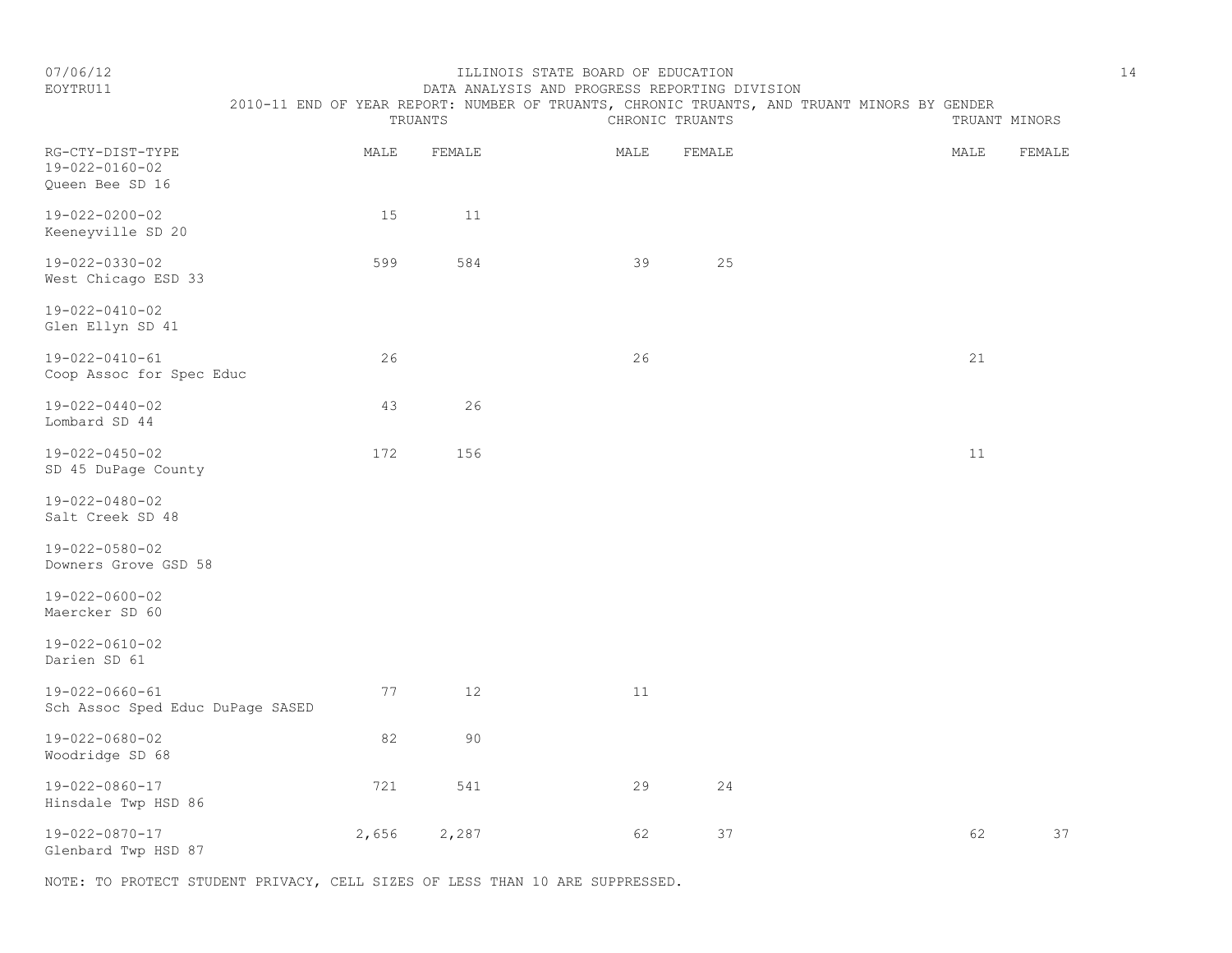| 07/06/1 |  |
|---------|--|
|         |  |

#### 07/06/12 ILLINOIS STATE BOARD OF EDUCATION 15 EOYTRU11 DATA ANALYSIS AND PROGRESS REPORTING DIVISION

| <b>EOITKOTT</b>                                     |             |                                                                                                                           | DATA ANALISIS AND PROGRESS REPORTING DIVISION |              |  |            |               |
|-----------------------------------------------------|-------------|---------------------------------------------------------------------------------------------------------------------------|-----------------------------------------------|--------------|--|------------|---------------|
|                                                     |             | 2010-11 END OF YEAR REPORT: NUMBER OF TRUANTS, CHRONIC TRUANTS, AND TRUANT MINORS BY GENDER<br>TRUANTS<br>CHRONIC TRUANTS |                                               |              |  |            | TRUANT MINORS |
| RG-CTY-DIST-TYPE<br>19-022-0880-16<br>DuPage HSD 88 | MALE<br>572 | FEMALE<br>543                                                                                                             | MALE<br>80                                    | FEMALE<br>69 |  | MALE<br>50 | FEMALE<br>41  |
| $19 - 022 - 0890 - 04$<br>CCSD 89                   | 69          | 84                                                                                                                        | 20                                            | 17           |  |            |               |
| 19-022-0930-04<br>CCSD 93                           | 32          | 22                                                                                                                        | 21                                            |              |  |            |               |
| 19-022-0940-16<br>CHSD 94                           | 47          | 44                                                                                                                        | 10                                            |              |  |            |               |
| 19-022-0990-16<br>CHSD 99                           | 1,266       | 1,124                                                                                                                     | 90                                            | 84           |  |            |               |
| 19-022-1000-16<br>Fenton CHSD 100                   | 165         | 105                                                                                                                       | 14                                            |              |  |            |               |
| 19-022-1080-16<br>Lake Park CHSD 108                | 281         | 235                                                                                                                       | 24                                            | 11           |  |            |               |
| 19-022-1800-04<br>CCSD 180                          |             |                                                                                                                           |                                               |              |  |            |               |
| 19-022-2000-26<br>CUSD 200                          | 661         | 451                                                                                                                       | 35                                            | 47           |  | 18         | 15            |
| 19-022-2010-26<br>CUSD 201                          | 210         | 216                                                                                                                       |                                               |              |  |            |               |
| 19-022-2020-26<br>Lisle CUSD 202                    | 133         | 86                                                                                                                        | 24                                            |              |  |            |               |
| 19-022-2030-26<br>Naperville CUSD 203               | 819         | 642                                                                                                                       | 13                                            | 15           |  | 13         | 15            |
| 19-022-2040-26<br>Indian Prairie CUSD 204           | 702         | 696                                                                                                                       | 47                                            | 37           |  | 14         |               |
| $19 - 022 - 2050 - 26$<br>Elmhurst SD 205           | 438         | 335                                                                                                                       | 12                                            | 10           |  |            |               |
| $19 - 022 - 8020 - 60$                              |             |                                                                                                                           | 18                                            |              |  |            |               |

North DuPage Sp Ed Cooperative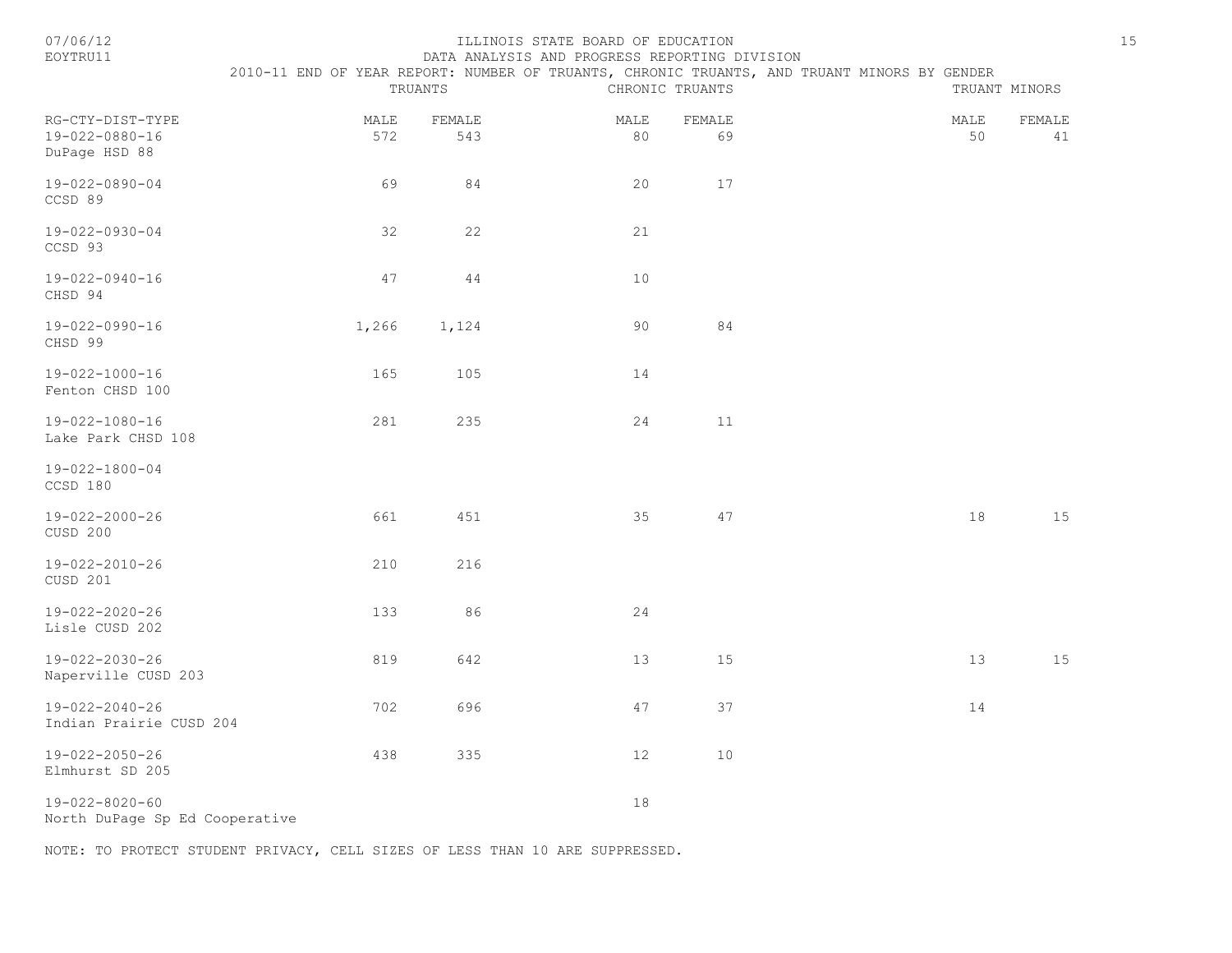EOYTRU11 DATA ANALYSIS AND PROGRESS REPORTING DIVISION

2010-11 END OF YEAR REPORT: NUMBER OF TRUANTS, CHRONIC TRUANTS, AND TRUANT MINORS BY GENDER

|                                                             | TRUANTS    |                | CHRONIC TRUANTS |        | TRUANT MINORS |        |
|-------------------------------------------------------------|------------|----------------|-----------------|--------|---------------|--------|
| RG-CTY-DIST-TYPE<br>$11 - 023 - 0010 - 26$<br>Shiloh CUSD 1 | MALE<br>10 | FEMALE<br>$10$ | MALE            | FEMALE | MALE          | FEMALE |
| $11 - 023 - 0030 - 26$<br>Kansas CUSD 3                     | 32         | 37             |                 |        |               |        |
| $11 - 023 - 0040 - 26$<br>Paris CUSD 4                      | 26         | 19             |                 |        |               |        |
| $11 - 023 - 0060 - 26$<br>Edgar County CUD 6                | 23         | 26             |                 |        |               |        |
| $11 - 023 - 0950 - 25$<br>Paris-Union SD 95                 | 76         | 60             |                 |        |               |        |
| $11 - 023 - 8000 - 80$<br>Paris Cooperative High School     | $4\,8$     | 47             |                 |        |               |        |
| $20 - 024 - 0010 - 26$<br>Edwards County CUSD 1             | 32         | 20             |                 |        |               |        |
| $03 - 025 - 0100 - 26$<br>Altamont CUSD 10                  | 53         | 57             |                 |        |               |        |
| $03 - 025 - 0200 - 26$<br>Beecher City CUSD 20              |            |                |                 |        |               |        |
| $03 - 025 - 0300 - 26$<br>Dieterich CUSD 30                 |            |                |                 |        |               |        |
| $03 - 025 - 0400 - 26$<br>Effingham CUSD 40                 | 245        | 184            | 13              | $12$   |               |        |
| $03 - 025 - 0500 - 26$<br>Teutopolis CUSD 50                |            |                |                 |        |               |        |
| $03 - 026 - 2010 - 26$<br>Brownstown CUSD 201               | 82         | 75             |                 |        |               |        |
| $03 - 026 - 2020 - 26$<br>St Elmo CUSD 202                  | 16         | 10             | 18              | 17     |               |        |
| $03 - 026 - 2030 - 26$<br>Vandalia CUSD 203                 | 80         | 85             | 20              |        | $10$          |        |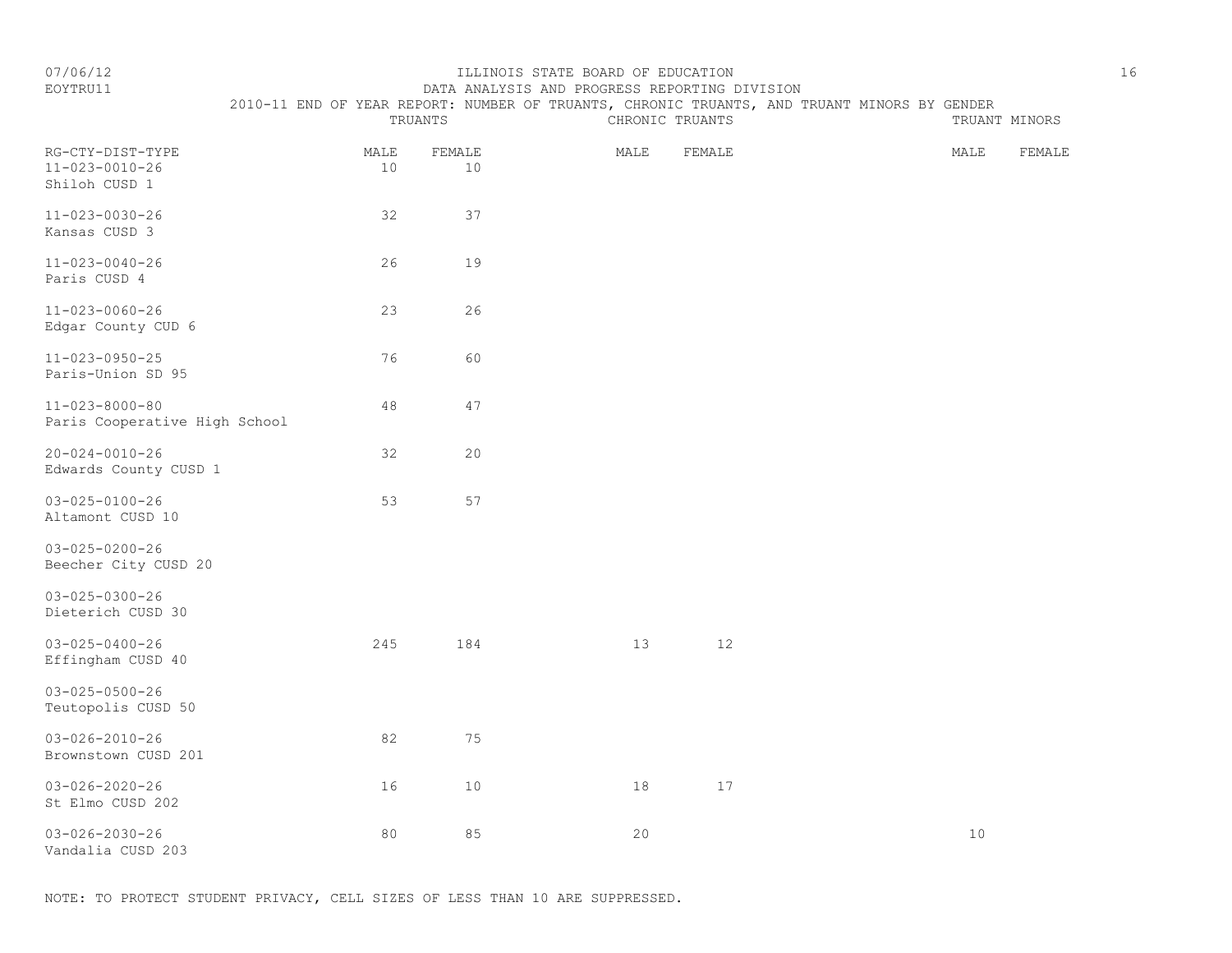#### EOYTRU11 DATA ANALYSIS AND PROGRESS REPORTING DIVISION 2010-11 END OF YEAR REPORT: NUMBER OF TRUANTS, CHRONIC TRUANTS, AND TRUANT MINORS BY GENDER

|                                                               | TRUANTS    |              | CHRONIC TRUANTS |        | TRUANT MINORS |        |  |
|---------------------------------------------------------------|------------|--------------|-----------------|--------|---------------|--------|--|
| RG-CTY-DIST-TYPE<br>$03 - 026 - 2040 - 26$<br>Ramsey CUSD 204 | MALE<br>31 | FEMALE<br>46 | MALE            | FEMALE | MALE          | FEMALE |  |
| $09 - 027 - 0050 - 26$<br>Gibson City-Melvin-Sibley CUSD 5    |            |              |                 |        |               |        |  |
| $09 - 027 - 0100 - 26$<br>Paxton-Buckley-Loda CUD 10          | 136        | 117          |                 |        |               |        |  |
| $21 - 028 - 0470 - 04$<br>Benton CCSD 47                      | 246        | 226          |                 |        |               |        |  |
| $21 - 028 - 0910 - 04$<br>Akin CCSD 91                        |            |              |                 |        |               |        |  |
| $21 - 028 - 0990 - 26$<br>Christopher USD 99                  | 29         | 18           |                 |        |               |        |  |
| $21 - 028 - 1030 - 13$<br>Benton Cons HSD 103                 | 172        | 123          |                 |        |               |        |  |
| $21 - 028 - 1680 - 26$<br>Frankfort CUSD 168                  | 182        | 152          | 94              | 71     | 26            | 22     |  |
| $21 - 028 - 1880 - 26$<br>Zeigler-Royalton CUSD 188           | 38         | 24           |                 | $10$   |               |        |  |
| $21 - 028 - 1960 - 26$<br>Sesser-Valier CUSD 196              |            |              |                 |        |               |        |  |
| $22 - 029 - 0010 - 26$<br>Astoria CUSD 1                      |            |              |                 |        |               |        |  |
| $22 - 029 - 0020 - 26$<br>V I T CUSD 2                        | 28         | 26           |                 |        |               |        |  |
| $22 - 029 - 0030 - 26$<br>CUSD 3 Fulton County                | 55         | 32           |                 |        |               |        |  |
| $22 - 029 - 0040 - 26$<br>Spoon River Valley CUSD 4           | 94         | 53           |                 |        |               |        |  |
| $22 - 029 - 0660 - 25$<br>Canton Union SD 66                  | 209        | 194          |                 |        |               |        |  |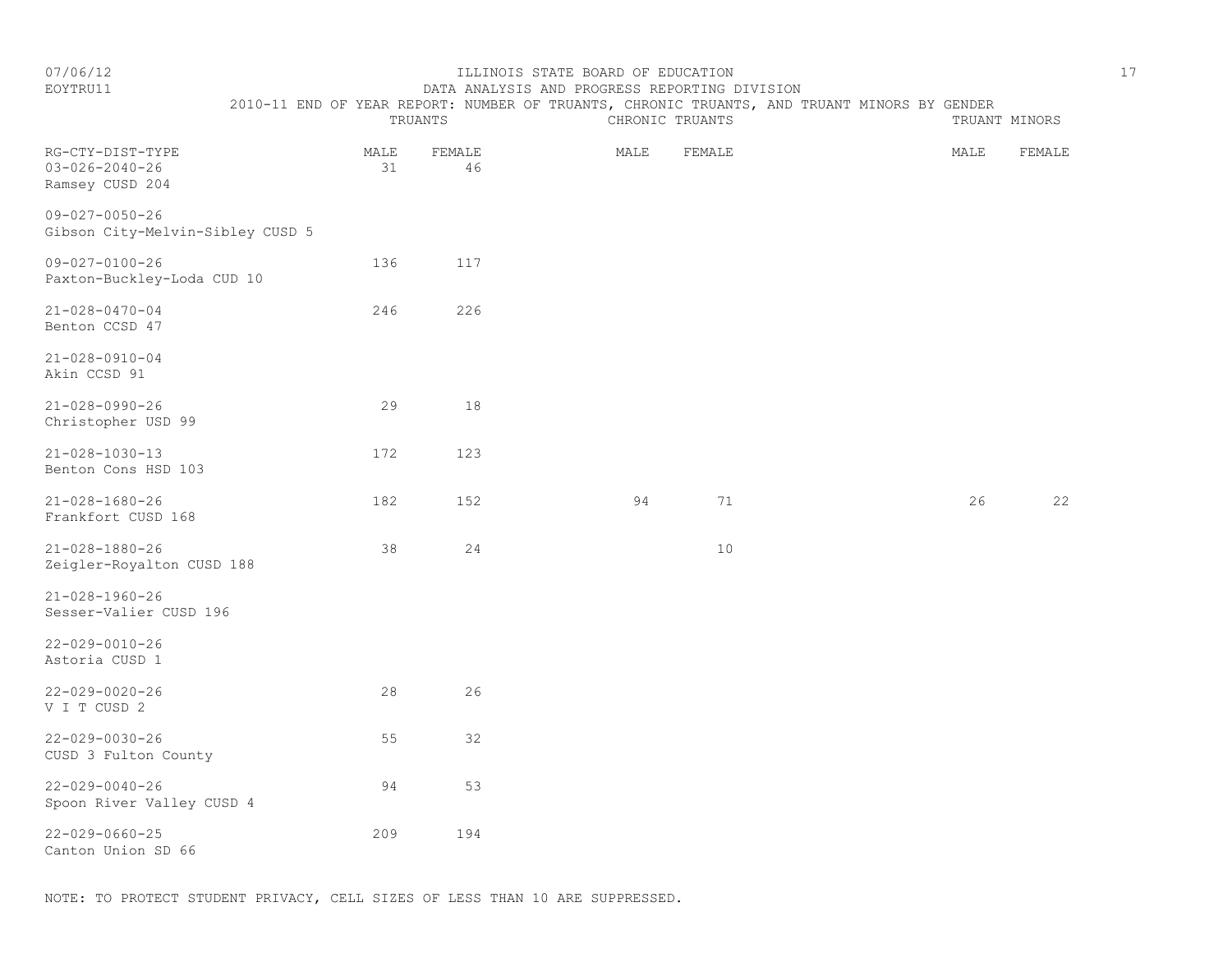# EOYTRU11 DATA ANALYSIS AND PROGRESS REPORTING DIVISION 2010-11 END OF YEAR REPORT: NUMBER OF TRUANTS, CHRONIC TRUANTS, AND TRUANT MINORS BY GENDER<br>CHRONIC TRUANTS

|                                                           | TRUANTS    |              | CHRONIC TRUANTS |        | TRUANT MINORS |        |
|-----------------------------------------------------------|------------|--------------|-----------------|--------|---------------|--------|
| RG-CTY-DIST-TYPE<br>22-029-0970-26<br>Lewistown CUSD 97   | MALE<br>10 | FEMALE<br>14 | MALE            | FEMALE | MALE          | FEMALE |
| $20 - 030 - 0070 - 26$<br>Gallatin CUSD 7                 | 11         |              |                 | 12     |               |        |
| $40 - 031 - 0010 - 26$<br>Carrollton CUSD 1               | 34         | 23           | 19              | 21     |               |        |
| $40 - 031 - 0030 - 26$<br>North Greene CUSD 3             | 29         | 33           | 14              |        | 10            |        |
| $40 - 031 - 0100 - 26$<br>Greenfield CUSD 10              | 31         | 25           |                 |        |               |        |
| 24-032-0010-26<br>Coal City CUSD 1                        | 67         | 65           | 24              | 20     | 10            |        |
| $24 - 032 - 002C - 02$<br>Mazon-Verona-Kinsman ESD 2C     |            |              |                 |        |               |        |
| $24 - 032 - 0540 - 02$<br>Morris SD 54                    |            |              |                 |        |               |        |
| $24 - 032 - 060C - 04$<br>Saratoga CCSD 60C               |            |              |                 |        |               |        |
| $24 - 032 - 072C - 04$<br>Gardner CCSD 72C                |            |              |                 |        |               |        |
| $24 - 032 - 0730 - 17$<br>Gardner S Wilmington Twp HSD 73 | 14         |              | 12              | 19     |               |        |
| $24 - 032 - 0750 - 02$<br>Braceville SD 75                |            |              |                 |        |               |        |
| 24-032-1010-16<br>Morris CHSD 101                         | 49         | 31           |                 |        |               |        |
| $24 - 032 - 1110 - 16$<br>Minooka CHSD 111                | 357        | 213          | 16              |        |               |        |
| $24 - 032 - 2010 - 04$<br>Minooka CCSD 201                | 42         | 26           | 103             | 62     | 42            | 30     |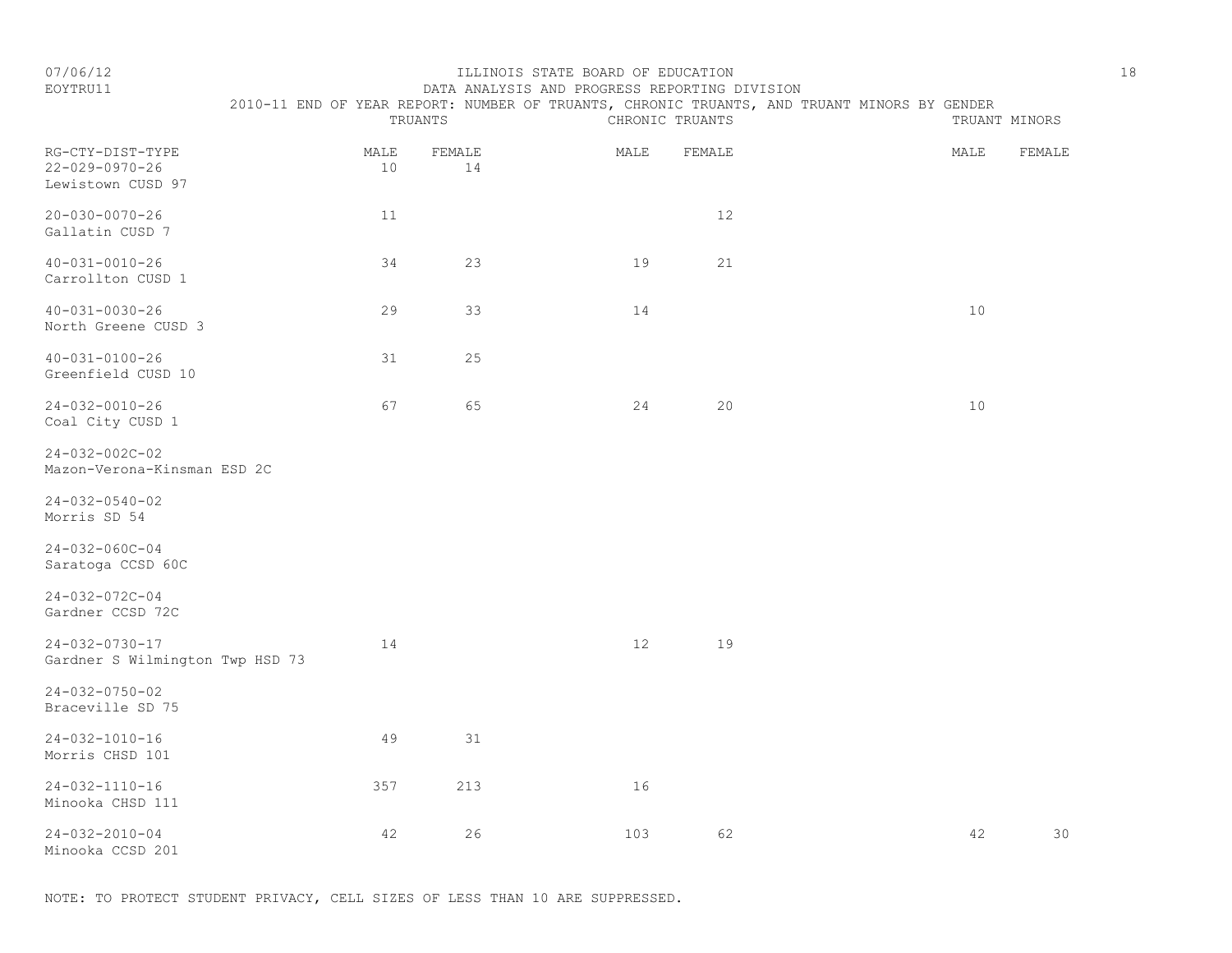EOYTRU11 DATA ANALYSIS AND PROGRESS REPORTING DIVISION

2010-11 END OF YEAR REPORT: NUMBER OF TRUANTS, CHRONIC TRUANTS, AND TRUANT MINORS BY GENDER

|                                                                   |            | TRUANTS      | CHRONIC TRUANTS      | TRUANT MINORS  |
|-------------------------------------------------------------------|------------|--------------|----------------------|----------------|
| RG-CTY-DIST-TYPE<br>$25 - 033 - 0100 - 26$<br>Hamilton Co CUSD 10 | MALE<br>93 | FEMALE<br>54 | MALE<br>FEMALE<br>14 | MALE<br>FEMALE |
| $26 - 034 - 3070 - 16$<br>Illini West H S Dist 307                | 55         | 43           |                      |                |
| $26 - 034 - 3160 - 26$<br>Warsaw CUSD 316                         | 83         | 68           |                      |                |
| $26 - 034 - 3170 - 04$<br>Carthage ESD 317                        |            |              |                      |                |
| $26 - 034 - 3250 - 26$<br>Nauvoo-Colusa CUSD 325                  | 21         | 18           |                      |                |
| $26 - 034 - 3270 - 04$<br>Dallas ESD 327                          |            |              |                      |                |
| $26 - 034 - 3280 - 24$<br>Hamilton CCSD 328                       | 11         | 11           |                      |                |
| $26 - 034 - 3370 - 26$<br>Southeastern CUSD 337                   | 15         | 14           |                      |                |
| $26 - 034 - 3470 - 04$<br>La Harpe CSD 347                        |            |              |                      |                |
| $20 - 035 - 0010 - 26$<br>Hardin County CUSD 1                    | 29         | 35           | $12$                 |                |
| $27 - 036 - 2350 - 26$<br>West Central CUSD 235                   | 191        | 163          | 11                   |                |
| $28 - 037 - 1900 - 02$<br>Colona SD 190                           | 124        | 127          |                      |                |
| $28 - 037 - 2230 - 26$<br>Orion CUSD 223                          |            |              |                      |                |
| $28 - 037 - 2240 - 26$<br>Galva CUSD 224                          |            |              |                      |                |
| $28 - 037 - 2250 - 26$<br>AlWood CUSD 225                         |            |              |                      |                |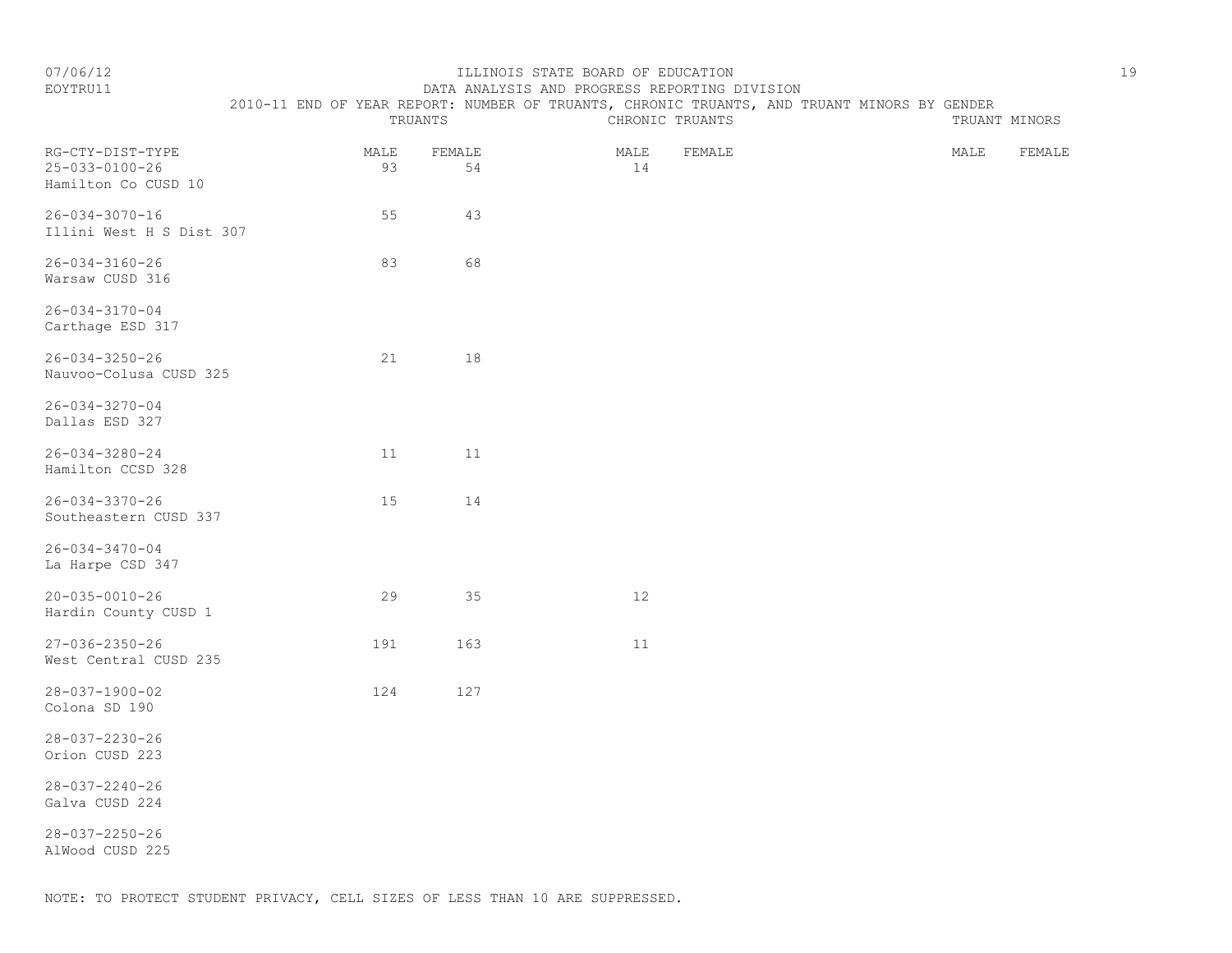#### EOYTRU11 DATA ANALYSIS AND PROGRESS REPORTING DIVISION 2010-11 END OF YEAR REPORT: NUMBER OF TRUANTS, CHRONIC TRUANTS, AND TRUANT MINORS BY GENDER

|                                                                |      | TRUANTS |      | CHRONIC TRUANTS |      | TRUANT MINORS |
|----------------------------------------------------------------|------|---------|------|-----------------|------|---------------|
| RG-CTY-DIST-TYPE<br>$28 - 037 - 2260 - 26$<br>Annawan CUSD 226 | MALE | FEMALE  | MALE | FEMALE          | MALE | FEMALE        |
| $28 - 037 - 2270 - 26$<br>Cambridge CUSD 227                   |      |         |      |                 |      |               |
| $28 - 037 - 2280 - 26$<br>Geneseo CUSD 228                     |      |         |      |                 |      |               |
| $28 - 037 - 2290 - 26$<br>Kewanee CUSD 229                     | 174  | 161     | 23   | 16              | 12   | 13            |
| $28 - 037 - 2300 - 26$<br>Wethersfield CUSD 230                |      |         |      |                 |      |               |
| $28 - 037 - 8010 - 60$<br>Henry-Stark County Spec Ed Dist      | 34   |         | 17   |                 |      |               |
| $32 - 038 - 0030 - 26$<br>Donovan CUSD 3                       |      |         |      |                 |      |               |
| $32 - 038 - 0040 - 26$<br>Central CUSD 4                       |      | 12      |      |                 |      |               |
| $32 - 038 - 0090 - 26$<br>Iroquois County CUSD 9               | 35   | 41      | 18   | 11              |      |               |
| $32 - 038 - 0100 - 26$<br>Iroquois West CUSD 10                | 49   | 63      |      |                 |      |               |
| $32 - 038 - 2330 - 17$<br>Milford Twp HSD 233                  |      |         |      |                 |      |               |
| $32 - 038 - 2490 - 26$<br>Crescent Iroquois CUSD 249           |      |         |      |                 |      |               |
| $32 - 038 - 2800 - 04$<br>Milford CCSD 280                     |      |         |      |                 |      |               |
| $32 - 038 - 8010 - 60$<br>Iroquois Special Education           | 18   |         |      |                 |      |               |
| $30 - 039 - 0860 - 03$<br>DeSoto Cons SD 86                    | 14   | 11      |      |                 |      |               |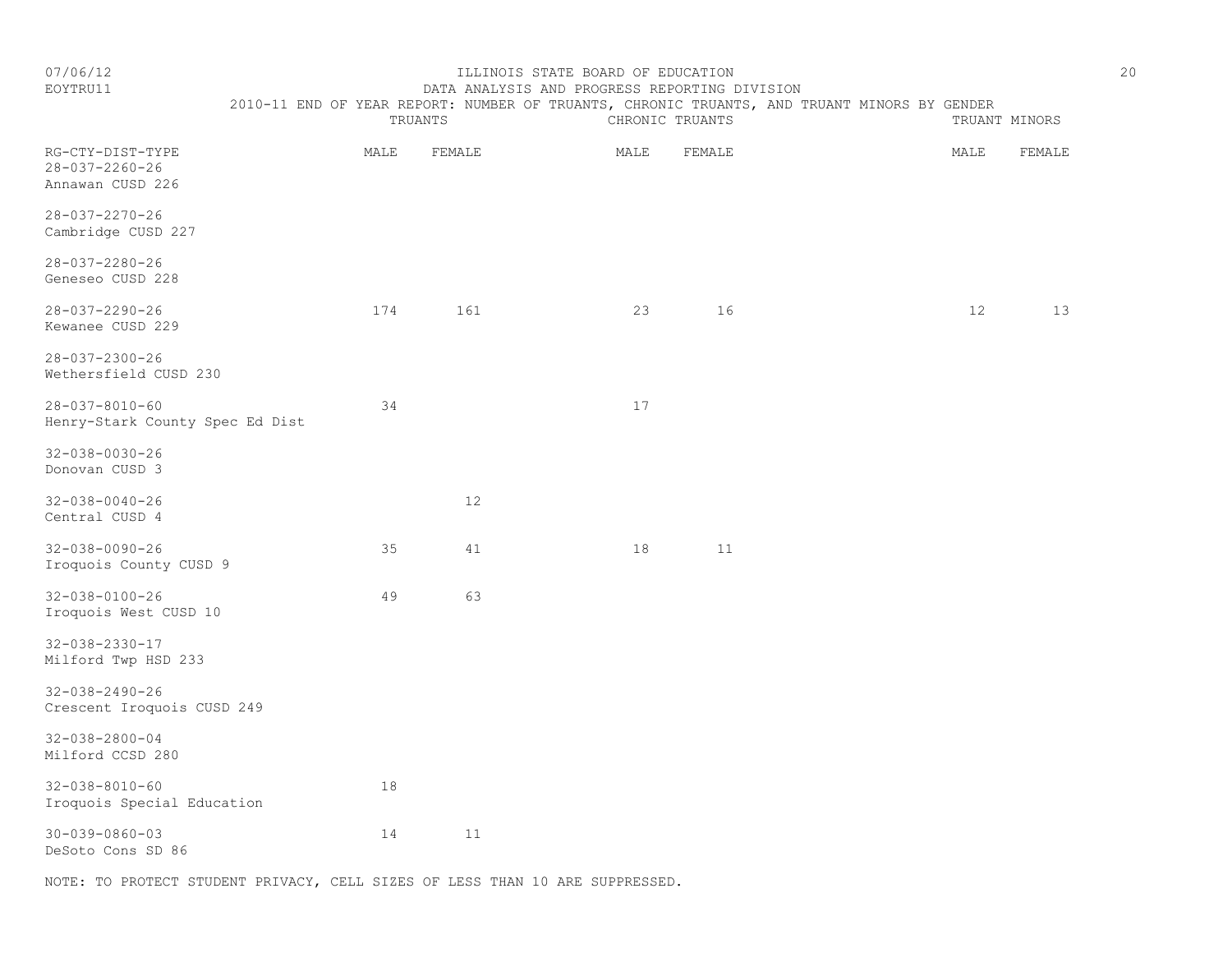| 07/06/1 |  |  |
|---------|--|--|
|         |  |  |

#### 07/06/12 ILLINOIS STATE BOARD OF EDUCATION 21 DATA ANALYSIS AND PROGRESS REPORTING DIVISION

|                                                                 |            | TRUANTS      |            | CHRONIC TRUANTS | 2010-11 END OF YEAR REPORT: NUMBER OF TRUANTS, CHRONIC TRUANTS, AND TRUANT MINORS BY GENDER |            | TRUANT MINORS |
|-----------------------------------------------------------------|------------|--------------|------------|-----------------|---------------------------------------------------------------------------------------------|------------|---------------|
| RG-CTY-DIST-TYPE<br>$30 - 039 - 0950 - 02$<br>Carbondale ESD 95 | MALE<br>43 | FEMALE<br>37 | MALE<br>21 | FEMALE<br>10    |                                                                                             | MALE<br>17 | FEMALE<br>18  |
| $30 - 039 - 1400 - 04$<br>Unity Point CCSD 140                  | 38         | 36           |            |                 |                                                                                             |            |               |
| $30 - 039 - 1650 - 16$<br>Carbondale CHSD 165                   | 13         |              |            |                 |                                                                                             |            |               |
| $30 - 039 - 1760 - 26$<br>Trico CUSD 176                        | 73         | 64           |            |                 |                                                                                             |            |               |
| $30 - 039 - 1860 - 26$<br>Murphysboro CUSD 186                  | 107        | 118          | 51         | 59              |                                                                                             | 13         | $18\,$        |
| $30 - 039 - 1860 - 61$<br>Tri-County Sp Ed Jnt Agreement        | 60         | 17           | 28         | $10$            |                                                                                             | 28         | $10$          |
| $30 - 039 - 1960 - 26$<br>Elverado CUSD 196                     | 15         | 13           |            |                 |                                                                                             | 22         | 22            |
| $12 - 040 - 0010 - 26$<br>Jasper County CUD 1                   | 73         | 85           |            |                 |                                                                                             |            |               |
| $25 - 041 - 0010 - 26$<br>Waltonville CUSD 1                    | 81         | 84           |            |                 |                                                                                             |            |               |
| $25 - 041 - 0030 - 04$<br>Field CCSD 3                          |            |              |            |                 |                                                                                             |            |               |
| $25 - 041 - 0120 - 04$<br>McClellan CCSD 12                     |            |              |            |                 |                                                                                             |            |               |
| 25-041-0790-02<br>Summersville SD 79                            |            |              |            |                 |                                                                                             |            |               |
| $25 - 041 - 0800 - 02$<br>Mount Vernon SD 80                    | 19         | 14           |            |                 |                                                                                             |            |               |
| $25 - 041 - 0820 - 02$<br>Bethel SD 82                          | 10         | 22           |            |                 |                                                                                             |            |               |
| $25 - 041 - 0990 - 04$<br>Farrington CCSD 99                    |            |              |            |                 |                                                                                             |            |               |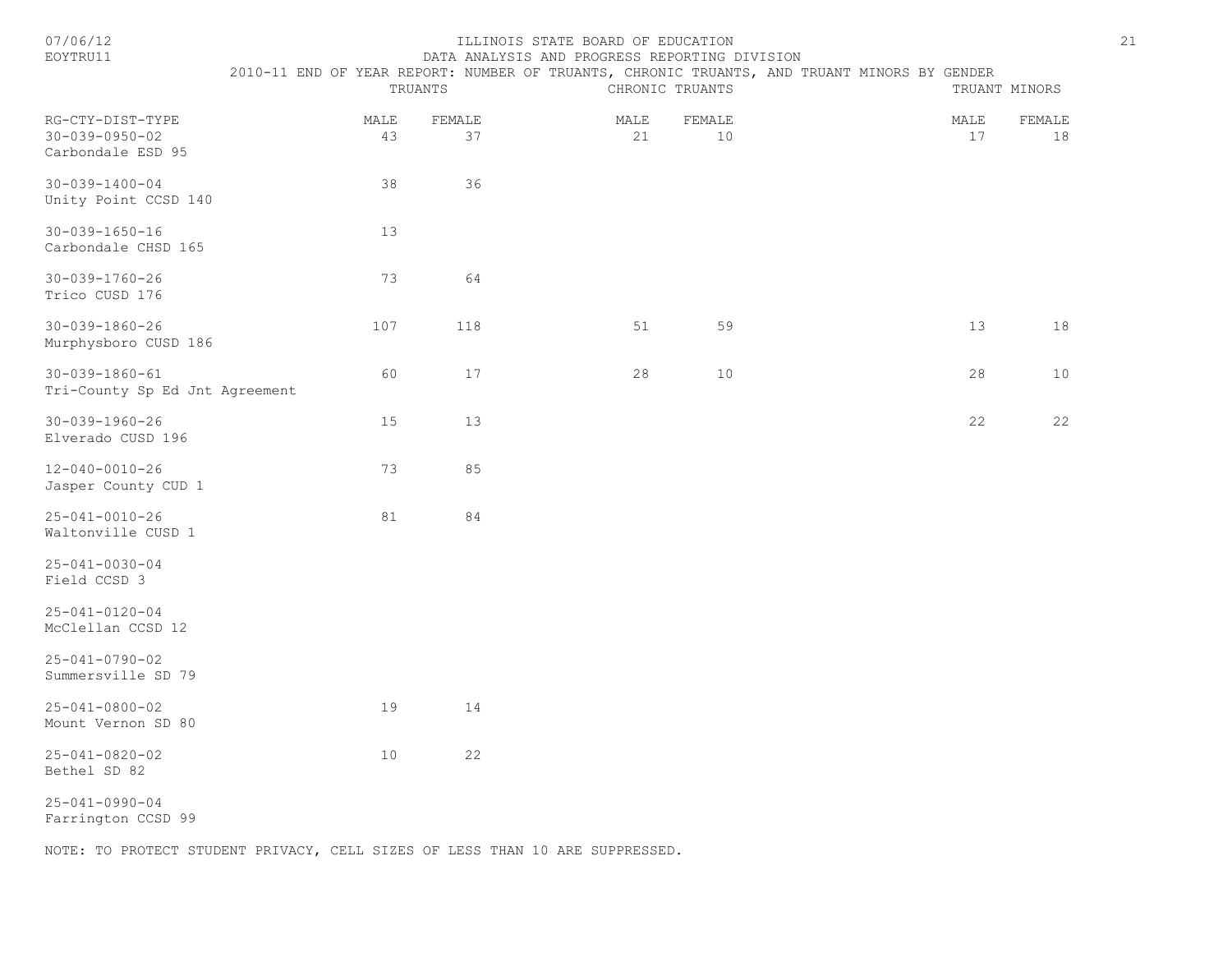# EOYTRU11 DATA ANALYSIS AND PROGRESS REPORTING DIVISION 2010-11 END OF YEAR REPORT: NUMBER OF TRUANTS, CHRONIC TRUANTS, AND TRUANT MINORS BY GENDER TRUANTS CHRONIC TRUANTS TRUANTS TRUANT MINORS RG-CTY-DIST-TYPE MALE FEMALE MALE FEMALE MALE FEMALE

| KG-CTY-DIST-TYPE<br>$25 - 041 - 1140 - 04$<br>Bluford CCSD 114 | MALE<br>57 | FEMATE<br>49 | MALE | F.F.MATE | MALE | FEMALE |
|----------------------------------------------------------------|------------|--------------|------|----------|------|--------|
| $25 - 041 - 2010 - 17$<br>Mt Vernon Twp HSD 201                | 441        | 388          | 29   | 38       | 29   | 38     |
| $25 - 041 - 2040 - 17$<br>Webber Twp HSD 204                   | 23         | 22           |      |          |      |        |
| $25 - 041 - 2050 - 16$<br>Woodlawn CHSD 205                    |            |              |      |          |      |        |
| $25 - 041 - 8010 - 60$<br>Franklin-Jefferson Co Sp Ed Dist     |            |              | 15   |          |      |        |
| $40 - 042 - 1000 - 26$<br>Jersey CUSD 100                      | 397        | 348          |      | $10$     |      |        |
| $08 - 043 - 1190 - 22$<br>East Dubuque USD 119                 | 29         | 21           |      |          |      |        |
| $08 - 043 - 1200 - 22$<br>Galena USD 120                       | 12         | 12           |      |          |      |        |
| $08 - 043 - 2050 - 26$<br>Warren CUSD 205                      |            |              |      |          |      |        |
| $08 - 043 - 2060 - 26$<br>Stockton CUSD 206                    |            |              |      |          |      |        |
| $08 - 043 - 2100 - 26$<br>River Ridge CUSD 210                 |            |              |      |          |      |        |
| $02 - 044 - 0010 - 26$<br>Goreville CUD 1                      |            |              |      |          |      |        |
| $02 - 044 - 0320 - 03$<br>New Simpson Hill SD 32               |            |              |      |          |      |        |
| $02 - 044 - 0550 - 02$<br>Vienna SD 55                         |            |              |      |          |      |        |
| $02 - 044 - 1330 - 17$<br>Vienna HSD 133                       | 65         | $4\,5$       |      |          |      |        |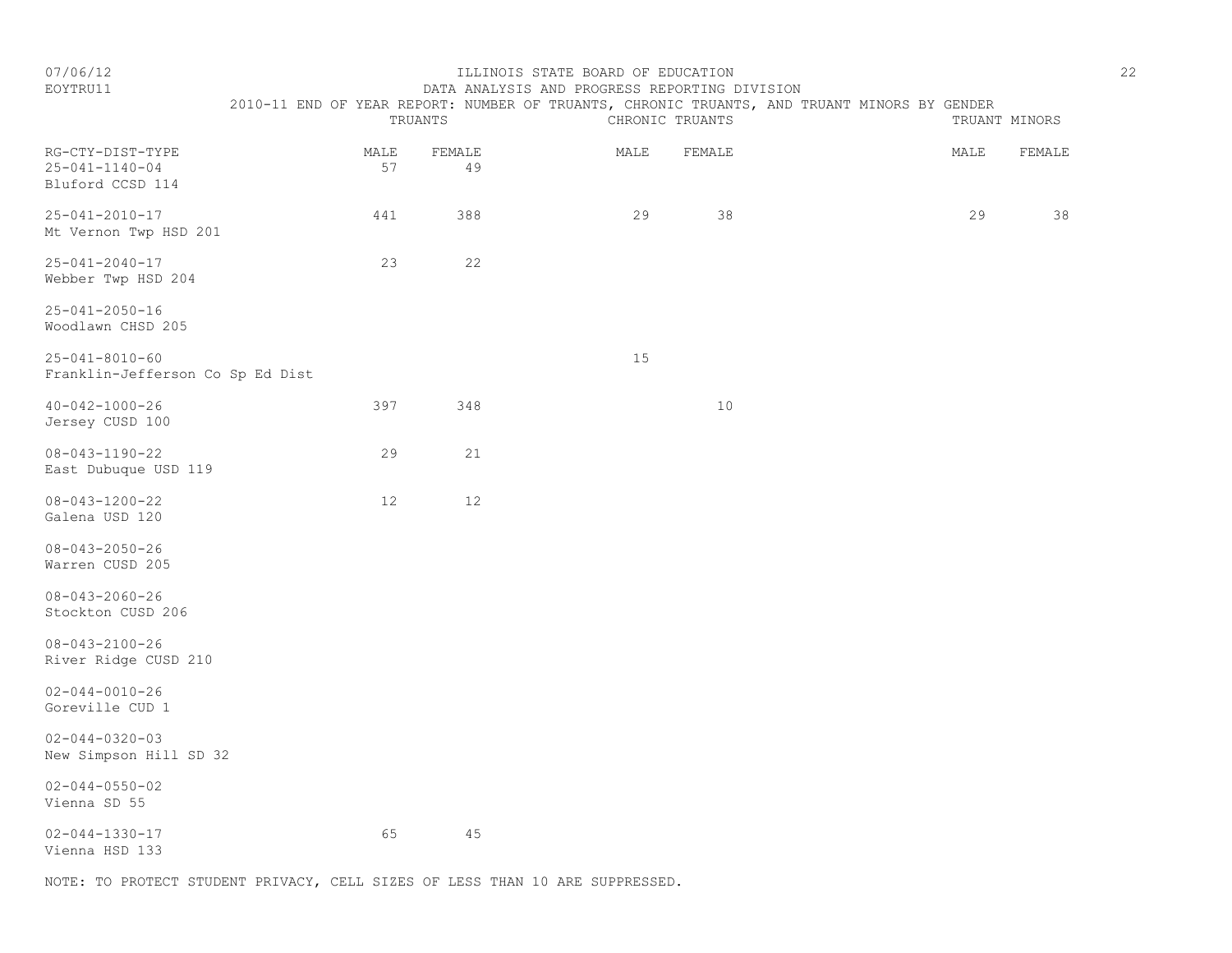| 07/06/12<br>EOYTRU11                                    |               | TRUANTS         | ILLINOIS STATE BOARD OF EDUCATION<br>DATA ANALYSIS AND PROGRESS REPORTING DIVISION | CHRONIC TRUANTS | 2010-11 END OF YEAR REPORT: NUMBER OF TRUANTS, CHRONIC TRUANTS, AND TRUANT MINORS BY GENDER | 23<br>TRUANT MINORS |
|---------------------------------------------------------|---------------|-----------------|------------------------------------------------------------------------------------|-----------------|---------------------------------------------------------------------------------------------|---------------------|
| RG-CTY-DIST-TYPE<br>$31 - 045 - 0460 - 22$<br>$SD U-46$ | MALE<br>7,159 | FEMALE<br>6,746 | MALE<br>399                                                                        | FEMALE<br>395   | MALE<br>173                                                                                 | FEMALE<br>154       |
| $31 - 045 - 1010 - 22$<br>Batavia USD 101               | 330           | 288             | 14                                                                                 | 10              | 12                                                                                          |                     |
| $31 - 045 - 1290 - 22$<br>Aurora West USD 129           | 3,693         | 3,495           | 265                                                                                | 167             | 265                                                                                         | 167                 |
| $31 - 045 - 1310 - 22$<br>Aurora East USD 131           | 4,264         | 4,155           | 207                                                                                | 240             |                                                                                             |                     |
| $31 - 045 - 3000 - 26$<br>CUSD 300                      | 6,747         | 6,335           | 693                                                                                | 576             | 64                                                                                          | 71                  |
| $31 - 045 - 3010 - 26$<br>Central CUSD 301              | 80            | 64              | 34                                                                                 | 21              | 16                                                                                          | 12                  |
| $31 - 045 - 3020 - 26$<br>Kaneland CUSD 302             | 187           | 171             |                                                                                    |                 |                                                                                             |                     |
| $31 - 045 - 3030 - 26$<br>St Charles CUSD 303           | 593           | 388             | 14                                                                                 | 12              |                                                                                             |                     |
| $31 - 045 - 3030 - 61$<br>Mid-Valley Special Ed Coop    | 28            |                 | 12                                                                                 |                 | 12                                                                                          |                     |
| $31 - 045 - 3040 - 26$<br>Geneva CUSD 304               |               |                 |                                                                                    |                 |                                                                                             |                     |
| $32 - 046 - 0010 - 26$<br>Momence CUSD 1                | 89            | 101             | 19                                                                                 | 12              |                                                                                             |                     |
| $32 - 046 - 0020 - 26$<br>Herscher CUSD 2               | 13            | 13              |                                                                                    |                 |                                                                                             |                     |
| $32 - 046 - 0050 - 26$<br>Manteno CUSD 5                | 64            | 54              |                                                                                    |                 |                                                                                             |                     |
| $32 - 046 - 0060 - 26$<br>Grant Park CUSD 6             |               |                 |                                                                                    |                 |                                                                                             |                     |
| $32 - 046 - 0530 - 02$<br>Bourbonnais SD 53             | 48            | 40              | 12                                                                                 | 19              |                                                                                             | $12$                |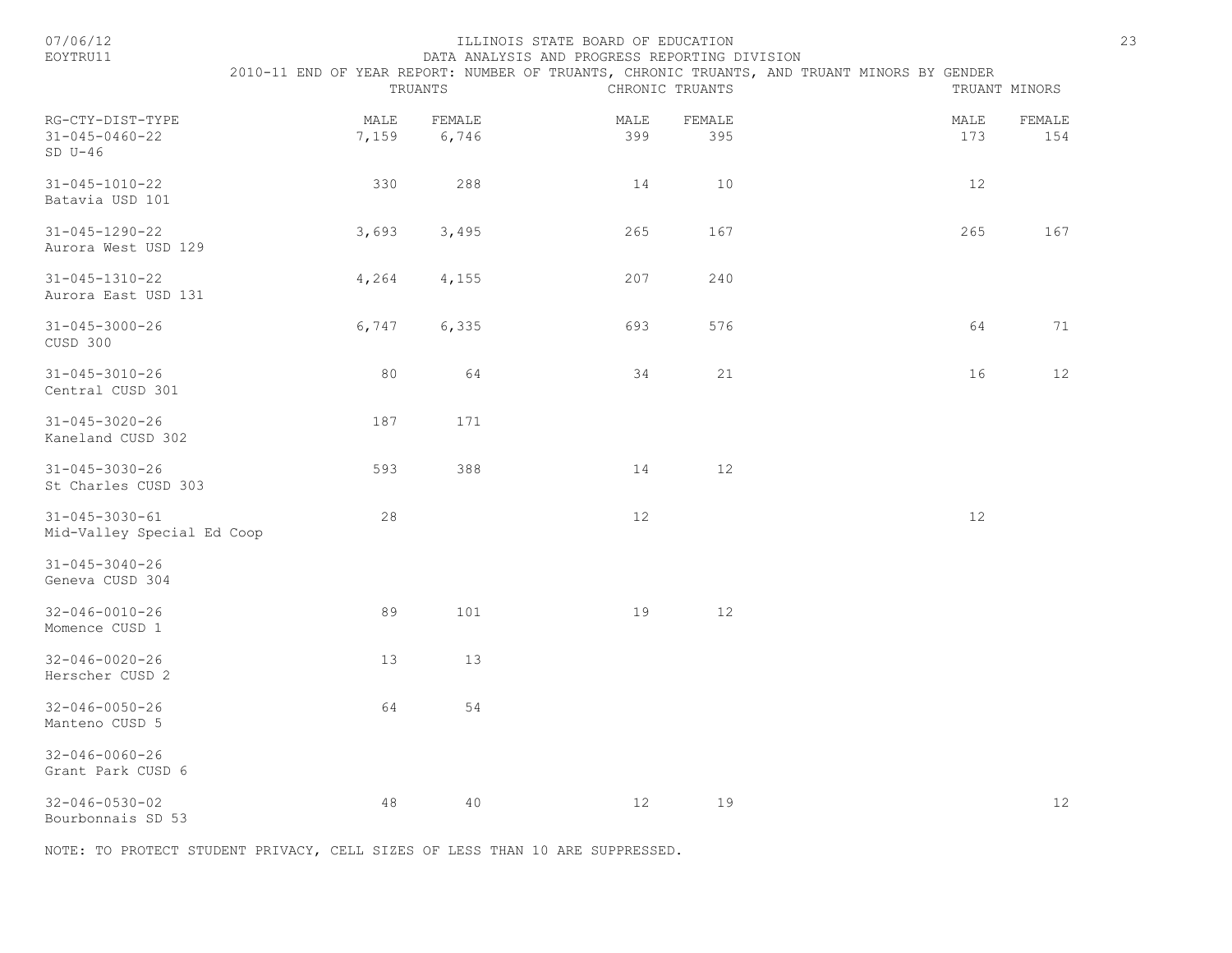| EOYTRU11 |  |  |  | DATA ANALYSIS AND PROGRESS REPORTING DIVISION                                               |  |  |  |  |
|----------|--|--|--|---------------------------------------------------------------------------------------------|--|--|--|--|
|          |  |  |  | 2010-11 END OF YEAR REPORT: NUMBER OF TRUANTS, CHRONIC TRUANTS, AND TRUANT MINORS BY GENDER |  |  |  |  |

|                                                             |             | TRUANTS       |      | CHRONIC TRUANTS | TRUANT MINORS |        |  |
|-------------------------------------------------------------|-------------|---------------|------|-----------------|---------------|--------|--|
| RG-CTY-DIST-TYPE<br>$32 - 046 - 0610 - 02$<br>Bradley SD 61 | MALE<br>295 | FEMALE<br>271 | MALE | FEMALE          | MALE          | FEMALE |  |
| $32 - 046 - 1110 - 25$<br>Kankakee SD 111                   | 1,818       | 1,699         | 125  | 116             | 125           | 116    |  |
| $32 - 046 - 2560 - 04$<br>St Anne CCSD 256                  |             |               |      |                 |               |        |  |
| $32 - 046 - 3020 - 16$<br>St Anne CHSD 302                  | 21          | 17            |      |                 |               |        |  |
| $32 - 046 - 3070 - 16$<br>Bradley Bourbonnais CHSD 307      | 100         | 78            | 20   | 14              | 20            | 14     |  |
| $24 - 047 - 0000 - 61$<br>Kendall Co Spec Educ Coop         | 65          | 13            |      |                 |               |        |  |
| $24 - 047 - 0180 - 16$<br>Newark CHSD 18                    |             |               |      |                 |               |        |  |
| $24 - 047 - 0880 - 26$<br>Plano CUSD 88                     | 269         | 269           | 13   | 15              |               | 12     |  |
| $24 - 047 - 1150 - 26$<br>Yorkville CUSD 115                | 146         | 117           | 22   | 12              |               |        |  |
| $24 - 047 - 3080 - 26$<br>Oswego CUSD 308                   | 1,714       | 1,391         | 62   | 52              | 59            | 51     |  |
| $33 - 048 - 2020 - 26$<br>Knoxville CUSD 202                | 63          | 46            |      |                 |               |        |  |
| $33 - 048 - 2050 - 26$<br>Galesburg CUSD 205                | 725         | 632           | 25   | 25              | 24            | 25     |  |
| $33 - 048 - 2080 - 26$<br>ROWVACUSD 208                     | 11          |               |      |                 |               |        |  |
| $33 - 048 - 2100 - 26$<br>Williamsfield CUSD 210            | 32          | 34            |      |                 |               |        |  |
| $33 - 048 - 2170 - 26$<br>Abingdon CUSD 217                 | 47          | 31            |      |                 | 10            | 10     |  |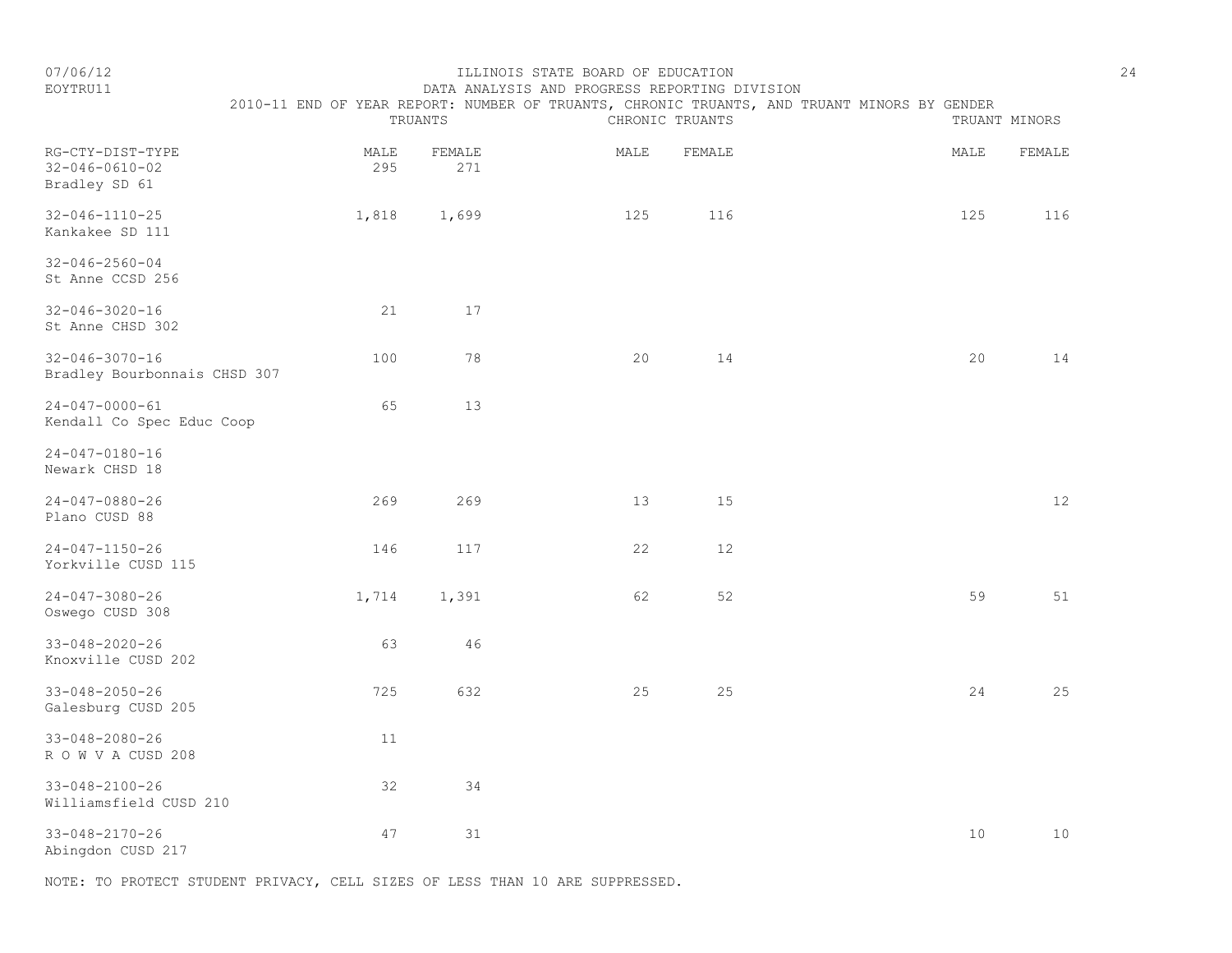| 07/06/12<br>EOYTRU11                                     | ILLINOIS STATE BOARD OF EDUCATION<br>DATA ANALYSIS AND PROGRESS REPORTING DIVISION<br>2010-11 END OF YEAR REPORT: NUMBER OF TRUANTS, CHRONIC TRUANTS, AND TRUANT MINORS BY GENDER |         |            |                 |  |               |        |  |  |  |
|----------------------------------------------------------|-----------------------------------------------------------------------------------------------------------------------------------------------------------------------------------|---------|------------|-----------------|--|---------------|--------|--|--|--|
|                                                          |                                                                                                                                                                                   | TRUANTS |            | CHRONIC TRUANTS |  | TRUANT MINORS |        |  |  |  |
| RG-CTY-DIST-TYPE<br>$34 - 049 - 0060 - 02$<br>Zion ESD 6 | MALE                                                                                                                                                                              | FEMALE  | MALE<br>22 | FEMALE<br>17    |  | MALE          | FEMALE |  |  |  |
| $34 - 049 - 0240 - 04$<br>Millburn CCSD 24               | 29                                                                                                                                                                                | 32      |            |                 |  |               |        |  |  |  |
| 34-049-0330-02<br>Emmons SD 33                           |                                                                                                                                                                                   |         |            |                 |  |               |        |  |  |  |
| $34 - 049 - 0340 - 04$<br>Antioch CCSD 34                |                                                                                                                                                                                   |         |            |                 |  |               |        |  |  |  |
| $34 - 049 - 0370 - 02$<br>Gavin SD 37                    | 371                                                                                                                                                                               | 417     |            | 14              |  |               | 14     |  |  |  |
| $34 - 049 - 0410 - 04$<br>Lake Villa CCSD 41             | 86                                                                                                                                                                                | 70      | 14         | 10              |  |               |        |  |  |  |
| $34 - 049 - 0460 - 04$<br>Grayslake CCSD 46              | 35                                                                                                                                                                                | 27      |            |                 |  |               |        |  |  |  |
| $34 - 049 - 0500 - 04$<br>Woodland CCSD 50               |                                                                                                                                                                                   |         |            |                 |  |               |        |  |  |  |
| $34 - 049 - 0560 - 02$<br>Gurnee SD 56                   | 259                                                                                                                                                                               | 282     |            |                 |  | 21            | 14     |  |  |  |
| $34 - 049 - 0600 - 26$<br>Waukegan CUSD 60               | 6,275                                                                                                                                                                             | 5,993   | 1,583      | 1,453           |  | 572           | 419    |  |  |  |
| $34 - 049 - 0750 - 02$<br>Mundelein ESD 75               |                                                                                                                                                                                   |         |            |                 |  |               |        |  |  |  |
| $34 - 049 - 0950 - 26$<br>Lake Zurich CUSD 95            | 221                                                                                                                                                                               | 207     |            |                 |  |               |        |  |  |  |
| $34 - 049 - 0960 - 04$<br>Kildeer Countryside CCSD 96    |                                                                                                                                                                                   |         |            |                 |  |               |        |  |  |  |
| $34 - 049 - 1090 - 02$<br>Deerfield SD 109               |                                                                                                                                                                                   |         | 40         | 28              |  |               |        |  |  |  |
| 34-049-1130-17                                           | 1,164                                                                                                                                                                             | 1,062   | 226        | 172             |  |               |        |  |  |  |

NOTE: TO PROTECT STUDENT PRIVACY, CELL SIZES OF LESS THAN 10 ARE SUPPRESSED.

Twp HSD 113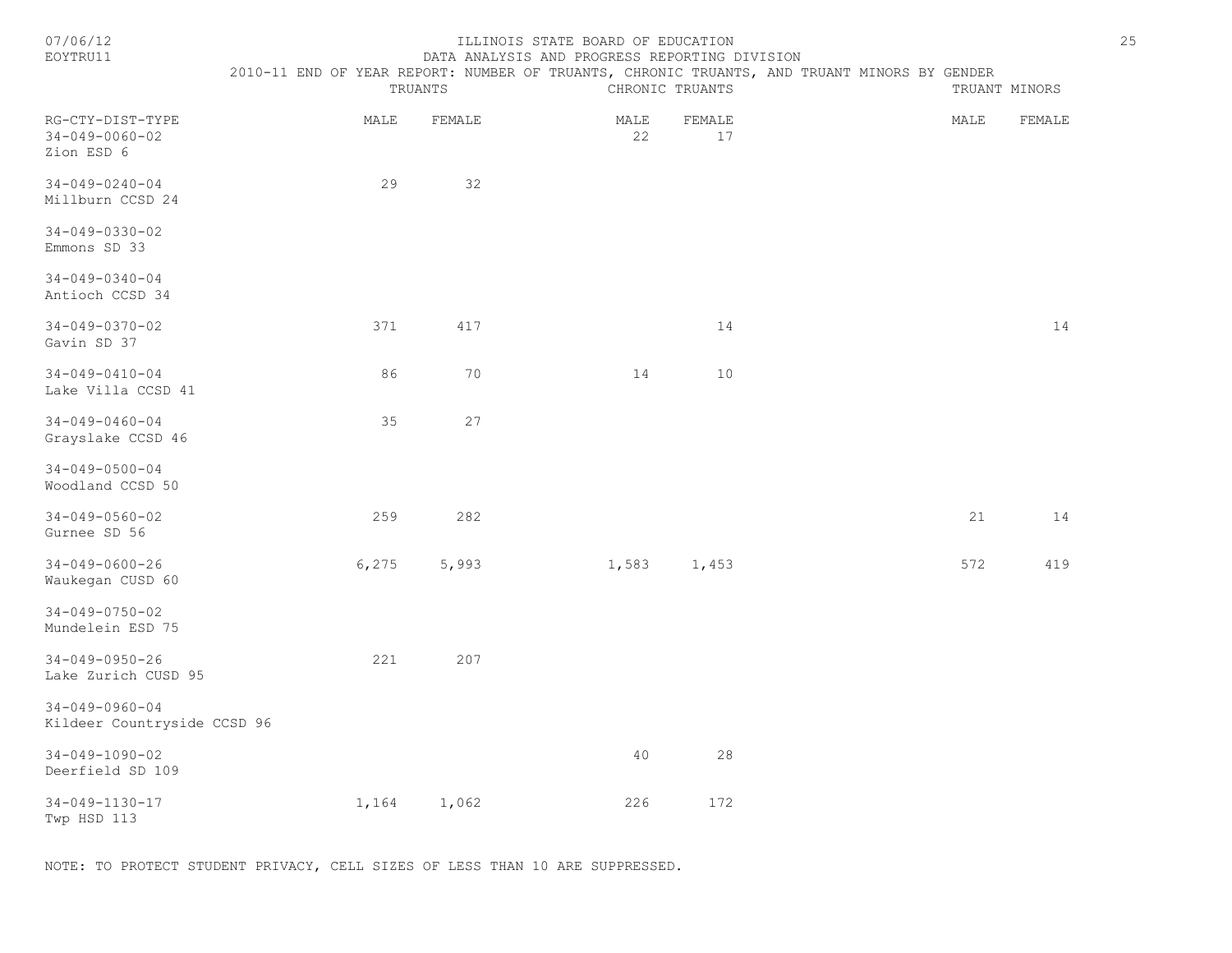#### ILLINOIS STATE BOARD OF EDUCATION 26 EOYTRU11 DATA ANALYSIS AND PROGRESS REPORTING DIVISION

2010-11 END OF YEAR REPORT: NUMBER OF TRUANTS, CHRONIC TRUANTS, AND TRUANT MINORS BY GENDER

|                                                                |       | TRUANTS |      | CHRONIC TRUANTS |      | TRUANT MINORS |
|----------------------------------------------------------------|-------|---------|------|-----------------|------|---------------|
| RG-CTY-DIST-TYPE<br>$34 - 049 - 1140 - 02$<br>Fox Lake GSD 114 | MALE  | FEMALE  | MALE | FEMALE          | MALE | FEMALE        |
| $34 - 049 - 1160 - 26$<br>Round Lake CUSD 116                  | 693   | 666     | 172  | 164             | 102  | 87            |
| 34-049-1170-16<br>CHSD 117                                     | 255   | 171     |      |                 | 32   | 20            |
| 34-049-1180-26<br>Wauconda CUSD 118                            | 260   | 214     |      |                 |      |               |
| $34 - 049 - 1200 - 13$<br>Mundelein Cons HSD 120               | 304   | 305     | 16   | 17              |      |               |
| 34-049-1210-17<br>Warren Twp HSD 121                           | 1,348 | 1,159   | 115  | 75              |      |               |
| $34 - 049 - 1240 - 16$<br>Grant CHSD 124                       | 181   | 134     | 19   | 12              | 10   |               |
| $34 - 049 - 1250 - 13$<br>Adlai E Stevenson HSD 125            | 677   | 555     | 97   | 40              |      |               |
| $34 - 049 - 1260 - 17$<br>Zion-Benton Twp HSD 126              | 91    | 87      | 23   | 30              | 21   | 19            |
| $34 - 049 - 1270 - 16$<br>Grayslake CHSD 127                   | 558   | 400     | 10   | $10$            |      |               |
| $34 - 049 - 1280 - 16$<br>CHSD 128                             | 304   | 262     | 11   | 11              |      |               |
| $34 - 049 - 1870 - 26$<br>North Chicago SD 187                 | 461   | 342     | 196  | 115             | 122  | 61            |
| $34 - 049 - 2200 - 26$<br>Barrington CUSD 220                  | 25    | 16      | 13   | 10              |      |               |
| $34 - 049 - 8250 - 60$<br>Spec Educ Dist Lake County/Sedol     | 58    | 16      | 12   |                 |      |               |
| $35 - 050 - 0000 - 61$<br>LaSalle Putnam Alliance              | 25    |         |      |                 |      |               |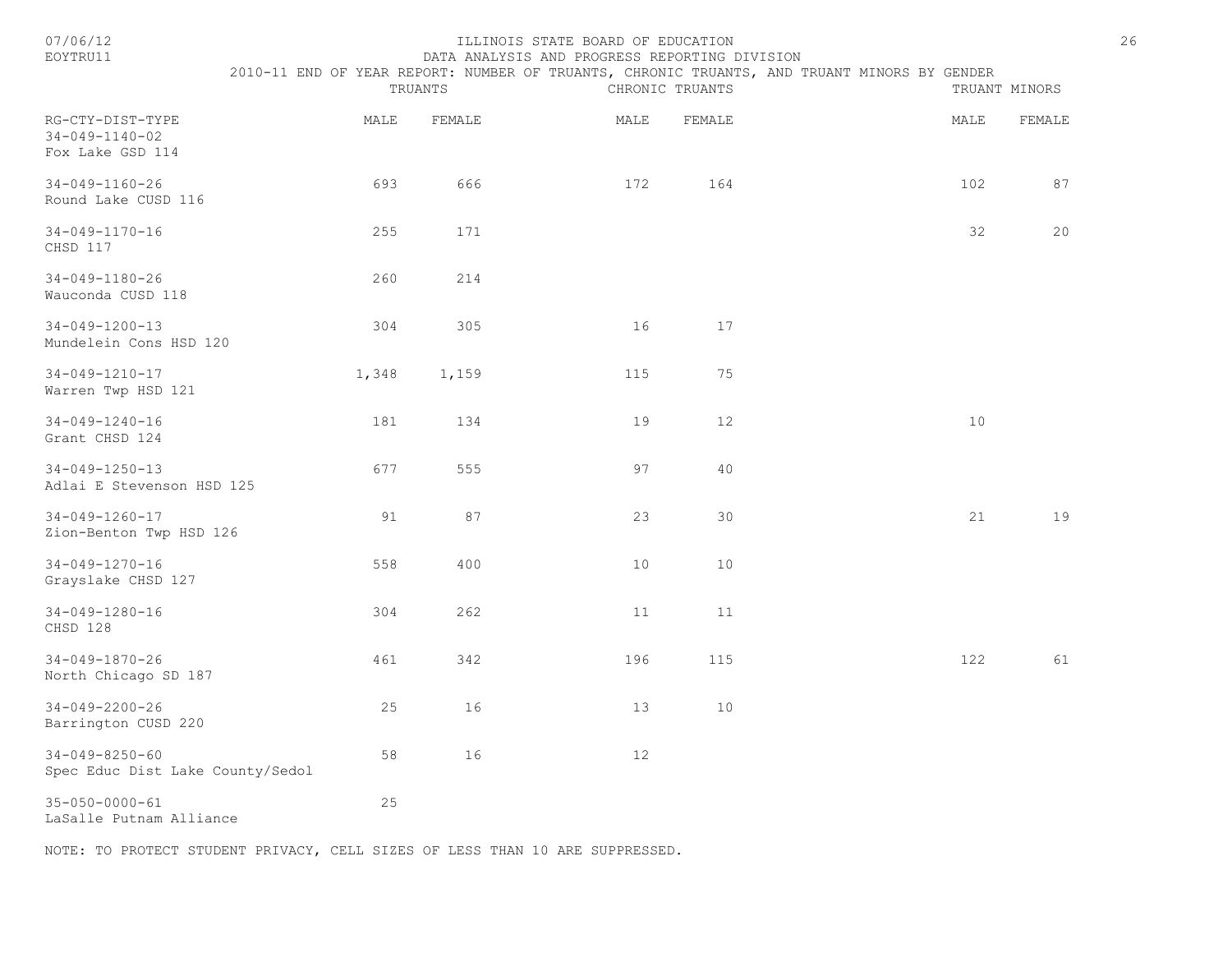### EOYTRU11 DATA ANALYSIS AND PROGRESS REPORTING DIVISION 2010-11 END OF YEAR REPORT: NUMBER OF TRUANTS, CHRONIC TRUANTS, AND TRUANT MINORS BY GENDER

TRUANTS CHRONIC TRUANTS TRUANTS TRUANT MINORS

| RG-CTY-DIST-TYPE<br>$35 - 050 - 0010 - 26$<br>Leland CUSD 1 | MALE | FEMALE | MALE | FEMALE | MALE | FEMALE |
|-------------------------------------------------------------|------|--------|------|--------|------|--------|
| $35 - 050 - 0020 - 26$<br>Serena CUSD 2                     | 17   | 19     |      |        |      |        |
| $35 - 050 - 0090 - 26$<br>Earlville CUSD 9                  |      |        |      |        |      |        |
| $35 - 050 - 0400 - 17$<br>Streator Twp HSD 40               | 196  | 172    | 14   | 17     | 10   | 14     |
| $35 - 050 - 0440 - 02$<br>Streator ESD 44                   | 216  | 198    |      |        |      |        |
| $35 - 050 - 0790 - 04$<br>Tonica CCSD 79                    |      |        |      |        |      |        |
| $35 - 050 - 0950 - 04$<br>Grand Ridge CCSD 95               |      |        |      |        |      |        |
| $35 - 050 - 1200 - 17$<br>La Salle-Peru Twp HSD 120         | 169  | 143    | 11   | 10     |      |        |
| $35 - 050 - 1220 - 02$<br>La Salle ESD 122                  | 10   |        |      |        |      |        |
| $35 - 050 - 1240 - 02$<br>Peru ESD 124                      |      | 15     |      |        |      |        |
| 35-050-1250-02<br>Oglesby ESD 125                           |      |        |      |        |      |        |
| $35 - 050 - 1400 - 17$<br>Ottawa Twp HSD 140                | 279  | 241    | 14   | 15     | 14   | 15     |
| $35 - 050 - 1410 - 02$<br>Ottawa ESD 141                    | 20   | 21     | 12   | 18     | 11   | 17     |
| $35 - 050 - 1500 - 02$<br>Marseilles ESD 150                | 102  | 108    |      |        |      |        |
| $35 - 050 - 1600 - 17$<br>Seneca Twp HSD 160                | 20   | $11\,$ |      |        |      |        |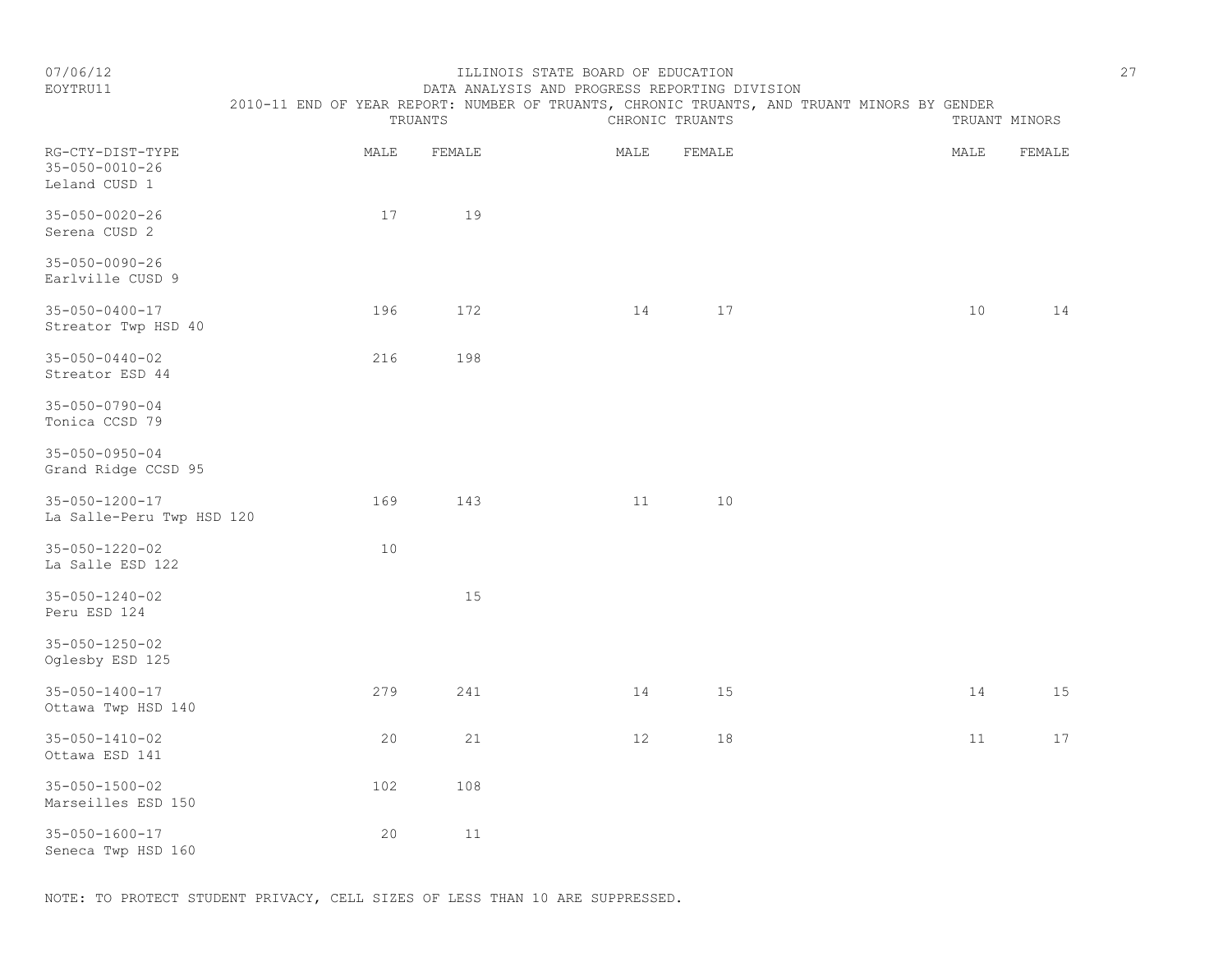#### EOYTRU11 DATA ANALYSIS AND PROGRESS REPORTING DIVISION 2010-11 END OF YEAR REPORT: NUMBER OF TRUANTS, CHRONIC TRUANTS, AND TRUANT MINORS BY GENDER

|                                                               |            | TRUANTS      |      | CHRONIC TRUANTS |      | TRUANT MINORS |
|---------------------------------------------------------------|------------|--------------|------|-----------------|------|---------------|
| RG-CTY-DIST-TYPE<br>$35 - 050 - 1700 - 04$<br>Seneca CCSD 170 | MALE<br>28 | FEMALE<br>21 | MALE | FEMALE<br>13    | MALE | FEMALE        |
| $35 - 050 - 1850 - 04$<br>Waltham CCSD 185                    |            |              |      |                 |      |               |
| $35 - 050 - 1950 - 04$<br>Wallace CCSD 195                    |            |              |      |                 |      |               |
| $35 - 050 - 2300 - 04$<br>Rutland CCSD 230                    |            |              |      |                 |      |               |
| $35 - 050 - 2800 - 17$<br>Mendota Twp HSD 280                 | 22         | 24           |      |                 |      |               |
| $35 - 050 - 2890 - 04$<br>Mendota CCSD 289                    | 10         |              |      |                 |      |               |
| $12 - 051 - 0100 - 26$<br>Red Hill CUSD 10                    | 206        | 218          | 27   | 29              | 23   | 25            |
| $12 - 051 - 0200 - 26$<br>Lawrence County CUD 20              | 27         | 17           | 15   |                 | 12   |               |
| $47 - 052 - 0080 - 02$<br>Nelson Public SD No 8               |            |              |      |                 |      |               |
| $47 - 052 - 1700 - 22$<br>Dixon USD 170                       | 291        | 302          | 20   | 14              | 11   | 14            |
| $47 - 052 - 2720 - 26$<br>Amboy CUSD 272                      | 65         | 71           |      | 10              |      |               |
| $47 - 052 - 2750 - 26$<br>Ashton-Franklin Center CUSD 275     | 53         | 61           |      |                 |      |               |
| 17-053-006J-26<br>Tri Point CUSD 6-J                          | 51         | 43           |      |                 |      |               |
| 17-053-0080-26<br>Prairie Central CUSD 8                      | 173        | 161          |      |                 |      |               |
| 17-053-0740-27<br>Flanagan-Cornell Dist 74                    | 16         | 13           |      |                 |      |               |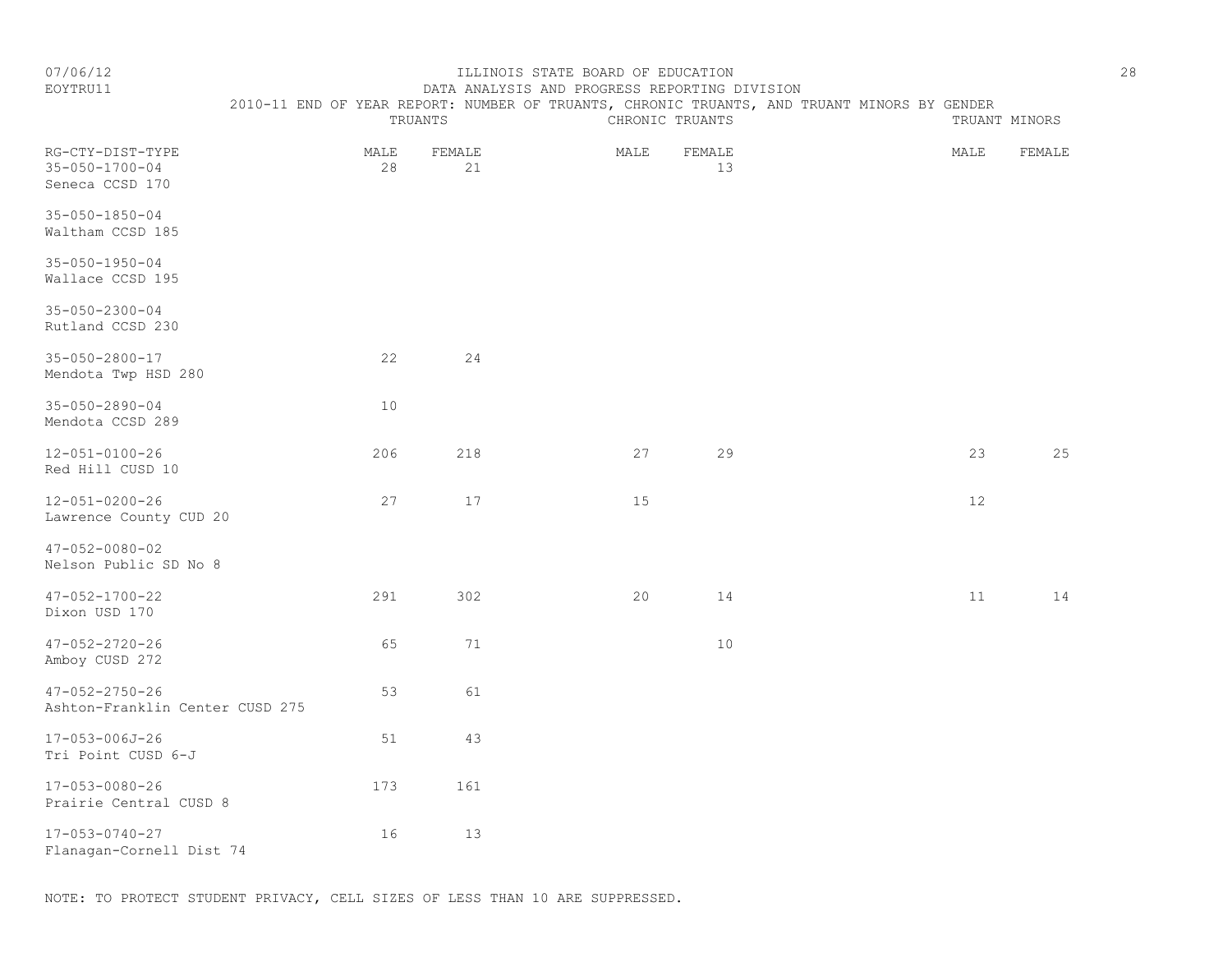#### EOYTRU11 DATA ANALYSIS AND PROGRESS REPORTING DIVISION 2010-11 END OF YEAR REPORT: NUMBER OF TRUANTS, CHRONIC TRUANTS, AND TRUANT MINORS BY GENDER

| TRUANTS<br>CHRONIC TRUANTS                                       |             |               | TRUANT MINORS |        |                |
|------------------------------------------------------------------|-------------|---------------|---------------|--------|----------------|
| RG-CTY-DIST-TYPE<br>$17 - 053 - 0900 - 17$<br>Pontiac Twp HSD 90 | MALE<br>131 | FEMALE<br>115 | MALE          | FEMALE | MALE<br>FEMALE |
| $17 - 053 - 2300 - 17$<br>Dwight Twp HSD 230                     | 22          | 16            |               |        |                |
| 17-053-2320-02<br>Dwight Common SD 232                           | 12          |               |               |        | 12             |
| $17 - 053 - 4250 - 04$<br>Rooks Creek CCSD 425                   |             |               |               |        |                |
| $17 - 053 - 4260 - 04$<br>Cornell CCSD 426                       |             |               |               |        |                |
| $17 - 053 - 4290 - 04$<br>Pontiac CCSD 429                       | 104         | 76            |               |        |                |
| $38 - 054 - 0210 - 26$<br>Hartsburg Emden CUSD 21                |             |               |               |        |                |
| $38 - 054 - 0230 - 26$<br>Mt Pulaski CUSD 23                     | 25          | 24            | $11$          |        |                |
| $38 - 054 - 0270 - 02$<br>Lincoln ESD 27                         |             |               |               |        |                |
| $38 - 054 - 0610 - 04$<br>Chester-East Lincoln CCSD 61           |             |               |               |        |                |
| $38 - 054 - 4040 - 16$<br>Lincoln CHSD 404                       | 126         | 104           | 15            | 17     | 14             |
| $39 - 055 - 0010 - 26$<br>Argenta-Oreana CUSD 1                  | 145         | 115           |               |        |                |
| 39-055-0020-26<br>Maroa Forsyth CUSD 2                           | 66          | 49            |               |        |                |
| 39-055-0030-26<br>Mt Zion CUSD 3                                 | 27          | 18            |               |        |                |
| $39 - 055 - 0090 - 26$<br>Sangamon Valley CUSD 9                 | 12          | 14            |               |        |                |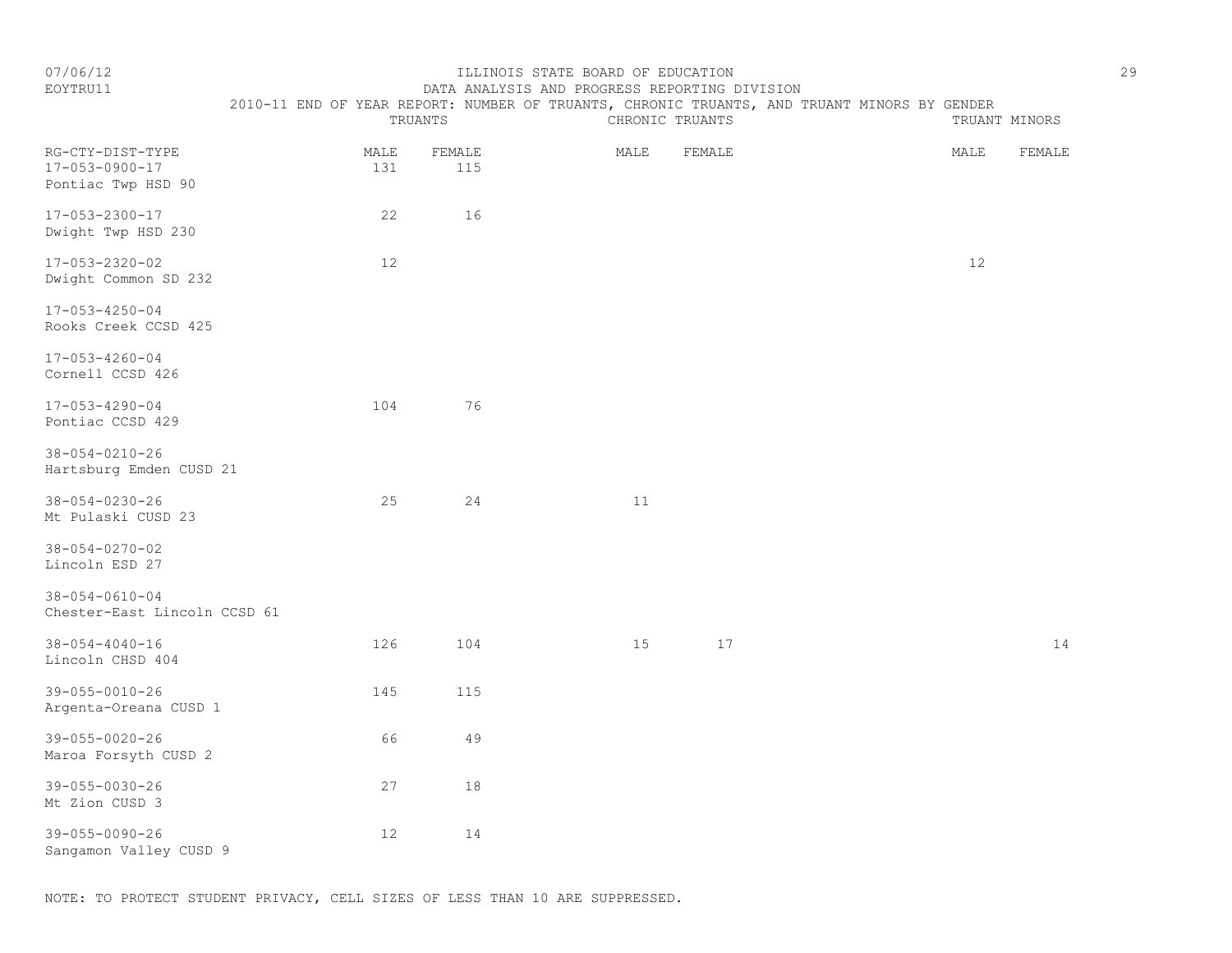# EOYTRU11 DATA ANALYSIS AND PROGRESS REPORTING DIVISION 2010-11 END OF YEAR REPORT: NUMBER OF TRUANTS, CHRONIC TRUANTS, AND TRUANT MINORS BY GENDER<br>CHRONIC TRUANTS

|                                                                          |            | TRUANTS      |      | CHRONIC TRUANTS |      | TRUANT MINORS |
|--------------------------------------------------------------------------|------------|--------------|------|-----------------|------|---------------|
| RG-CTY-DIST-TYPE<br>$39 - 055 - 0110 - 26$<br>Warrensburg-Latham CUSD 11 | MALE<br>57 | FEMALE<br>69 | MALE | FEMALE          | MALE | FEMALE        |
| $39 - 055 - 0150 - 26$<br>Meridian CUSD 15                               | 30         | 27           | 13   | $12$            |      |               |
| $39 - 055 - 0610 - 25$<br>Decatur SD 61                                  | 2,271      | 2,137        | 283  | 274             | 283  | 274           |
| $40 - 056 - 0010 - 26$<br>Carlinville CUSD 1                             | 49         | 45           |      | $10$            |      |               |
| $40 - 056 - 0020 - 26$<br>Northwestern CUSD 2                            | 17         | 22           |      |                 |      |               |
| $40 - 056 - 0050 - 26$<br>Mount Olive CUSD 5                             | 30         | 27           |      |                 |      |               |
| $40 - 056 - 0070 - 26$<br>Gillespie CUSD 7                               | 131        | 98           | 20   | 19              | 13   | 11            |
| $40 - 056 - 0080 - 26$<br>Bunker Hill CUSD 8                             | 75         | 84           |      |                 |      |               |
| $40 - 056 - 0090 - 26$<br>Southwestern CUSD 9                            | 238        | 228          |      | $12$            |      |               |
| $40 - 056 - 0340 - 26$<br>North Mac CUSD 34                              | 15         | 13           | 19   | 21              |      |               |
| $41 - 057 - 0010 - 26$<br>Roxana CUSD 1                                  | 471        | 396          | 30   | 20              | 17   | 11            |
| $41 - 057 - 0020 - 26$<br>Triad CUSD 2                                   | 127        | 97           |      | 11              |      | 18            |
| $41 - 057 - 0030 - 26$<br>Venice CUSD 3                                  | 27         | 23           |      |                 |      |               |
| $41 - 057 - 0050 - 26$<br>Highland CUSD 5                                | 99         | 75           |      |                 | $11$ | 11            |
| $41 - 057 - 0070 - 26$<br>Edwardsville CUSD 7                            | 83         | 58           | 75   | 54              | 56   | 47            |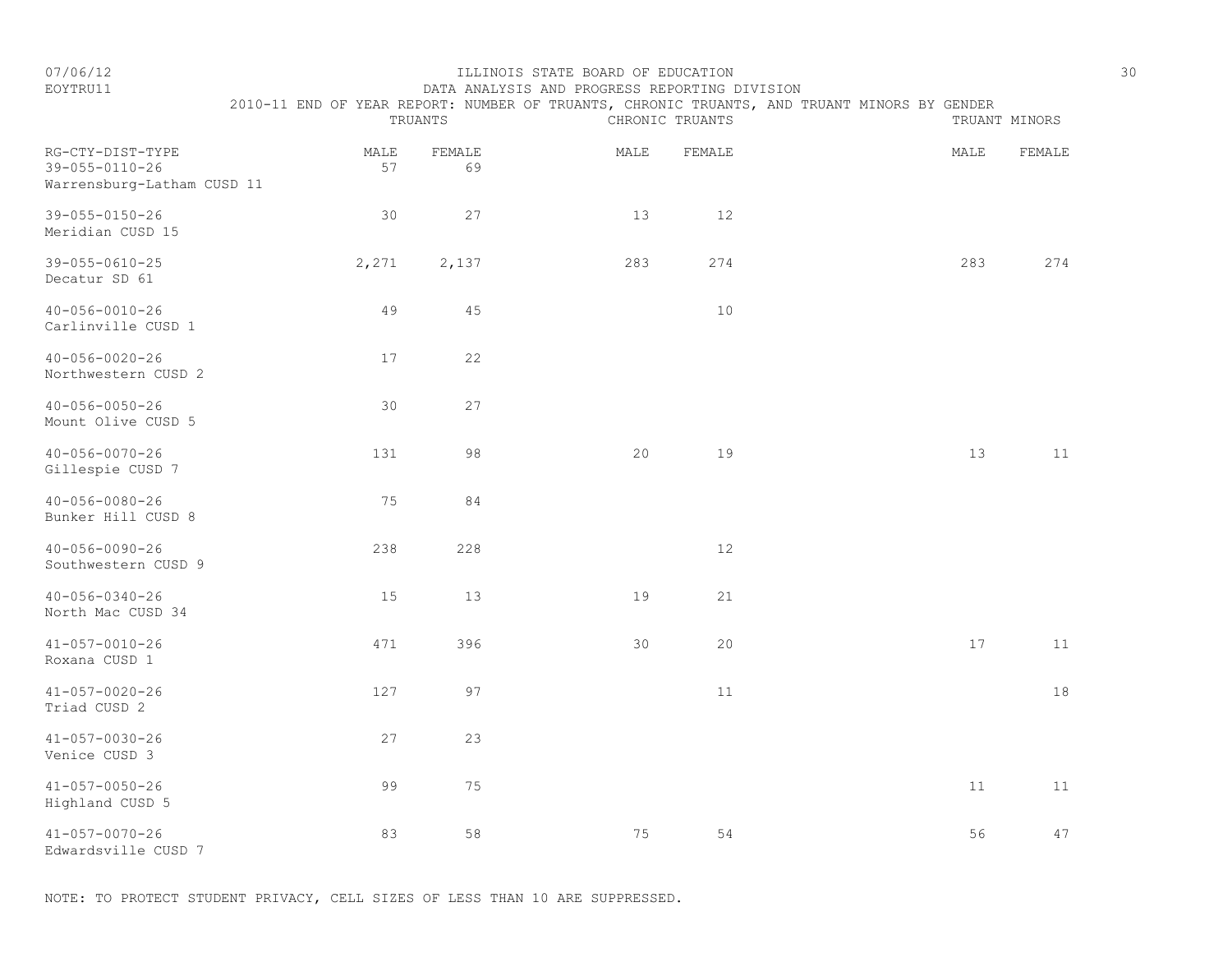#### EOYTRU11 DATA ANALYSIS AND PROGRESS REPORTING DIVISION 2010-11 END OF YEAR REPORT: NUMBER OF TRUANTS, CHRONIC TRUANTS, AND TRUANT MINORS BY GENDER

| RG-CTY-DIST-TYPE<br>$41 - 057 - 0080 - 26$<br>Bethalto CUSD 8 | TRUANTS    |              |            | CHRONIC TRUANTS |      | TRUANT MINORS |  |  |
|---------------------------------------------------------------|------------|--------------|------------|-----------------|------|---------------|--|--|
|                                                               | MALE<br>33 | FEMALE<br>34 | MALE<br>13 | FEMALE          | MALE | FEMALE        |  |  |
| $41 - 057 - 0090 - 26$<br>Granite City CUSD 9                 | 1,738      | 1,593        | 70         | 73              | 53   | 36            |  |  |
| $41 - 057 - 0100 - 26$<br>Collinsville CUSD 10                | 1,238      | 1,152        | 196        | 197             | 141  | 111           |  |  |
| $41 - 057 - 0110 - 26$<br>Alton CUSD 11                       | 1,857      | 1,556        | 121        | 114             | 68   | 85            |  |  |
| $41 - 057 - 0120 - 26$<br>Madison CUSD 12                     | 20         | 27           | 46         | 38              |      |               |  |  |
| $41 - 057 - 0130 - 02$<br>East Alton SD 13                    | 81         | 74           | 49         | 52              | 49   | 52            |  |  |
| $41 - 057 - 0140 - 16$<br>East Alton-Wood River CHSD 14       | 54         | 25           | 16         | 14              |      |               |  |  |
| $41 - 057 - 0150 - 03$<br>Wood River-Hartford ESD 15          | 11         |              |            |                 |      |               |  |  |
| $13 - 058 - 0070 - 04$<br>Iuka CCSD 7                         | 12         | 11           |            |                 |      |               |  |  |
| $13 - 058 - 1000 - 26$<br>Patoka CUSD 100                     | 15         | 15           |            |                 |      |               |  |  |
| $13 - 058 - 1110 - 02$<br>Salem SD 111                        | 191        | 187          |            |                 |      |               |  |  |
| 13-058-1220-02<br>Odin SD 122                                 | 43         | 40           |            |                 |      |               |  |  |
| 13-058-1330-02<br>Central City SD 133                         | 10         | 11           |            |                 |      |               |  |  |
| 13-058-1350-02<br>Centralia SD 135                            | 103        | 99           |            |                 |      |               |  |  |
| 13-058-2000-17<br>Centralia HSD 200                           | 248        | 195          | 26         |                 | 24   |               |  |  |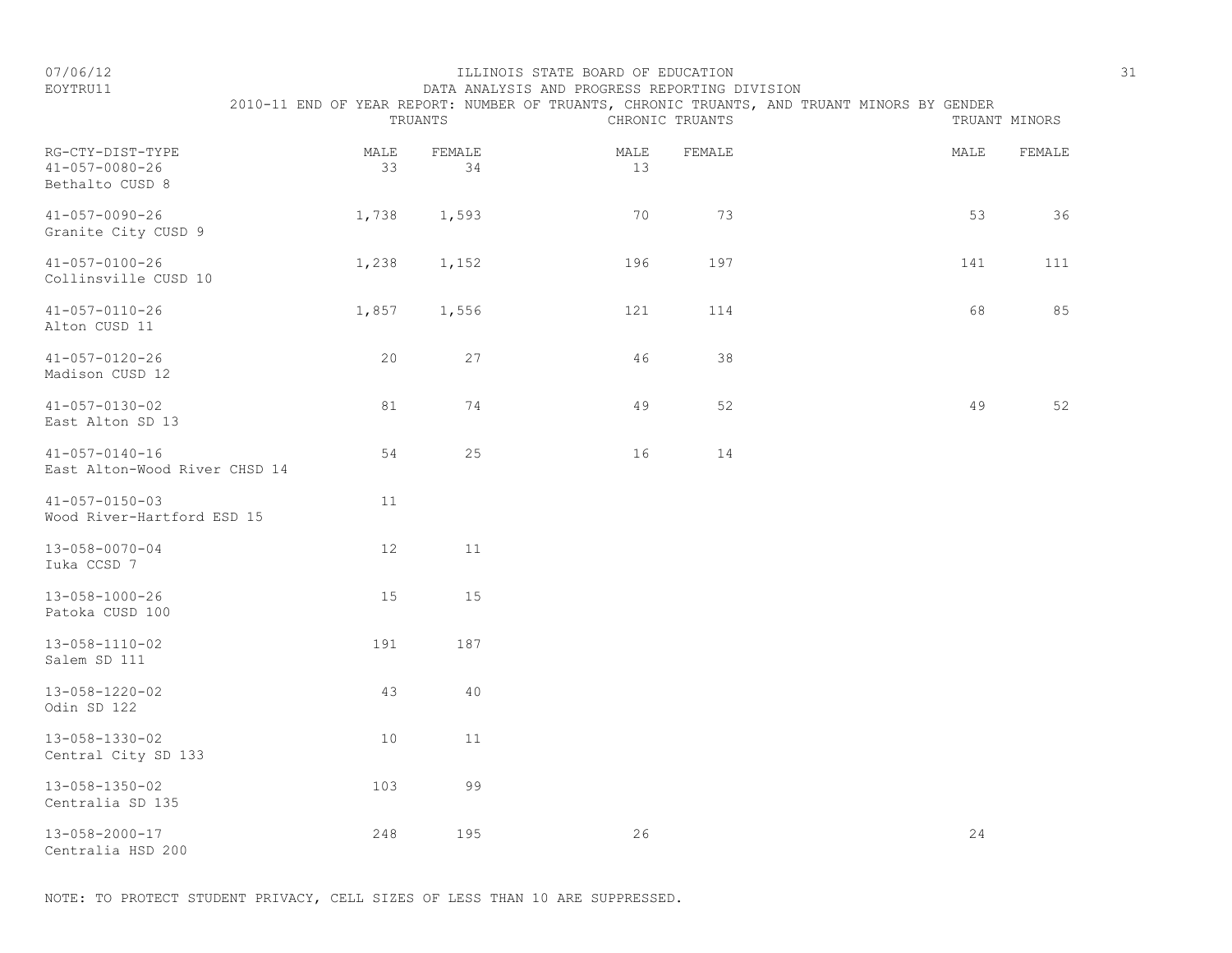#### EOYTRU11 DATA ANALYSIS AND PROGRESS REPORTING DIVISION 2010-11 END OF YEAR REPORT: NUMBER OF TRUANTS, CHRONIC TRUANTS, AND TRUANT MINORS BY GENDER

|                                                                     |            | TRUANTS      |            | CHRONIC TRUANTS | TRUANT MINORS  |
|---------------------------------------------------------------------|------------|--------------|------------|-----------------|----------------|
| RG-CTY-DIST-TYPE<br>$13 - 058 - 4010 - 26$<br>South Central CUD 401 | MALE<br>35 | FEMALE<br>50 | MALE<br>15 | FEMALE<br>14    | MALE<br>FEMALE |
| $13 - 058 - 5010 - 26$<br>Sandoval CUSD 501                         | 49         | 39           |            |                 |                |
| $13 - 058 - 6000 - 16$<br>Salem CHSD 600                            | 34         | 14           |            |                 |                |
| 13-058-7000-16<br>Odin CHSD 700                                     | 26         | 27           |            |                 |                |
| $13 - 058 - 8010 - 60$<br>Kaskaskia Spec Educ District              |            |              |            |                 |                |
| $43 - 059 - 0050 - 26$<br>Henry-Senachwine CUSD 5                   | 58         | 76           |            | 15              |                |
| $43 - 059 - 0070 - 26$<br>Midland CUSD 7                            | 41         | 35           |            |                 |                |
| $38 - 060 - 1260 - 26$<br>Havana CUSD 126                           | 69         | 41           | 30         | 13              | 18             |
| $38 - 060 - 1890 - 26$<br>Illini Central CUSD 189                   | 13         | 16           |            |                 |                |
| $38 - 060 - 1910 - 26$<br>Midwest Central CUSD 191                  | 20         | 14           |            | 11              |                |
| $02 - 061 - 0010 - 26$<br>Massac UD 1                               | 75         | 63           | 25         | 23              |                |
| $02 - 061 - 0380 - 26$<br>Joppa-Maple Grove UD 38                   | 30         | 36           |            |                 |                |
| $26 - 062 - 0000 - 61$<br>West Central IL Spec Educ Coop            | 29         |              |            |                 |                |
| $26 - 062 - 1030 - 26$<br>West Prairie CUSD 103                     | 51         | 33           |            |                 |                |
| $26 - 062 - 1700 - 26$<br>Bushnell Prairie City CUSD 170            | 22         | 21           |            | $10$            |                |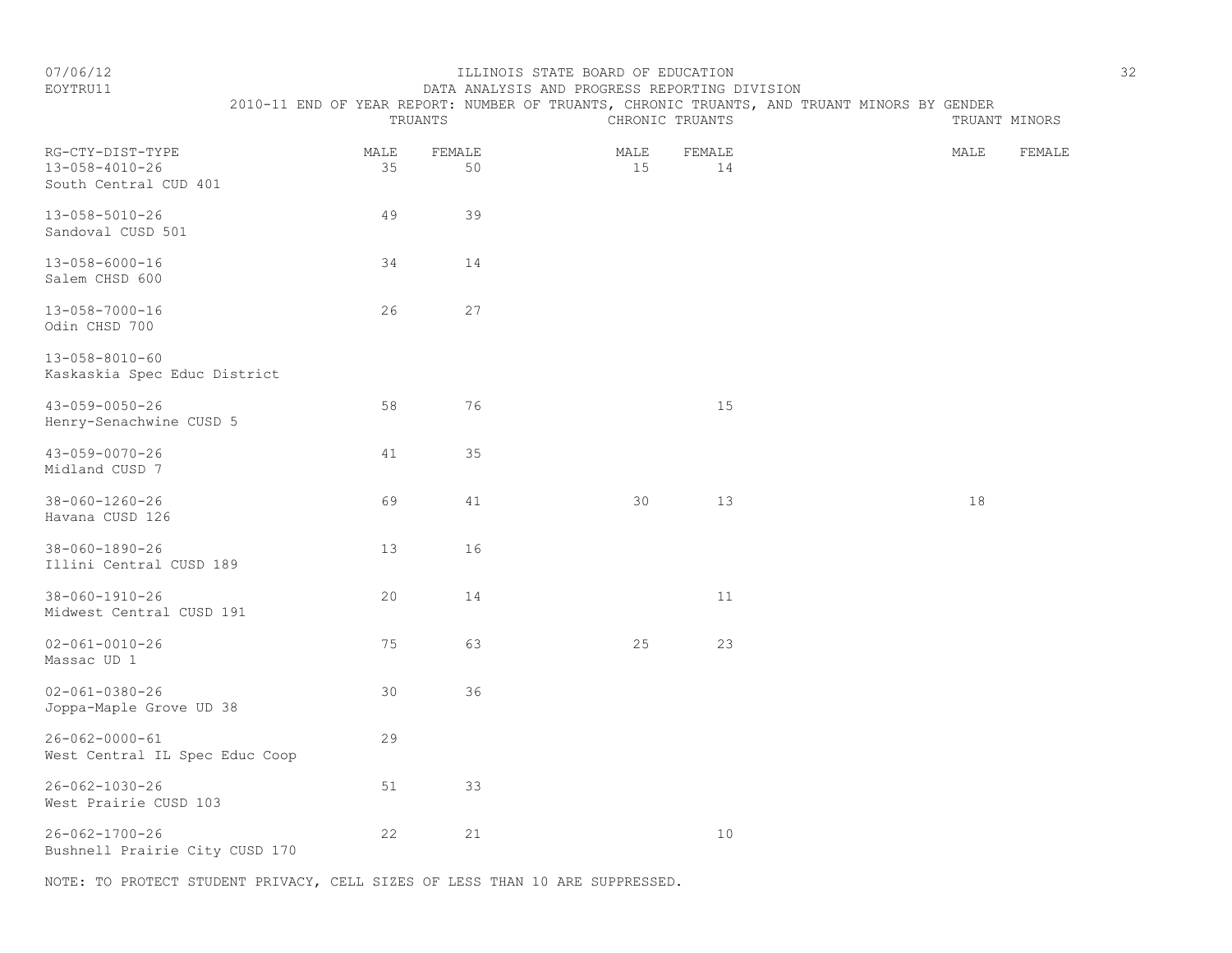| 07/06/12<br>EOYTRU11                                          | ILLINOIS STATE BOARD OF EDUCATION<br>DATA ANALYSIS AND PROGRESS REPORTING DIVISION<br>2010-11 END OF YEAR REPORT: NUMBER OF TRUANTS, CHRONIC TRUANTS, AND TRUANT MINORS BY GENDER<br>TRUANTS<br>CHRONIC TRUANTS<br>TRUANT MINORS |               |      |        |      |        |  |  |
|---------------------------------------------------------------|----------------------------------------------------------------------------------------------------------------------------------------------------------------------------------------------------------------------------------|---------------|------|--------|------|--------|--|--|
| RG-CTY-DIST-TYPE<br>$26 - 062 - 1850 - 26$<br>Macomb CUSD 185 | MALE<br>236                                                                                                                                                                                                                      | FEMALE<br>206 | MALE | FEMALE | MALE | FEMALE |  |  |
| $44 - 063 - 0020 - 03$<br>Nippersink SD 2                     | 15                                                                                                                                                                                                                               | 19            |      |        |      |        |  |  |
| $44 - 063 - 0030 - 03$<br>Fox River Grove Cons SD 3           |                                                                                                                                                                                                                                  |               |      |        |      |        |  |  |
| $44 - 063 - 0120 - 26$<br>Johnsburg CUSD 12                   | 101                                                                                                                                                                                                                              | 78            |      |        |      |        |  |  |
| $44 - 063 - 0150 - 04$<br>McHenry CCSD 15                     | 59                                                                                                                                                                                                                               | 45            |      |        |      |        |  |  |
| $44 - 063 - 0260 - 04$<br>Cary CCSD 26                        | 78                                                                                                                                                                                                                               | 87            |      |        |      |        |  |  |
| $44 - 063 - 0460 - 03$<br>Prairie Grove CSD 46                |                                                                                                                                                                                                                                  |               |      |        |      |        |  |  |
| $44 - 063 - 0470 - 04$<br>Crystal Lake CCSD 47                | 1,606                                                                                                                                                                                                                            | 1,603         | 10   |        | 10   |        |  |  |
| $44 - 063 - 0500 - 26$<br>Harvard CUSD 50                     | 489                                                                                                                                                                                                                              | 474           | 21   | 21     |      | 13     |  |  |
| $44 - 063 - 1540 - 16$<br>Marengo CHSD 154                    | 101                                                                                                                                                                                                                              | 94            |      |        |      |        |  |  |
| $44 - 063 - 1550 - 16$<br>CHSD 155                            | 1,370                                                                                                                                                                                                                            | 1,149         | 17   | 10     |      |        |  |  |
| $44 - 063 - 1560 - 16$<br>McHenry CHSD 156                    | 278                                                                                                                                                                                                                              | 241           | 33   | 27     | 18   | 10     |  |  |
| $44 - 063 - 1570 - 16$<br>Richmond-Burton CHSD 157            | 123                                                                                                                                                                                                                              | 70            | $10$ |        |      |        |  |  |
| $44 - 063 - 1580 - 22$<br>Cons SD 158                         | 2,139                                                                                                                                                                                                                            | 1,989         | 19   |        |      |        |  |  |
| $44 - 063 - 1650 - 03$<br>Marengo-Union E Cons D 165          | 29                                                                                                                                                                                                                               | 17            |      |        |      |        |  |  |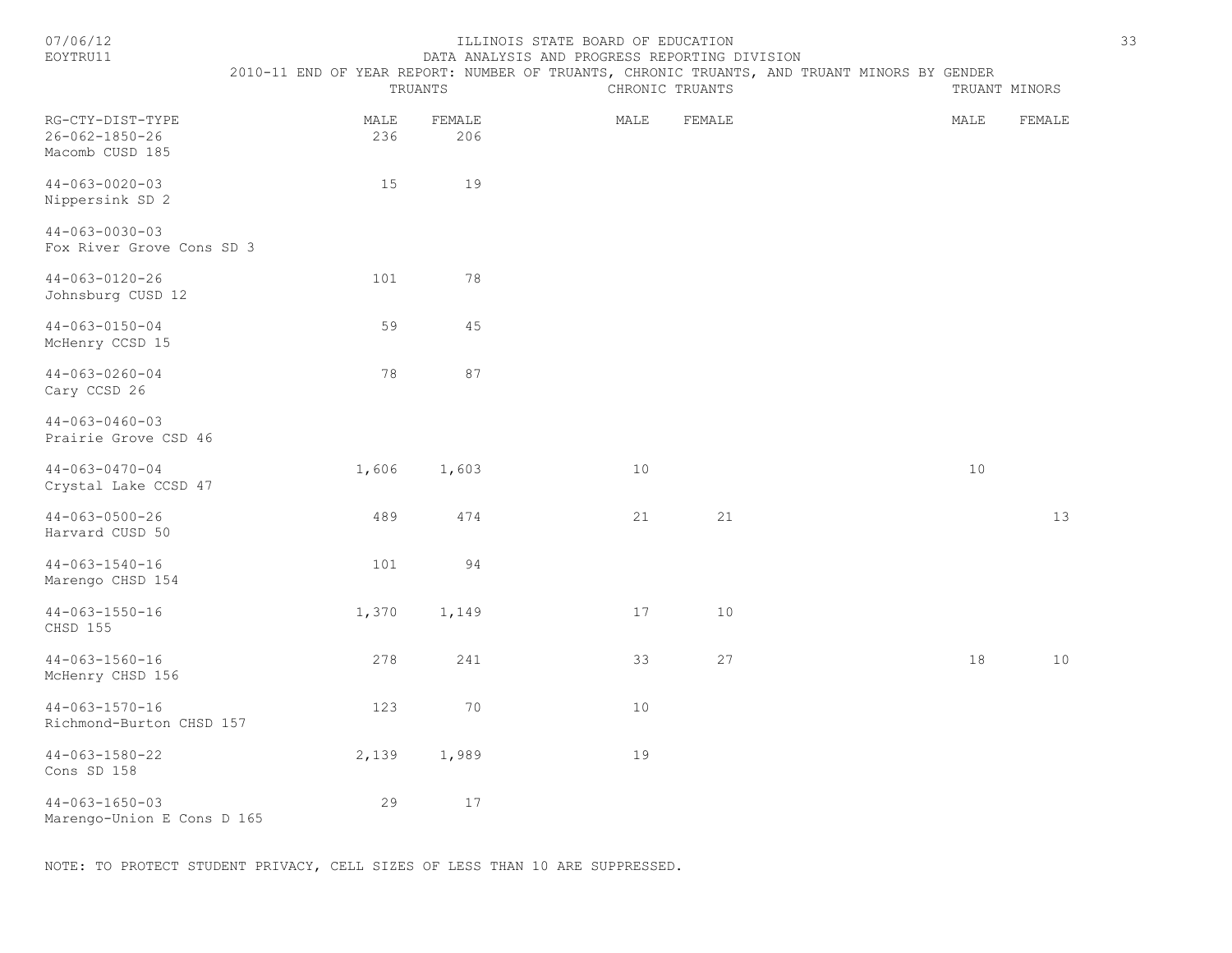| 07/06/12<br>EOYTRU11                                             | 2010-11 END OF YEAR REPORT: NUMBER OF TRUANTS, CHRONIC TRUANTS, AND TRUANT MINORS BY GENDER | TRUANTS       | ILLINOIS STATE BOARD OF EDUCATION<br>DATA ANALYSIS AND PROGRESS REPORTING DIVISION | CHRONIC TRUANTS | TRUANT MINORS |        | 34 |
|------------------------------------------------------------------|---------------------------------------------------------------------------------------------|---------------|------------------------------------------------------------------------------------|-----------------|---------------|--------|----|
| RG-CTY-DIST-TYPE<br>$44 - 063 - 2000 - 26$<br>Woodstock CUSD 200 | MALE<br>401                                                                                 | FEMALE<br>289 | MALE<br>43                                                                         | FEMALE<br>26    | MALE          | FEMALE |    |
| $44 - 063 - 8010 - 60$<br>Spec Ed Dist of McHenry Co-Sedom       |                                                                                             |               |                                                                                    |                 |               |        |    |
| 17-064-0020-26<br>LeRoy CUSD 2                                   |                                                                                             |               |                                                                                    |                 |               |        |    |
| 17-064-0030-26<br>Tri Valley CUSD 3                              |                                                                                             |               |                                                                                    |                 |               |        |    |
| $17 - 064 - 0040 - 26$<br>Heyworth CUSD 4                        | 40                                                                                          | 41            |                                                                                    |                 |               |        |    |
| $17 - 064 - 0050 - 26$<br>McLean County USD 5                    | 138                                                                                         | 96            | 27                                                                                 | 16              |               |        |    |
| 17-064-0070-26<br>Lexington CUSD 7                               |                                                                                             |               |                                                                                    |                 |               |        |    |
| $17 - 064 - 0160 - 26$<br>Olympia CUSD 16                        |                                                                                             |               |                                                                                    |                 |               |        |    |
| 17-064-0190-26<br>Ridgeview CUSD 19                              |                                                                                             |               |                                                                                    |                 |               |        |    |
| $17 - 064 - 0870 - 25$<br>Bloomington SD 87                      | 715                                                                                         | 665           | 45                                                                                 | 52              | 38            | 44     |    |
| $38 - 065 - 2000 - 26$<br>Greenview CUSD 200                     | 14                                                                                          | 11            |                                                                                    |                 |               |        |    |
| $38 - 065 - 2020 - 26$<br>Porta CUSD 202                         | 17                                                                                          | 20            |                                                                                    |                 |               |        |    |
| $38 - 065 - 2130 - 26$<br>Athens CUSD 213                        | 24                                                                                          | 31            |                                                                                    |                 |               |        |    |
| $27 - 066 - 4040 - 26$<br>Mercer County School District 404      | 61                                                                                          | 32            |                                                                                    |                 |               |        |    |
| $45 - 067 - 0030 - 26$<br>Valmeyer CUSD 3                        |                                                                                             |               |                                                                                    |                 |               |        |    |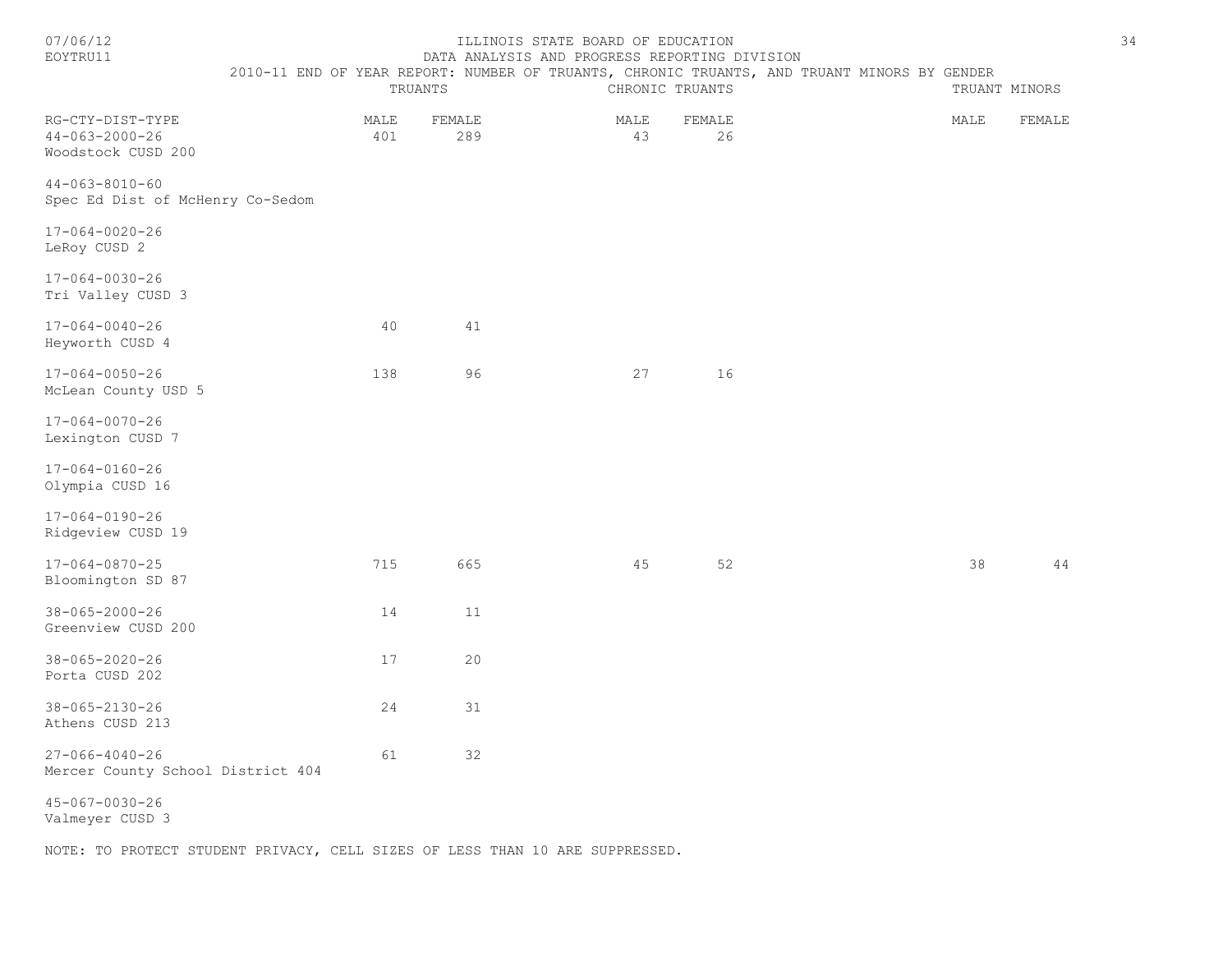| 07/06/12<br>EOYTRU11                                     |                                                                                             |         | ILLINOIS STATE BOARD OF EDUCATION<br>DATA ANALYSIS AND PROGRESS REPORTING DIVISION |                 |      |               | 35 |
|----------------------------------------------------------|---------------------------------------------------------------------------------------------|---------|------------------------------------------------------------------------------------|-----------------|------|---------------|----|
|                                                          | 2010-11 END OF YEAR REPORT: NUMBER OF TRUANTS, CHRONIC TRUANTS, AND TRUANT MINORS BY GENDER | TRUANTS |                                                                                    | CHRONIC TRUANTS |      | TRUANT MINORS |    |
| RG-CTY-DIST-TYPE<br>45-067-0040-26<br>Columbia CUSD 4    | MALE                                                                                        | FEMALE  | MALE                                                                               | FEMALE          | MALE | FEMALE        |    |
| 45-067-0050-26<br>Waterloo CUSD 5                        | 51                                                                                          | 46      | 17                                                                                 | 18              |      |               |    |
| 10-068-0020-26<br>Panhandle CUSD 2                       | 26                                                                                          | 23      |                                                                                    |                 |      |               |    |
| 10-068-0030-26<br>Hillsboro CUSD 3                       | 79                                                                                          | 66      | 17                                                                                 | 16              | 17   | 19            |    |
| $10 - 068 - 0120 - 26$<br>Litchfield CUSD 12             | 68                                                                                          | 46      | 10                                                                                 | 10              | 24   | 21            |    |
| 10-068-0220-26<br>Nokomis CUSD 22                        |                                                                                             |         |                                                                                    |                 |      |               |    |
| $46 - 069 - 0010 - 26$<br>Franklin CUSD 1                | 13                                                                                          |         |                                                                                    |                 |      |               |    |
| 46-069-0060-26<br>Waverly CUSD 6                         | 11                                                                                          | 13      |                                                                                    |                 |      |               |    |
| $46 - 069 - 0110 - 26$<br>Meredosia-Chambersburg CUSD 11 |                                                                                             |         |                                                                                    |                 |      |               |    |
| $46 - 069 - 0270 - 26$<br>Triopia CUSD 27                |                                                                                             |         |                                                                                    |                 |      |               |    |
| 46-069-1170-22<br>Jacksonville SD 117                    | 842                                                                                         | 776     | 71                                                                                 | 73              | 41   | 42            |    |

46-069-8010-60 54 20 15 Four Rivers Spec Educ Dist 11-070-3000-26 53 27 Sullivan CUSD 300

11-070-3020-26 33 30 13 Okaw Valley CUSD 302 11-070-3030-26 16 25

Lovington CUSD 303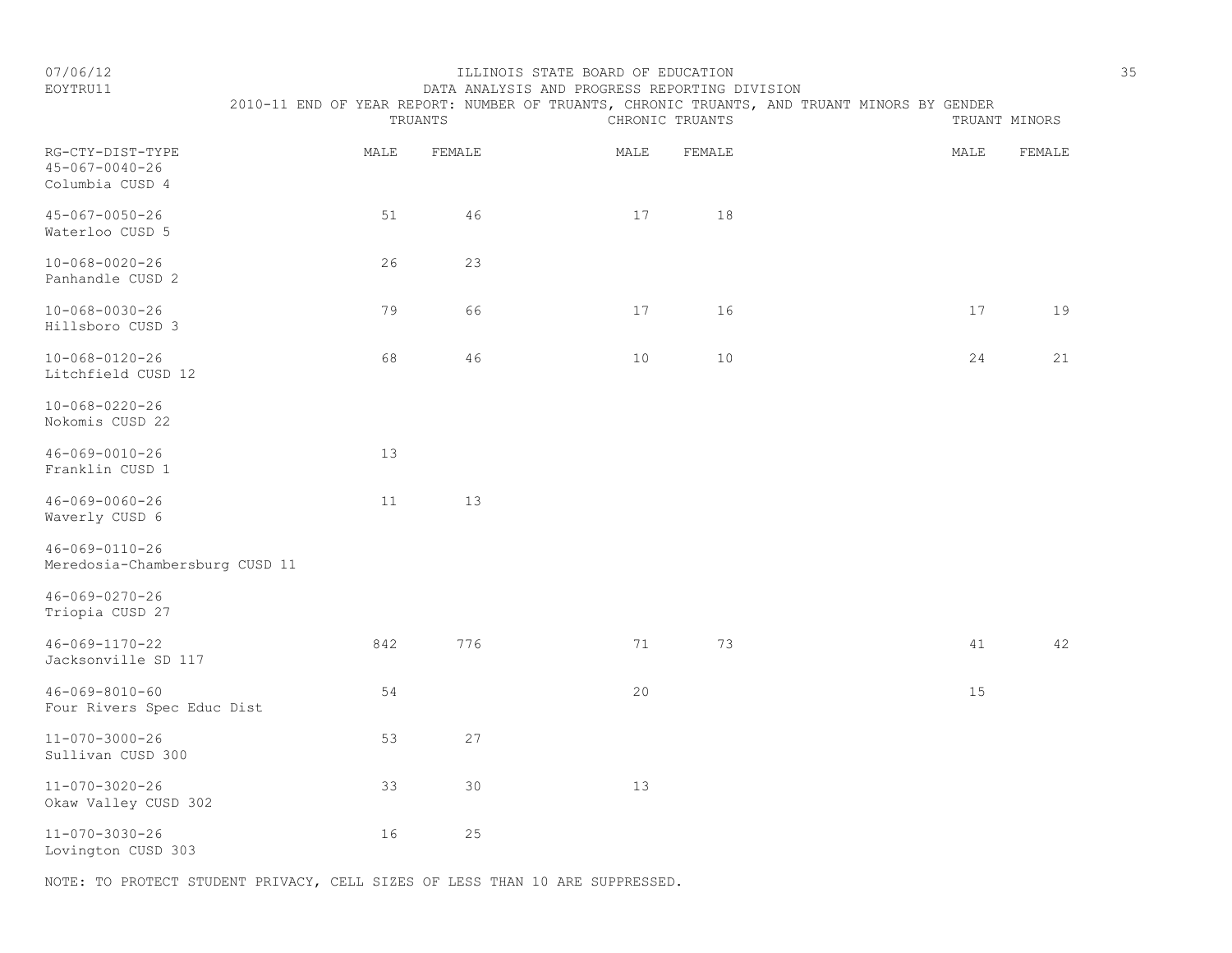| 7/06/1 |
|--------|
|--------|

#### ILLINOIS STATE BOARD OF EDUCATION 36 EOYTRU11 DATA ANALYSIS AND PROGRESS REPORTING DIVISION

2010-11 END OF YEAR REPORT: NUMBER OF TRUANTS, CHRONIC TRUANTS, AND TRUANT MINORS BY GENDER

|                                                                 | TRUANTS |        | CHRONIC TRUANTS | TRUANT MINORS |      |        |
|-----------------------------------------------------------------|---------|--------|-----------------|---------------|------|--------|
| RG-CTY-DIST-TYPE<br>$47 - 071 - 1440 - 03$<br>Kings Cons SD 144 | MALE    | FEMALE | MALE            | FEMALE        | MALE | FEMALE |
| 47-071-2120-17<br>Rochelle Twp HSD 212                          | 26      | 35     |                 |               |      |        |
| $47 - 071 - 2200 - 26$<br>Oregon CUSD 220                       | 63      | 55     |                 |               |      |        |
| $47 - 071 - 2210 - 26$<br>Forrestville Valley CUSD 221          |         |        |                 |               |      |        |
| $47 - 071 - 2220 - 26$<br>Polo CUSD 222                         | 41      | 23     |                 |               |      |        |
| $47 - 071 - 2230 - 26$<br>Meridian CUSD 223                     | 92      | 71     |                 |               |      |        |
| $47 - 071 - 2260 - 26$<br>Byron CUSD 226                        | 12      | 22     |                 |               |      |        |
| $47 - 071 - 2310 - 04$<br>Rochelle CCSD 231                     | 185     | 144    | 17              | 24            | 19   | 28     |
| $47 - 071 - 8010 - 60$<br>Ogle Co Education Cooperative         | 33      |        |                 |               |      |        |
| $48 - 072 - 0620 - 02$<br>Pleasant Valley SD 62                 |         |        | 10              |               | 11   |        |
| 48-072-0630-02<br>Norwood ESD 63                                | 49      | 49     |                 |               |      |        |
| $48 - 072 - 0660 - 02$<br>Bartonville SD 66                     | 58      | 49     |                 |               |      |        |
| $48 - 072 - 0690 - 02$<br>Pleasant Hill SD 69                   | 37      | 30     |                 |               |      |        |
| $48 - 072 - 1500 - 25$<br>Peoria SD 150                         | 4,386   | 4,450  | 372             | 344           | 161  | 154    |

48-072-2650-26

Farmington Central CUSD 265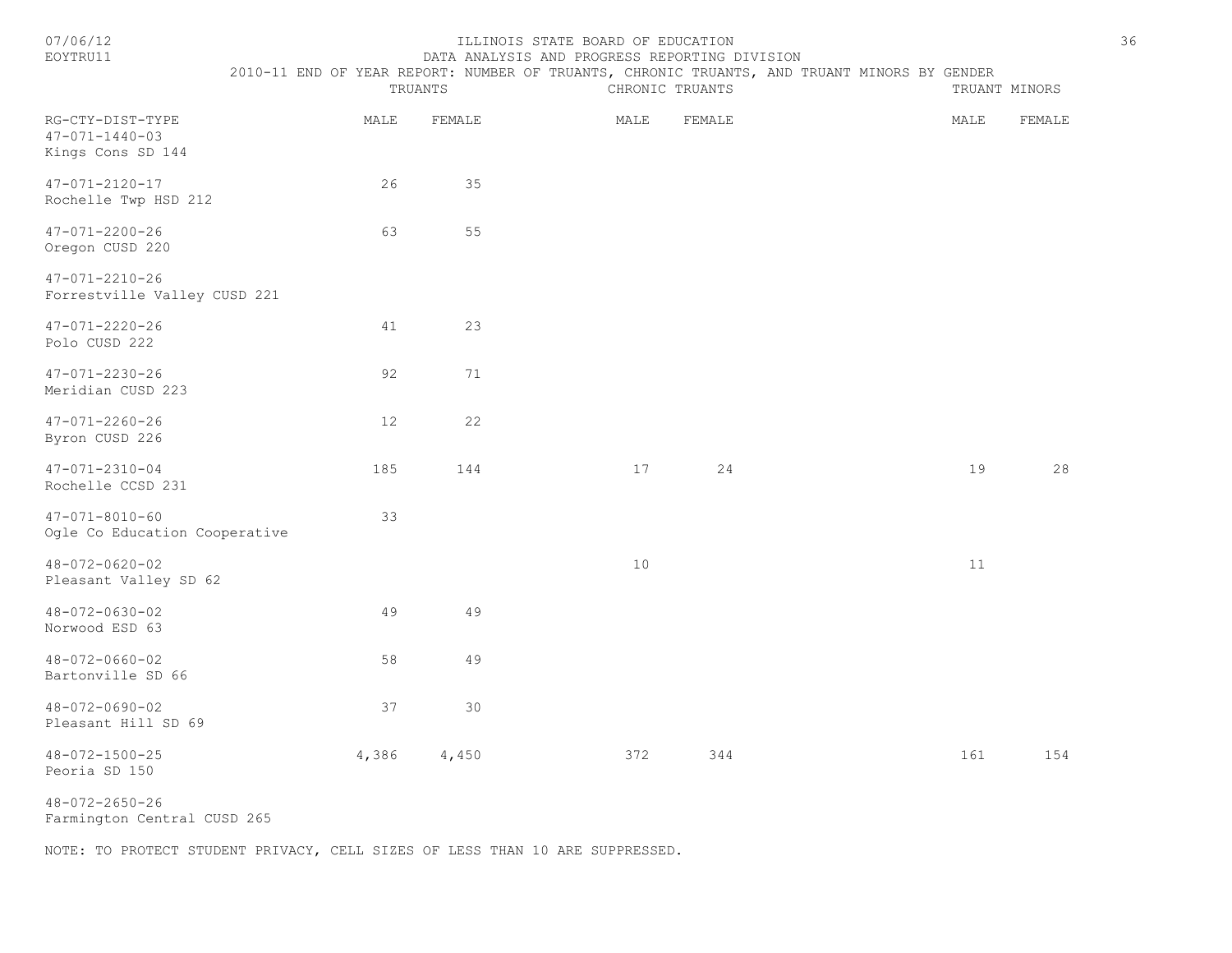#### EOYTRU11 DATA ANALYSIS AND PROGRESS REPORTING DIVISION 2010-11 END OF YEAR REPORT: NUMBER OF TRUANTS, CHRONIC TRUANTS, AND TRUANT MINORS BY GENDER

|                                                                  | TRUANTS |        | CHRONIC TRUANTS |        |  | TRUANT MINORS |        |  |
|------------------------------------------------------------------|---------|--------|-----------------|--------|--|---------------|--------|--|
| RG-CTY-DIST-TYPE<br>$48 - 072 - 3090 - 26$<br>Brimfield CUSD 309 | MALE    | FEMALE | MALE<br>$12$    | FEMALE |  | MALE          | FEMALE |  |
| $48 - 072 - 3100 - 16$<br>Limestone CHSD 310                     | 108     | 61     | 37              | 23     |  | 30            | 18     |  |
| 48-072-3210-26<br>Il Valley Central USD 321                      | 35      | 22     | 25              | 19     |  | 25            | 18     |  |
| $48 - 072 - 3220 - 26$<br>Elmwood CUSD 322                       |         |        |                 |        |  |               |        |  |
| $48 - 072 - 3230 - 26$<br>Dunlap CUSD 323                        | 11      | $10$   |                 |        |  |               |        |  |
| $48 - 072 - 3250 - 26$<br>Peoria Heights CUSD 325                | 13      | 14     |                 |        |  |               |        |  |
| $48 - 072 - 3260 - 26$<br>Princeville CUSD 326                   | 32      | 18     |                 |        |  |               |        |  |
| 48-072-3270-26<br>Illini Bluffs CUSD 327                         | 28      | 12     |                 |        |  |               |        |  |
| 48-072-3280-03<br>Hollis Cons SD 328                             |         |        |                 |        |  |               |        |  |
| $30 - 073 - 0050 - 02$<br>Tamaroa School Dist 5                  |         |        |                 |        |  |               |        |  |
| $30 - 073 - 0500 - 02$<br>Pinckneyville SD 50                    |         |        | 14              | $12$   |  |               |        |  |
| $30 - 073 - 1010 - 16$<br>Pinckneyville CHSD 101                 | 43      | 34     |                 |        |  |               |        |  |
| $30 - 073 - 2040 - 04$<br>CCSD 204                               |         |        |                 |        |  |               |        |  |
| $30 - 073 - 3000 - 26$<br>Duquoin CUSD 300                       | 170     | 121    | 15              | 11     |  |               |        |  |
| $39 - 074 - 0050 - 26$<br>Bement CUSD 5                          |         |        |                 |        |  |               |        |  |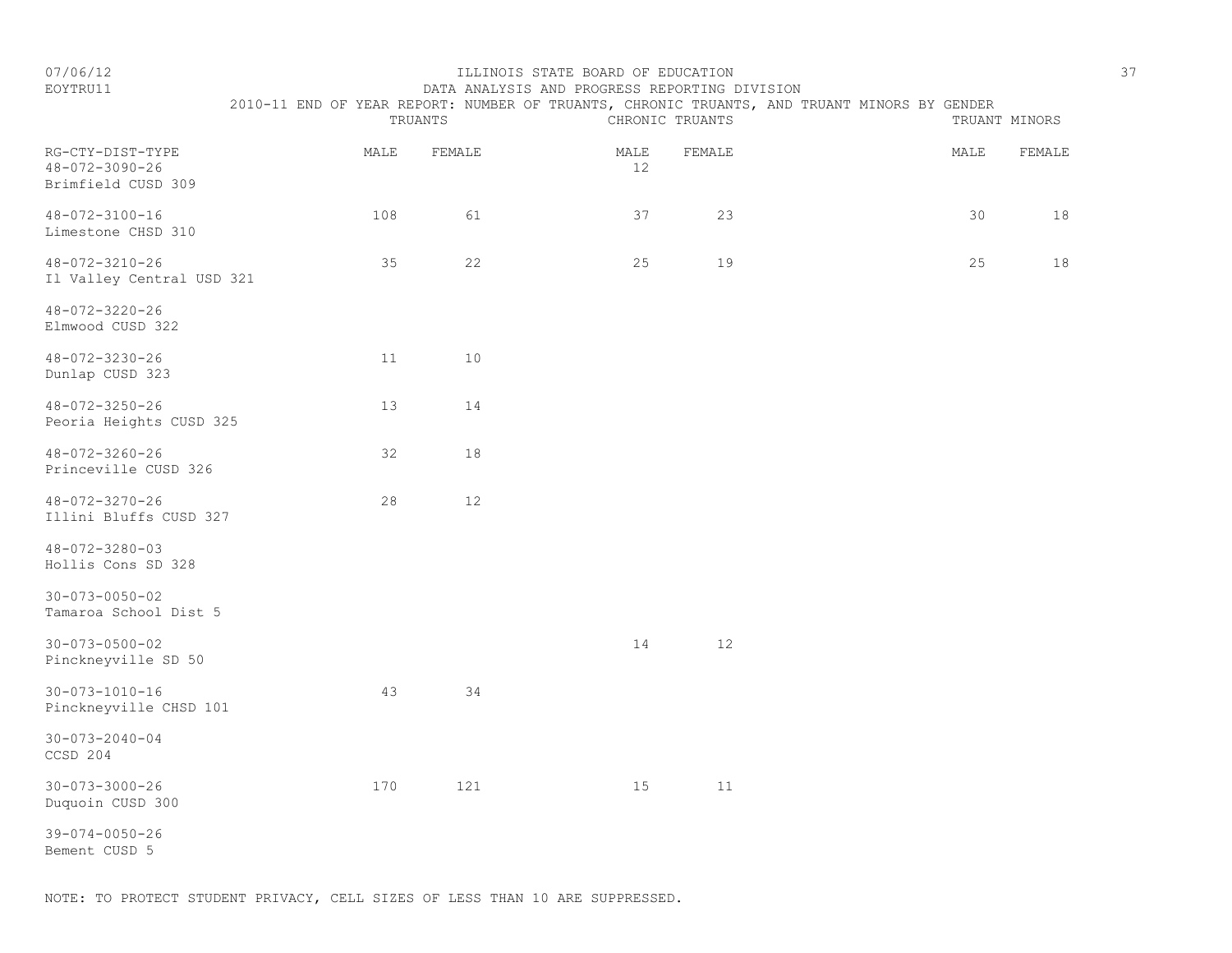### EOYTRU11 DATA ANALYSIS AND PROGRESS REPORTING DIVISION

 2010-11 END OF YEAR REPORT: NUMBER OF TRUANTS, CHRONIC TRUANTS, AND TRUANT MINORS BY GENDER TRUANTS CHRONIC TRUANTS TRUANT MINORS

| RG-CTY-DIST-TYPE<br>$39 - 074 - 0250 - 26$<br>Monticello CUSD 25 | MALE<br>20 | FEMALE | MALE | FEMALE | MALE | FEMALE |
|------------------------------------------------------------------|------------|--------|------|--------|------|--------|
| $39 - 074 - 0390 - 26$<br>Atwood Hammond CUSD 39                 | 17         | 20     |      |        |      |        |
| $39 - 074 - 0570 - 26$<br>Deland-Weldon CUSD 57                  |            |        |      |        |      |        |
| $39 - 074 - 1000 - 26$<br>Cerro Gordo CUSD 100                   |            |        |      |        |      |        |
| $01 - 075 - 0030 - 26$<br>Pleasant Hill CUSD 3                   | 36         | 25     |      |        |      |        |
| $01 - 075 - 0040 - 26$<br>Griggsville-Perry CUSD 4               | 40         | 39     |      |        |      |        |
| $01 - 075 - 0100 - 26$<br>Pikeland CUSD 10                       | 231        | 192    | 19   | 11     | 13   | 11     |
| $01 - 075 - 0120 - 26$<br>Western CUSD 12                        |            |        | 21   | 31     |      |        |
| $20 - 076 - 0010 - 26$<br>Pope Co CUD 1                          | 96         | 89     |      |        |      |        |
| $02 - 077 - 1000 - 26$<br>Century CUSD 100                       | 157        | 158    |      |        |      |        |
| $02 - 077 - 1010 - 26$<br>Meridian CUSD 101                      | 107        | 69     | 37   | 30     | 14   |        |
| $02 - 077 - 8010 - 60$<br>Jamp Spec Educ Services                |            |        |      |        |      |        |
| $43 - 078 - 5350 - 26$<br>Putnam County CUSD 535                 | 46         | 29     |      |        |      |        |
| $45 - 079 - 0010 - 22$<br>Coulterville USD 1                     | 52         | 53     |      |        |      |        |
| 45-079-1320-26<br>Red Bud CUSD 132                               | 117        | 76     |      |        |      |        |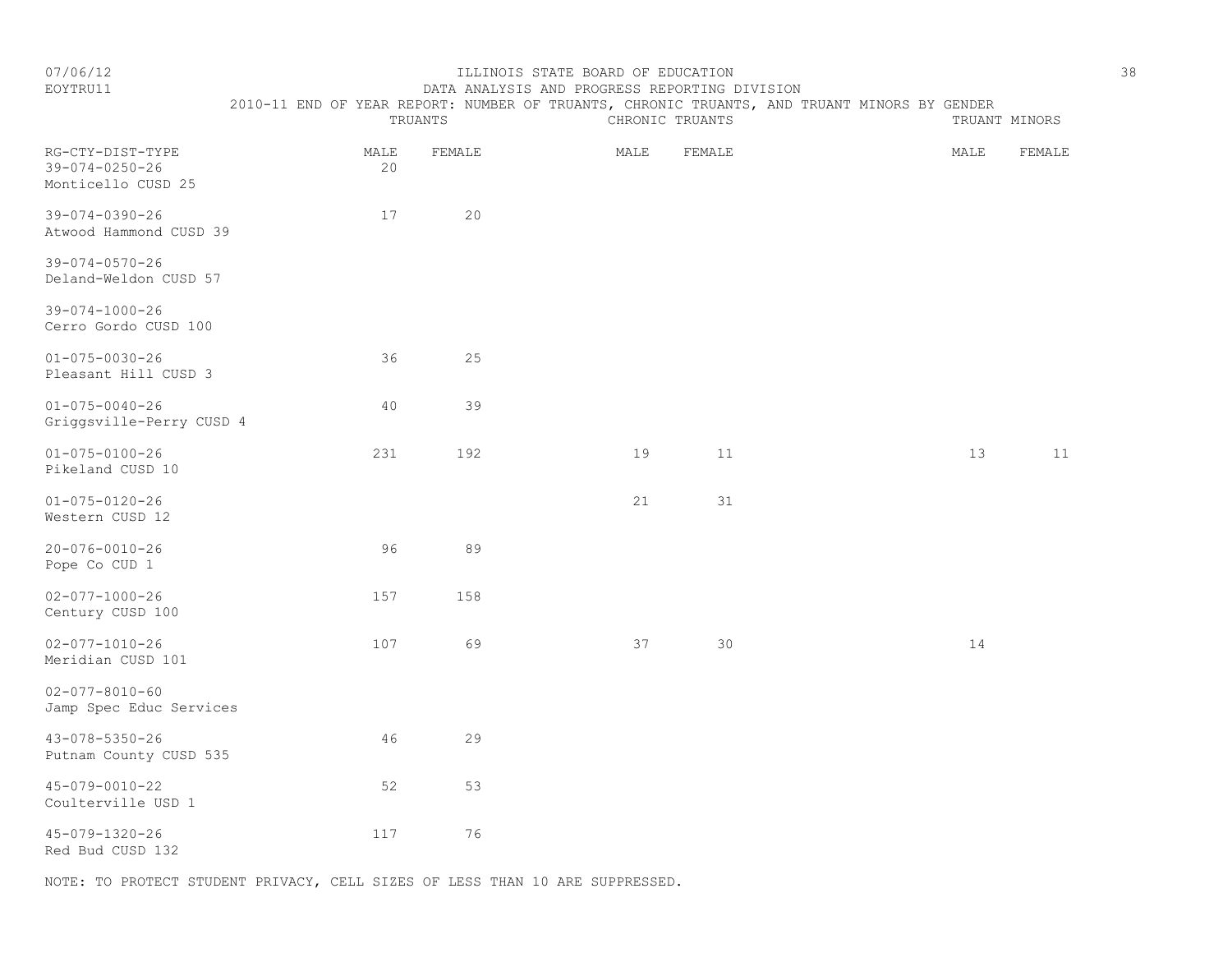#### ILLINOIS STATE BOARD OF EDUCATION 39 EOYTRU11 DATA ANALYSIS AND PROGRESS REPORTING DIVISION

2010-11 END OF YEAR REPORT: NUMBER OF TRUANTS, CHRONIC TRUANTS, AND TRUANT MINORS BY GENDER

|                                                                           |                         | TRUANTS |            | CHRONIC TRUANTS | TRUANT MINORS |              |  |
|---------------------------------------------------------------------------|-------------------------|---------|------------|-----------------|---------------|--------------|--|
| RG-CTY-DIST-TYPE<br>$45 - 079 - 1320 - 61$<br>Perandoe Spec Educ District | MALE<br>10 <sup>°</sup> | FEMALE  | MALE<br>10 | FEMALE          | MALE          | FEMALE<br>10 |  |
| 45-079-1380-26<br>Steeleville CUSD 138                                    |                         |         |            |                 |               |              |  |
| 45-079-1390-26<br>Chester CUSD 139                                        | 202                     | 184     | 15         | 18              |               | 22<br>23     |  |
| $45 - 079 - 1400 - 26$<br>Sparta CUSD 140                                 | 102                     | 96      | $12$       | 12              |               |              |  |
| $12 - 080 - 0010 - 26$<br>East Richland CUSD 1                            | 243                     | 219     |            | 13              |               |              |  |
| $12 - 080 - 0020 - 26$<br>West Richland CUSD 2                            | 40                      | 42      |            |                 |               |              |  |
| $49 - 081 - 0300 - 17$<br>United Twp HSD 30                               | 62                      | 55      |            |                 |               | 54<br>47     |  |
| $49 - 081 - 0340 - 02$<br>Silvis SD 34                                    | 30                      | 28      |            |                 |               |              |  |
| 49-081-0360-02<br>Carbon Cliff-Barstow SD 36                              |                         | 11      |            |                 |               |              |  |
| 49-081-0370-02<br>East Moline SD 37                                       | 176                     | 124     |            |                 |               |              |  |
| 49-081-0400-22<br>Moline USD 40                                           | 1,664                   | 1,587   | 140        | 120             |               | 98<br>76     |  |
| $49 - 081 - 0410 - 25$<br>Rock Island SD 41                               | 1,775                   | 1,657   | 127        | 103             | 123           | 123          |  |
| $49 - 081 - 1000 - 26$<br>Riverdale CUSD 100                              |                         |         |            |                 |               |              |  |
| $49 - 081 - 2000 - 26$<br>Sherrard CUSD 200                               | 102                     | 117     |            |                 |               |              |  |
| $49 - 081 - 3000 - 26$<br>Rockridge CUSD 300                              | 12                      |         |            |                 |               |              |  |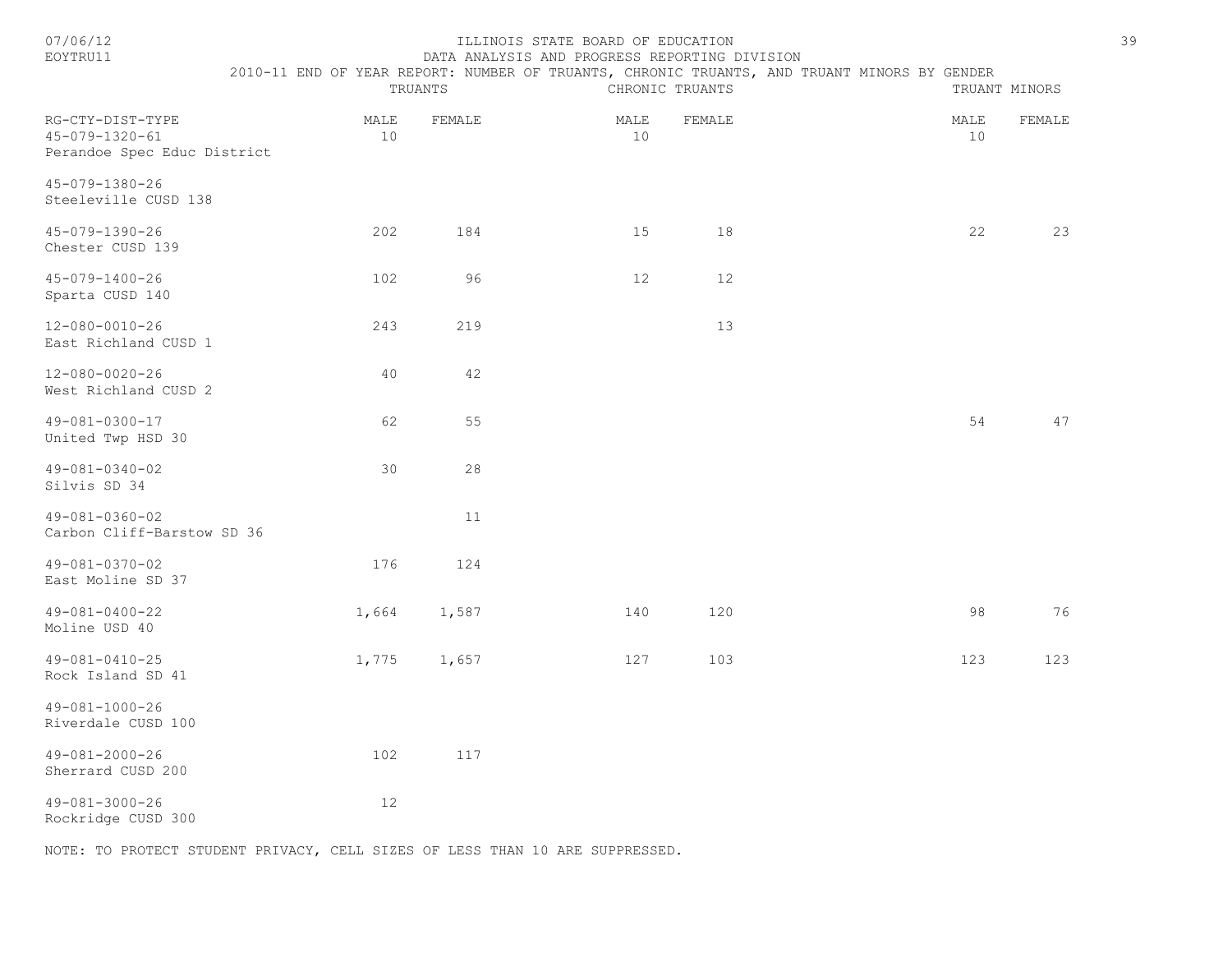## EOYTRU11 DATA ANALYSIS AND PROGRESS REPORTING DIVISION

 2010-11 END OF YEAR REPORT: NUMBER OF TRUANTS, CHRONIC TRUANTS, AND TRUANT MINORS BY GENDER TRUANTS CHRONIC TRUANTS TRUANT MINORS

| RG-CTY-DIST-TYPE<br>$49 - 081 - 8650 - 60$<br>Black Hawk Area Sp Ed District | MALE | FEMALE | MALE | FEMALE |  | MALE | FEMALE |  |
|------------------------------------------------------------------------------|------|--------|------|--------|--|------|--------|--|
| $50 - 082 - 0090 - 26$<br>Lebanon CUSD 9                                     | 55   | 60     |      |        |  |      |        |  |
| $50 - 082 - 0190 - 26$<br>Mascoutah CUD 19                                   | 317  | 277    |      |        |  |      |        |  |
| $50 - 082 - 0400 - 26$<br>Marissa CUSD 40                                    | 46   | 32     |      |        |  |      |        |  |
| $50 - 082 - 0600 - 26$<br>New Athens CUSD 60                                 |      |        |      |        |  |      |        |  |
| $50 - 082 - 0770 - 16$<br>Freeburg CHSD 77                                   |      | 13     |      |        |  |      |        |  |
| $50 - 082 - 0900 - 04$<br>O Fallon CCSD 90                                   | 53   | 49     |      |        |  |      |        |  |
| $50 - 082 - 1040 - 02$<br>Central SD 104                                     |      |        |      |        |  |      |        |  |
| $50 - 082 - 1130 - 02$<br>Wolf Branch SD 113                                 | 28   | 23     |      |        |  |      |        |  |
| $50 - 082 - 1150 - 02$<br>Whiteside SD 115                                   | 52   | 49     |      |        |  |      |        |  |
| $50 - 082 - 1180 - 02$<br>Belleville SD 118                                  | 42   | 30     |      |        |  |      |        |  |
| $50 - 082 - 1190 - 02$<br>Belle Valley SD 119                                |      |        | 14   | 11     |  | 12   | 13     |  |
| $50 - 082 - 1300 - 04$<br>Smithton CCSD 130                                  |      |        |      |        |  |      |        |  |
| $50 - 082 - 1750 - 02$<br>Harmony Emge SD 175                                | 182  | 169    |      |        |  |      |        |  |
| $50 - 082 - 1810 - 02$<br>Signal Hill SD 181                                 | 92   | 81     |      |        |  |      |        |  |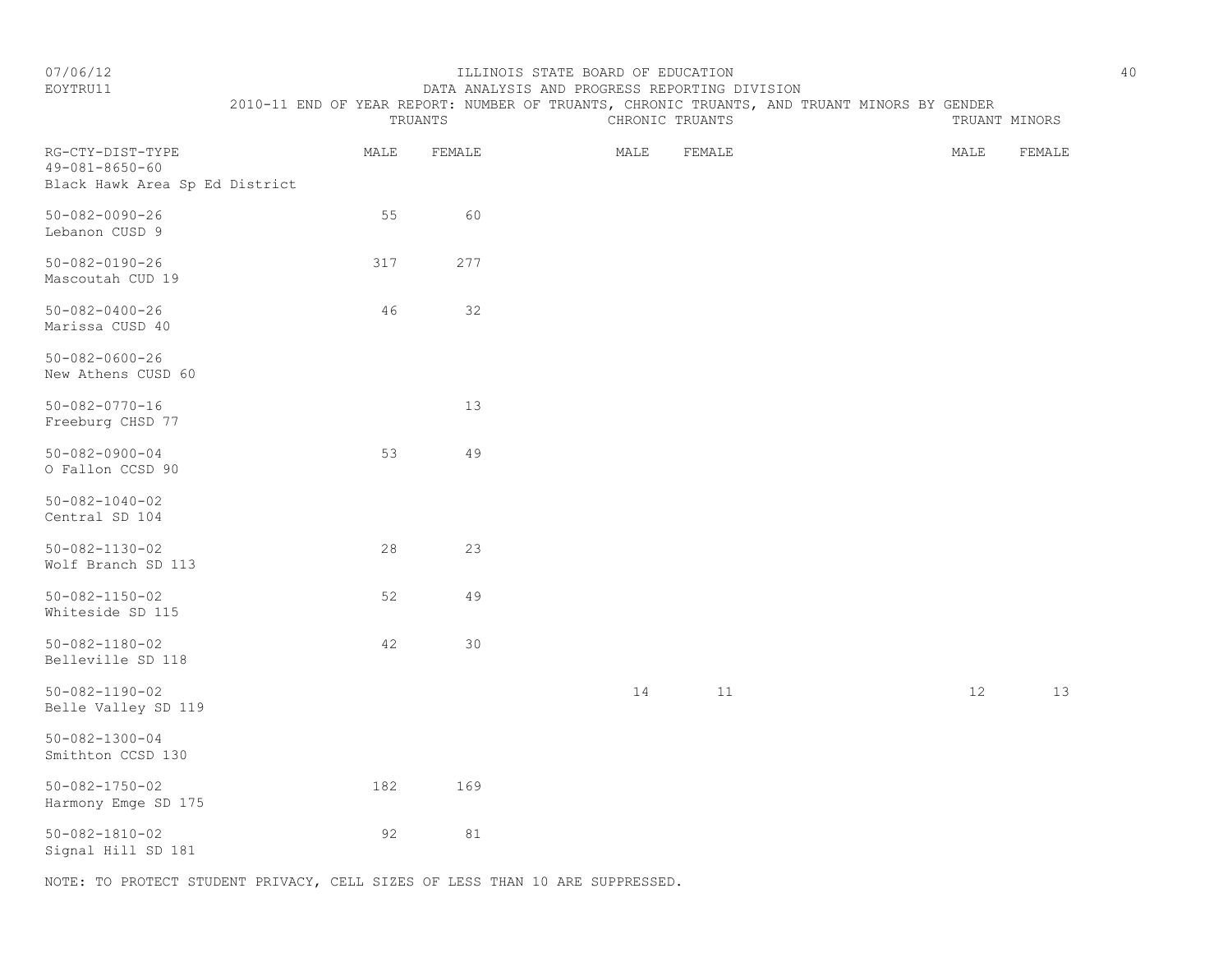| 07/06/12<br>EOYTRU11                                           |             | TRUANTS       | ILLINOIS STATE BOARD OF EDUCATION<br>DATA ANALYSIS AND PROGRESS REPORTING DIVISION | CHRONIC TRUANTS | 2010-11 END OF YEAR REPORT: NUMBER OF TRUANTS, CHRONIC TRUANTS, AND TRUANT MINORS BY GENDER | 41<br>TRUANT MINORS |  |
|----------------------------------------------------------------|-------------|---------------|------------------------------------------------------------------------------------|-----------------|---------------------------------------------------------------------------------------------|---------------------|--|
| RG-CTY-DIST-TYPE<br>$50 - 082 - 1870 - 26$<br>Cahokia CUSD 187 | MALE<br>380 | FEMALE<br>373 | MALE<br>178                                                                        | FEMALE<br>127   | MALE<br>143                                                                                 | FEMALE<br>98        |  |
| $50 - 082 - 1880 - 22$<br>Brooklyn UD 188                      | 12          | $10$          | 17                                                                                 | 16              |                                                                                             |                     |  |
| $50 - 082 - 1890 - 22$<br>East St Louis SD 189                 | 3,872       | 3,909         | 1,009                                                                              | 960             | 1,003                                                                                       | 956                 |  |
| $50 - 082 - 1960 - 26$<br>Dupo CUSD 196                        | 369         | 353           |                                                                                    |                 |                                                                                             |                     |  |
| $50 - 082 - 2010 - 17$<br>Belleville Twp HSD 201               | 730         | 714           | 69                                                                                 | 38              | 103                                                                                         | 115                 |  |
| $50 - 082 - 2030 - 17$<br>O Fallon Twp HSD 203                 | 141         | 82            |                                                                                    |                 |                                                                                             |                     |  |
| $50 - 082 - 8010 - 60$<br>Belleville Area Special Services     | 13          |               |                                                                                    | 26              |                                                                                             | 26                  |  |
| $20 - 083 - 0010 - 26$<br>Galatia CUSD 1                       | 14          | 14            |                                                                                    |                 |                                                                                             |                     |  |
| $20 - 083 - 0020 - 26$<br>Carrier Mills-Stonefort CUSD 2       | 23          | 15            | 14                                                                                 | 18              |                                                                                             |                     |  |
| $20 - 083 - 0030 - 26$<br>Harrisburg CUSD 3                    | 353         | 311           | 19                                                                                 | 21              |                                                                                             |                     |  |
| $20 - 083 - 0040 - 26$<br>Eldorado CUSD 4                      | 70          | 76            | 36                                                                                 | 38              |                                                                                             | $10$                |  |
| $51 - 084 - 0010 - 26$<br>Tri City CUSD 1                      | 30          | 21            |                                                                                    |                 |                                                                                             |                     |  |
| $51 - 084 - 003A - 26$<br>Rochester CUSD 3A                    | 33          | $12$          |                                                                                    |                 |                                                                                             |                     |  |
| $51 - 084 - 0050 - 26$<br>Ball Chatham CUSD 5                  | 218         | 205           | 13                                                                                 | 14              |                                                                                             |                     |  |
|                                                                |             |               |                                                                                    |                 |                                                                                             |                     |  |

51-084-0080-26

Pleasant Plains CUSD 8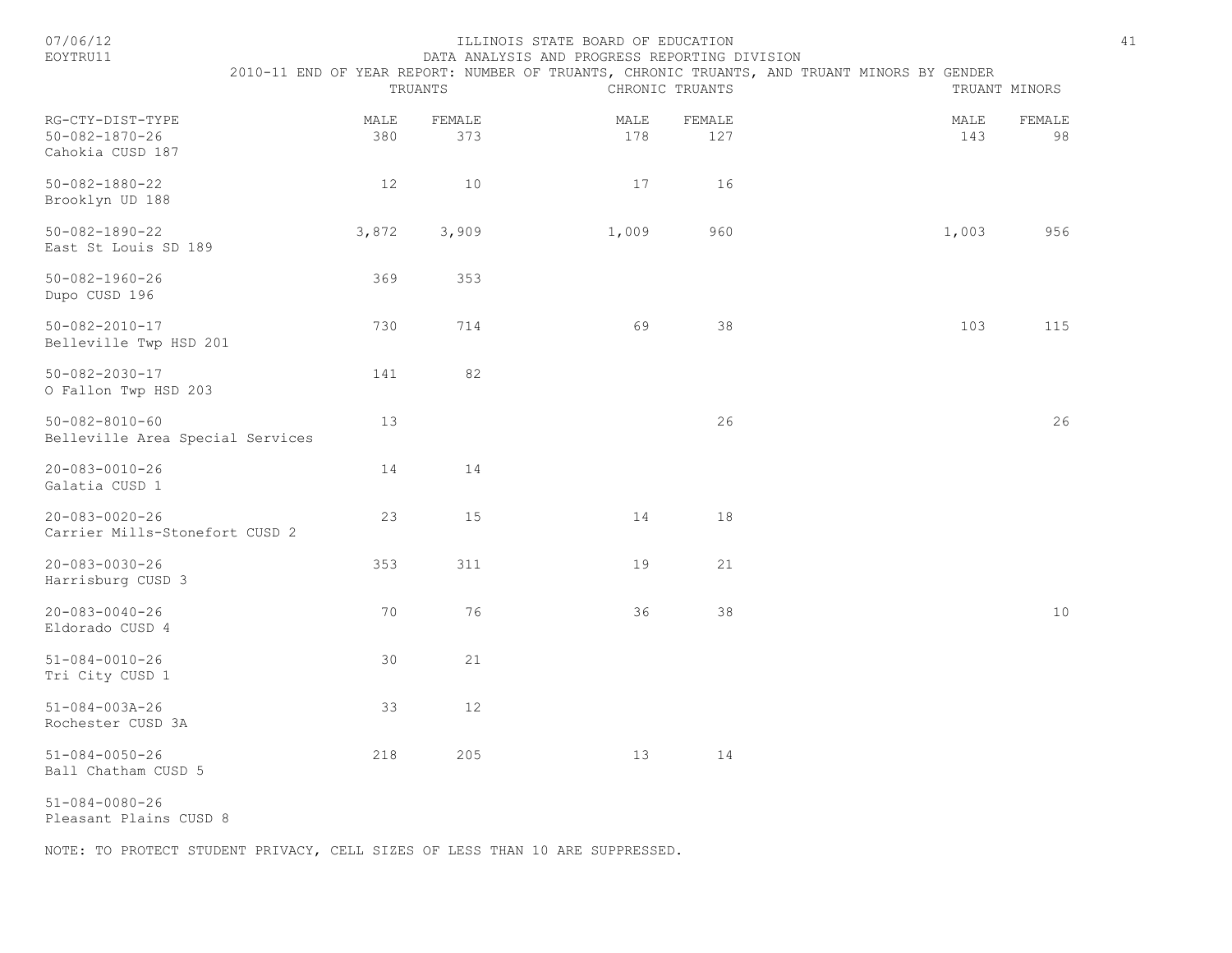# EOYTRU11 DATA ANALYSIS AND PROGRESS REPORTING DIVISION 2010-11 END OF YEAR REPORT: NUMBER OF TRUANTS, CHRONIC TRUANTS, AND TRUANT MINORS BY GENDER<br>CHRONIC TRUANTS

|                                                              |       | TRUANTS | CHRONIC TRUANTS | TRUANT MINORS |      |        |
|--------------------------------------------------------------|-------|---------|-----------------|---------------|------|--------|
| RG-CTY-DIST-TYPE<br>$51 - 084 - 0100 - 26$<br>Auburn CUSD 10 | MALE  | FEMALE  | MALE            | FEMALE        | MALE | FEMALE |
| $51 - 084 - 0100 - 61$<br>Sangamon Area Spec Ed Dist         | 16    |         | 10              |               |      |        |
| $51 - 084 - 0110 - 26$<br>Pawnee CUSD 11                     | 131   | 142     |                 |               |      |        |
| $51 - 084 - 0140 - 26$<br>Riverton CUSD 14                   | 111   | 115     | 16              | 26            |      | 10     |
| $51 - 084 - 0150 - 26$<br>Williamsville CUSD 15              |       |         |                 | 13            |      |        |
| $51 - 084 - 0160 - 26$<br>New Berlin CUSD 16                 | 86    | 89      | 10              |               |      |        |
| $51 - 084 - 1860 - 25$<br>Springfield SD 186                 | 4,478 | 4,197   | 359             | 321           | 78   | 59     |
| $22 - 085 - 0050 - 26$<br>Schuyler-Industry CUSD 5           | 18    | 18      | 11              |               |      |        |
| $46 - 086 - 0010 - 26$<br>Winchester CUSD 1                  |       |         |                 |               |      |        |
| $46 - 086 - 0020 - 26$<br>Scott-Morgan CUSD 2                | 20    | 17      |                 |               |      |        |
| $11 - 087 - 0010 - 26$<br>Windsor CUSD 1                     | 46    | 59      |                 |               |      |        |
| $11 - 087 - 003A - 26$<br>Cowden-Herrick CUSD 3A             |       |         |                 |               |      |        |
| $11 - 087 - 0040 - 26$<br>Shelbyville CUSD 4                 | 126   | 113     |                 |               |      |        |
| $11 - 087 - 0210 - 26$<br>Central A & M CUD 21               |       |         |                 |               |      |        |
| $28 - 088 - 0010 - 26$<br>Bradford CUSD 1                    |       |         |                 |               |      |        |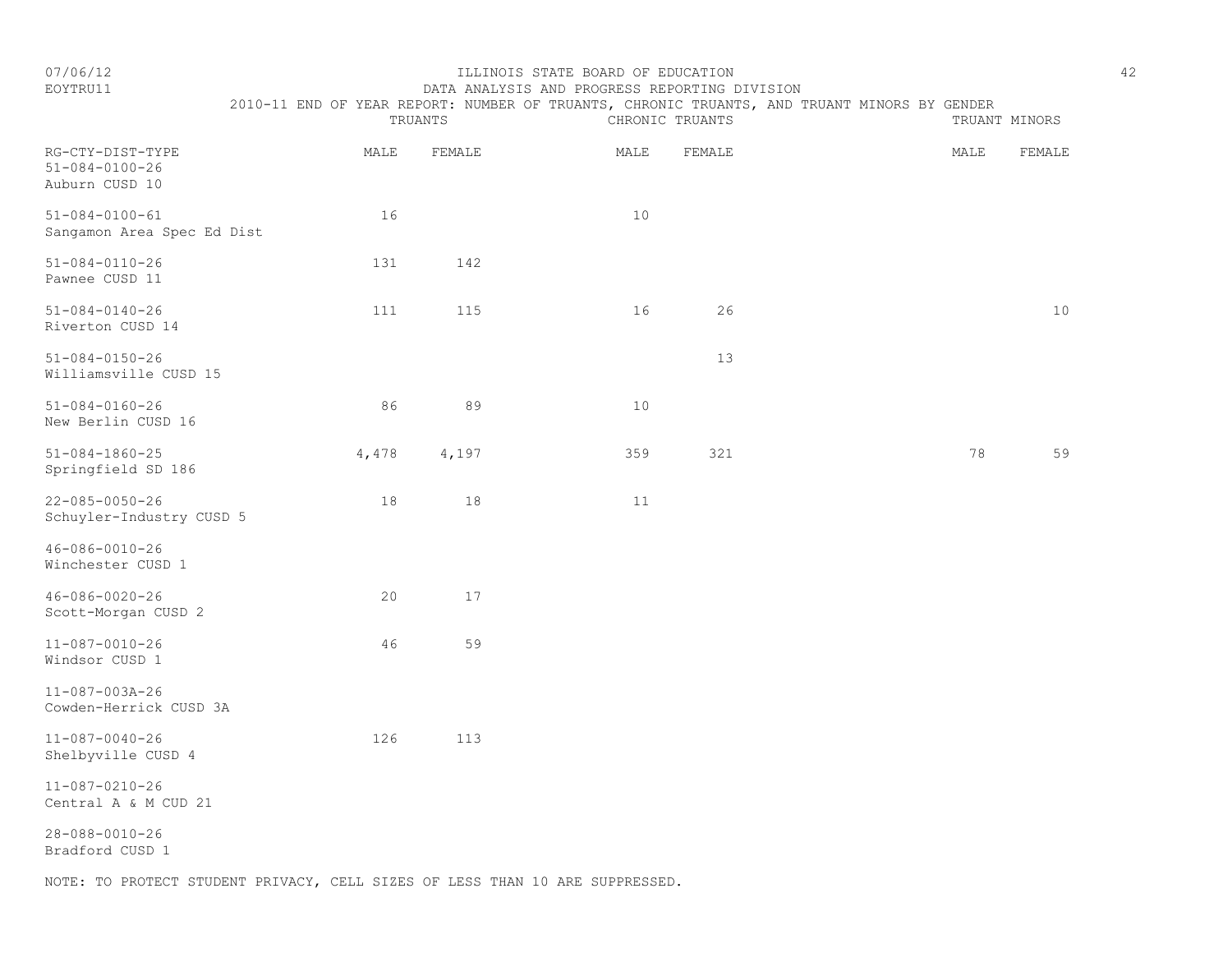| EOYTRU11                                                                     |                                                                                             |              | DATA ANALYSIS AND PROGRESS REPORTING DIVISION |      |                 |  |      |               |
|------------------------------------------------------------------------------|---------------------------------------------------------------------------------------------|--------------|-----------------------------------------------|------|-----------------|--|------|---------------|
|                                                                              | 2010-11 END OF YEAR REPORT: NUMBER OF TRUANTS, CHRONIC TRUANTS, AND TRUANT MINORS BY GENDER | TRUANTS      |                                               |      | CHRONIC TRUANTS |  |      | TRUANT MINORS |
| RG-CTY-DIST-TYPE<br>28-088-1000-26<br>Stark County CUSD 100                  | MALE<br>52                                                                                  | FEMALE<br>46 |                                               | MALE | FEMALE          |  | MALE | FEMALE        |
| 08-089-1450-22<br>Freeport SD 145                                            | 769                                                                                         | 750          |                                               | 141  | 121             |  | 82   | 89            |
| $08 - 089 - 1450 - 61$<br>Northwest Sp Ed Cooperative                        |                                                                                             |              |                                               |      |                 |  |      |               |
| $08 - 089 - 2000 - 26$<br>Pearl City CUSD 200                                | 28                                                                                          | 29           |                                               |      |                 |  |      |               |
| $08 - 089 - 2010 - 26$<br>Dakota CUSD 201                                    | 15                                                                                          | 11           |                                               |      |                 |  |      |               |
| $08 - 089 - 2020 - 26$<br>Lena Winslow CUSD 202                              |                                                                                             |              |                                               |      |                 |  |      |               |
| $08 - 089 - 2030 - 26$<br>Orangeville CUSD 203                               | 47                                                                                          | 47           |                                               |      |                 |  |      |               |
| $53 - 090 - 0500 - 02$<br>District 50 Schools                                |                                                                                             |              |                                               |      |                 |  |      |               |
| $53 - 090 - 0510 - 02$<br>Central SD 51                                      |                                                                                             |              |                                               |      |                 |  |      |               |
| $53 - 090 - 0520 - 02$<br>Washington SD 52                                   |                                                                                             |              |                                               |      |                 |  |      |               |
| $53 - 090 - 0760 - 02$<br>Creve Coeur SD 76                                  | 143                                                                                         | 153          |                                               |      |                 |  |      |               |
| $53 - 090 - 0850 - 02$<br>Robein SD 85                                       |                                                                                             |              |                                               |      |                 |  |      |               |
| $53 - 090 - 0860 - 02$<br>East Peoria SD 86                                  | 12                                                                                          |              |                                               |      |                 |  |      |               |
| $53 - 090 - 1020 - 02$<br>N Pekin & Marquette Hght SD 102                    |                                                                                             |              |                                               |      |                 |  |      |               |
| $53 - 090 - 1080 - 02$<br>Pekin PSD 108                                      | 311                                                                                         | 293          |                                               |      |                 |  |      |               |
| NOTE: TO PROTECT STUDENT PRIVACY, CELL SIZES OF LESS THAN 10 ARE SUPPRESSED. |                                                                                             |              |                                               |      |                 |  |      |               |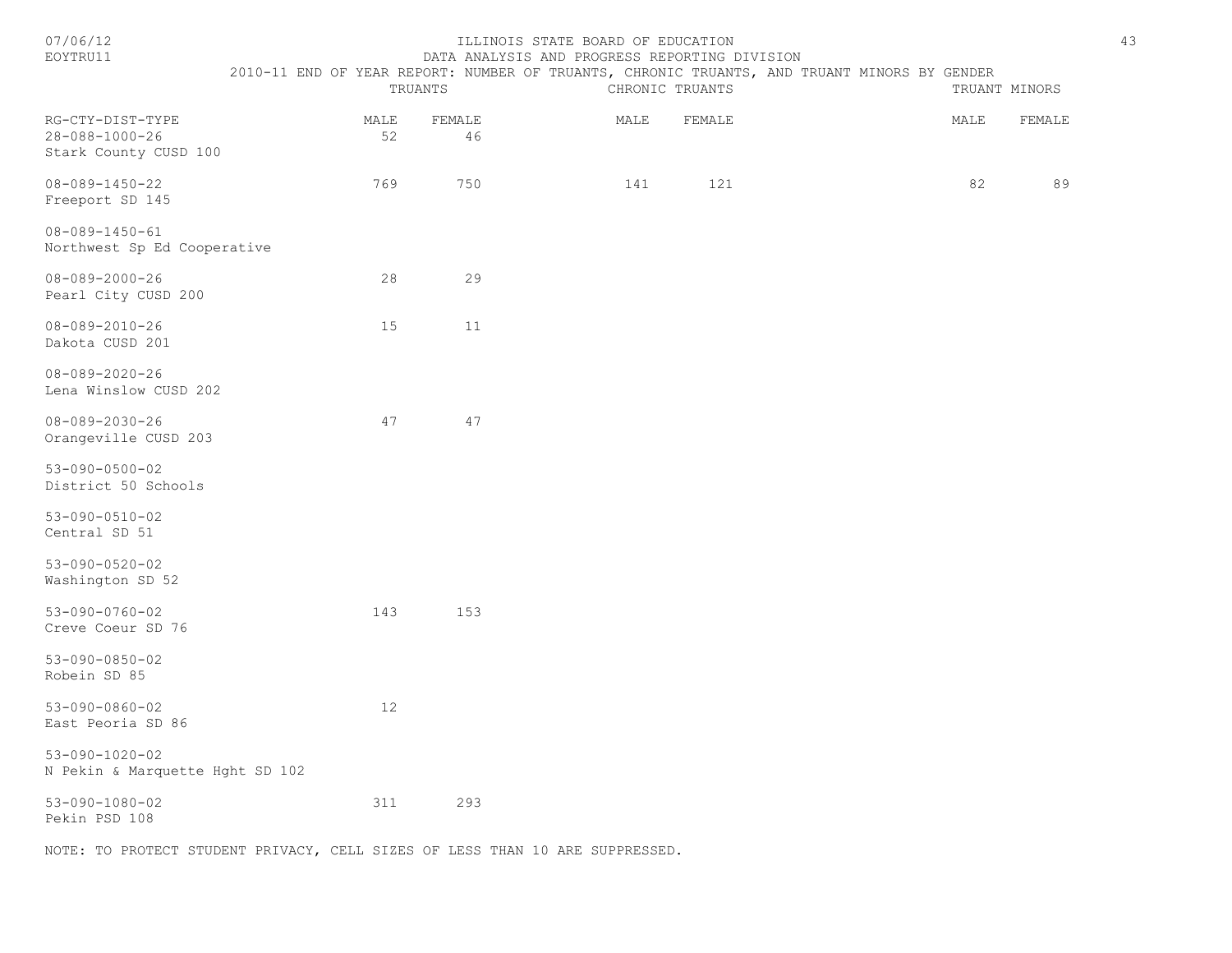EOYTRU11 DATA ANALYSIS AND PROGRESS REPORTING DIVISION 2010-11 END OF YEAR REPORT: NUMBER OF TRUANTS, CHRONIC TRUANTS, AND TRUANT MINORS BY GENDER<br>CHRONIC TRUANTS

|                                                                  |      | TRUANTS |      | CHRONIC TRUANTS |      | TRUANT MINORS |
|------------------------------------------------------------------|------|---------|------|-----------------|------|---------------|
| RG-CTY-DIST-TYPE<br>$53 - 090 - 1370 - 02$<br>South Pekin SD 137 | MALE | FEMALE  | MALE | FEMALE          | MALE | FEMALE        |
| $53 - 090 - 3030 - 16$<br>Pekin CSD 303                          | 334  | 267     | 32   | 37              |      |               |
| $53 - 090 - 3080 - 16$<br>Washington CHSD 308                    | 84   | 43      | 11   |                 | 16   | 10            |
| $53 - 090 - 3090 - 16$<br>East Peoria CHSD 309                   | 194  | 142     | 19   | $12$            |      |               |
| $53 - 090 - 7010 - 26$<br>Deer Creek-Mackinaw CUSD 701           | 38   | 34      |      |                 |      |               |
| $53 - 090 - 7030 - 26$<br>Delavan CUSD 703                       | 25   | 21      |      |                 |      |               |
| $53 - 090 - 7090 - 26$<br>Morton CUSD 709                        | 72   | 50      |      |                 |      |               |
| $02 - 091 - 0170 - 22$<br>Cobden SUD 17                          | 38   | 26      | 12   |                 |      |               |
| $02 - 091 - 0370 - 04$<br>Anna CCSD 37                           |      |         |      |                 |      |               |
| $02 - 091 - 0430 - 04$<br>Jonesboro CCSD 43                      | 11   |         |      |                 |      |               |
| $02 - 091 - 0660 - 22$<br>Dongola USD 66                         |      |         |      |                 |      |               |
| $02 - 091 - 0810 - 16$<br>Anna Jonesboro CHSD 81                 |      |         | 27   | 45              | 14   | 43            |
| $02 - 091 - 0840 - 26$<br>Shawnee CUSD 84                        |      | 11      |      |                 |      |               |
| $54 - 092 - 0010 - 26$<br>Bismarck Henning CUSD                  | 30   | 19      |      |                 |      |               |
| $54 - 092 - 0020 - 26$<br>Westville CUSD 2                       | 66   | 66      |      |                 |      |               |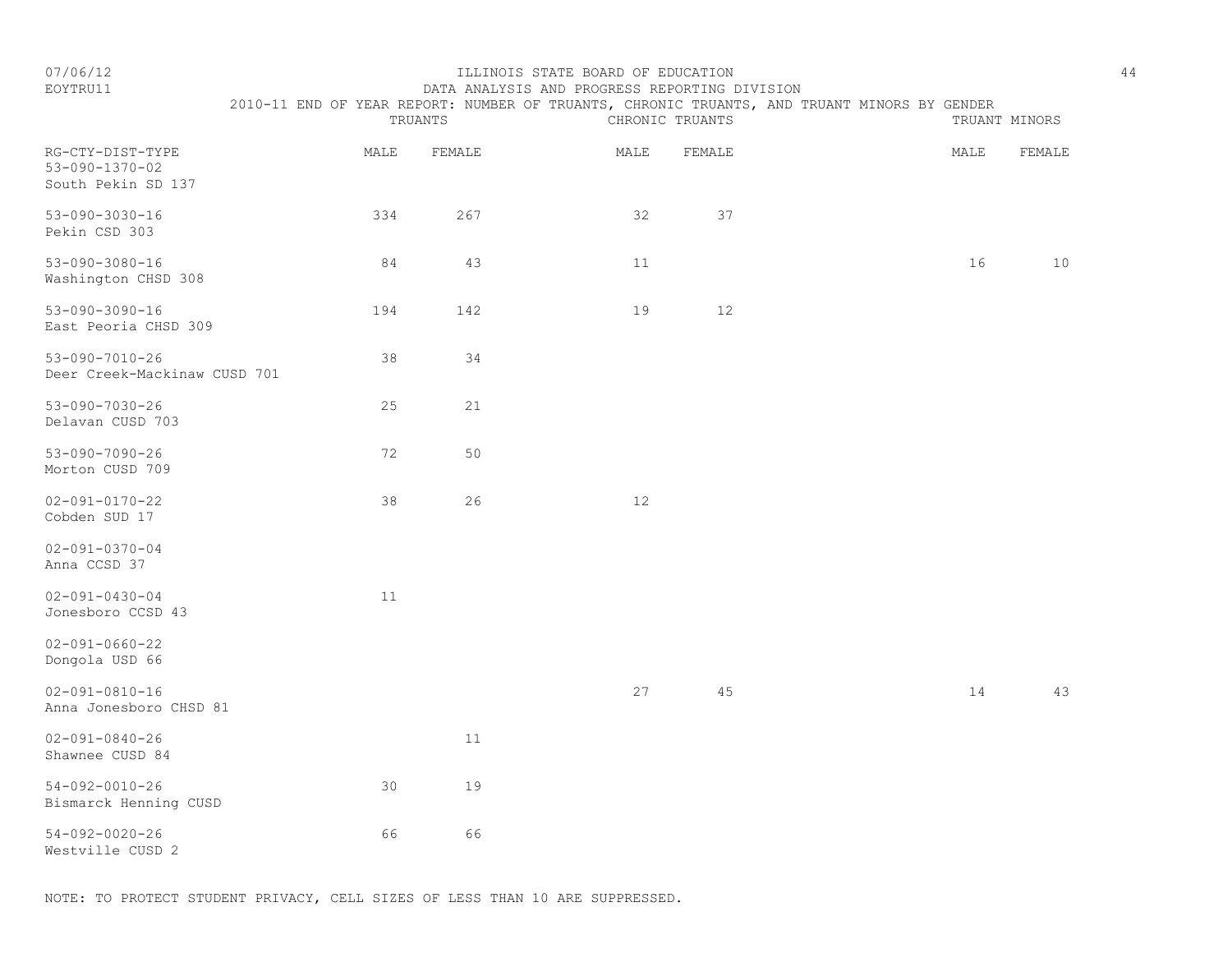#### EOYTRU11 DATA ANALYSIS AND PROGRESS REPORTING DIVISION 2010-11 END OF YEAR REPORT: NUMBER OF TRUANTS, CHRONIC TRUANTS, AND TRUANT MINORS BY GENDER

|                  |      | TRUANTS | CHRONIC TRUANTS |                    |      | TRUANT MINORS |
|------------------|------|---------|-----------------|--------------------|------|---------------|
| RG-CTY-DIST-TYPE | MALE | FEMALE  | MALE            | FEMALE             | MALE | FEMALE        |
| 54-092-0040-26   | ⊃ລ   | 109     |                 | $\sim$<br><u>.</u> |      | 10            |

| Georgetown-Ridge Farm CUD 4              |    |    |  |  |  |
|------------------------------------------|----|----|--|--|--|
| 54-092-0050-26<br>Catlin CUSD 5          |    |    |  |  |  |
| 54-092-0070-26<br>Rossville-Alvin CUSD 7 |    |    |  |  |  |
| 54-092-0110-26<br>Hoopeston Area CUSD 11 | 77 | 74 |  |  |  |

54-092-0120-26 11 Jamaica CUSD 12

54-092-0610-03 Armstrong-Ellis Cons SD 61

54-092-0760-26 64 37 10 31 21 Oakwood CUSD 76

54-092-1180-24 1,941 1,855 178 182 97 87 Danville CCSD 118

54-092-2250-17 Armstrong Twp HSD 225

20-093-0170-24

Allendale CCSD 17

20-093-3480-26 170 117 50 41 10 Wabash CUSD 348

27-094-2380-26 73 86 12 Monmouth-Roseville CUSD 238

27-094-3040-26 40 40 25 21 United CUSD 304

13-095-0010-04 Oakdale CCSD 1

13-095-0100-26 81 85 West Washington Co CUD 10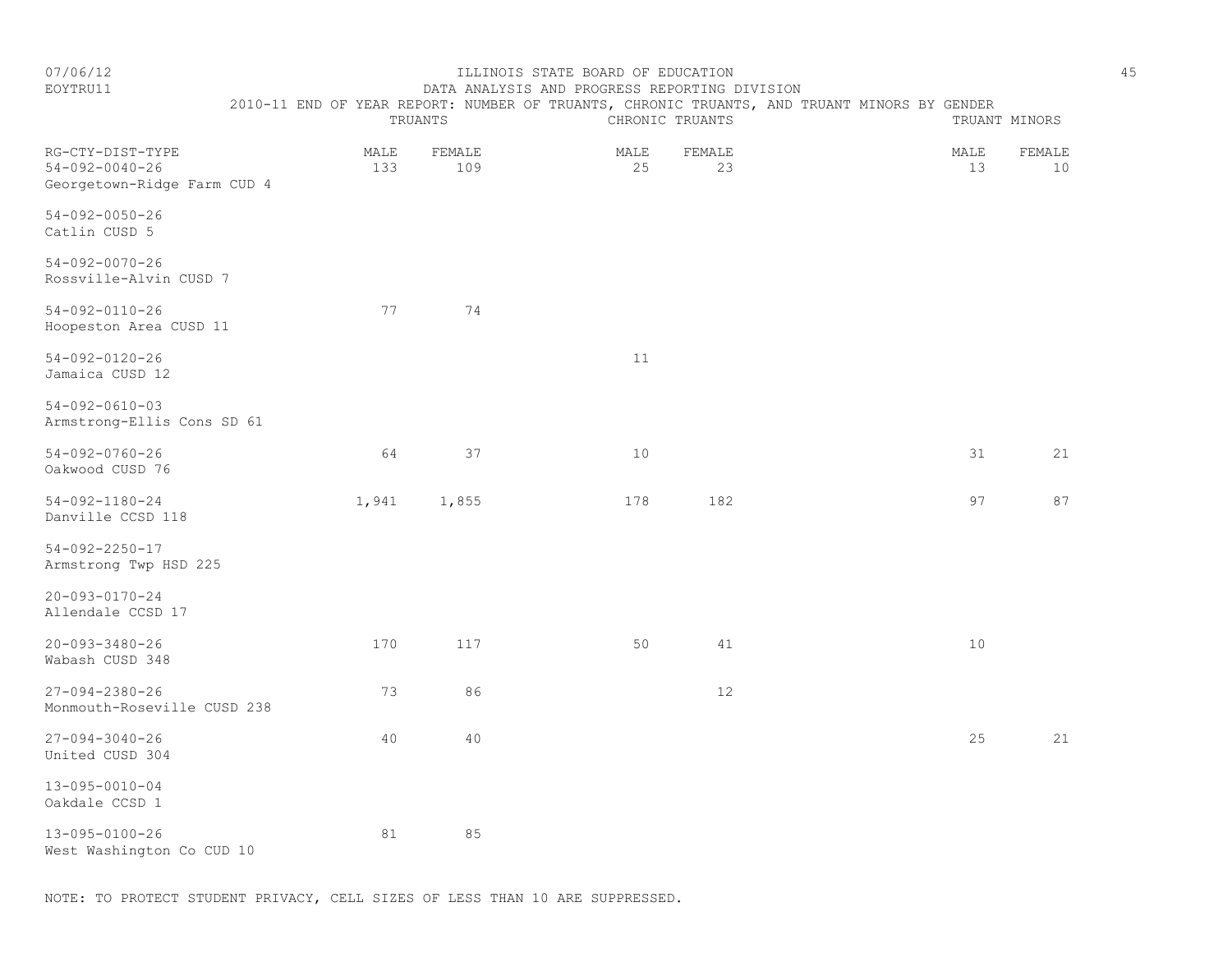TRUANTS CHRONIC TRUANTS TRUANTS TRUANT MINORS

### EOYTRU11 DATA ANALYSIS AND PROGRESS REPORTING DIVISION 2010-11 END OF YEAR REPORT: NUMBER OF TRUANTS, CHRONIC TRUANTS, AND TRUANT MINORS BY GENDER

| RG-CTY-DIST-TYPE<br>13-095-0150-04<br>Ashley CCSD 15        | MALE  | FEMALE | MALE | FEMALE | MALE | FEMALE |
|-------------------------------------------------------------|-------|--------|------|--------|------|--------|
| $13 - 095 - 0490 - 04$<br>Nashville CCSD 49                 |       |        |      |        |      |        |
| $13 - 095 - 0990 - 16$<br>Nashville CHSD 99                 | 12    | 14     |      |        |      |        |
| $20 - 096 - 0060 - 04$<br>New Hope CCSD 6                   |       |        |      |        |      |        |
| $20 - 096 - 1000 - 26$<br>Wayne City CUSD 100               | 13    |        |      |        |      |        |
| $20 - 096 - 1120 - 04$<br>Fairfield PSD 112                 |       |        |      |        |      |        |
| $20 - 096 - 2000 - 26$<br>North Wayne CUSD 200              |       |        |      |        |      |        |
| $20 - 096 - 2250 - 16$<br>Fairfield Comm H S Dist 225       | 16    | 11     |      |        |      |        |
| $20 - 097 - 0010 - 26$<br>Grayville CUSD 1                  | 14    | 11     |      |        |      |        |
| $20 - 097 - 0030 - 26$<br>Norris City-Omaha-Enfield CUSD 3  |       |        |      |        |      |        |
| $20 - 097 - 0050 - 26$<br>Carmi-White County CUSD 5         | 144   | 135    | 11   | 13     |      |        |
| $55 - 098 - 0010 - 26$<br>Erie CUSD 1                       | 39    | 24     |      |        |      |        |
| $55 - 098 - 0020 - 26$<br>River Bend CUSD 2                 | 85    | 67     |      |        |      |        |
| $55 - 098 - 0030 - 26$<br>Prophetstown-Lyndon-Tampico CUSD3 | 46    | $2\,8$ |      |        |      |        |
| $55 - 098 - 0050 - 26$<br>Sterling CUSD 5                   | 1,046 | 1,064  | 46   | 34     | 27   | 23     |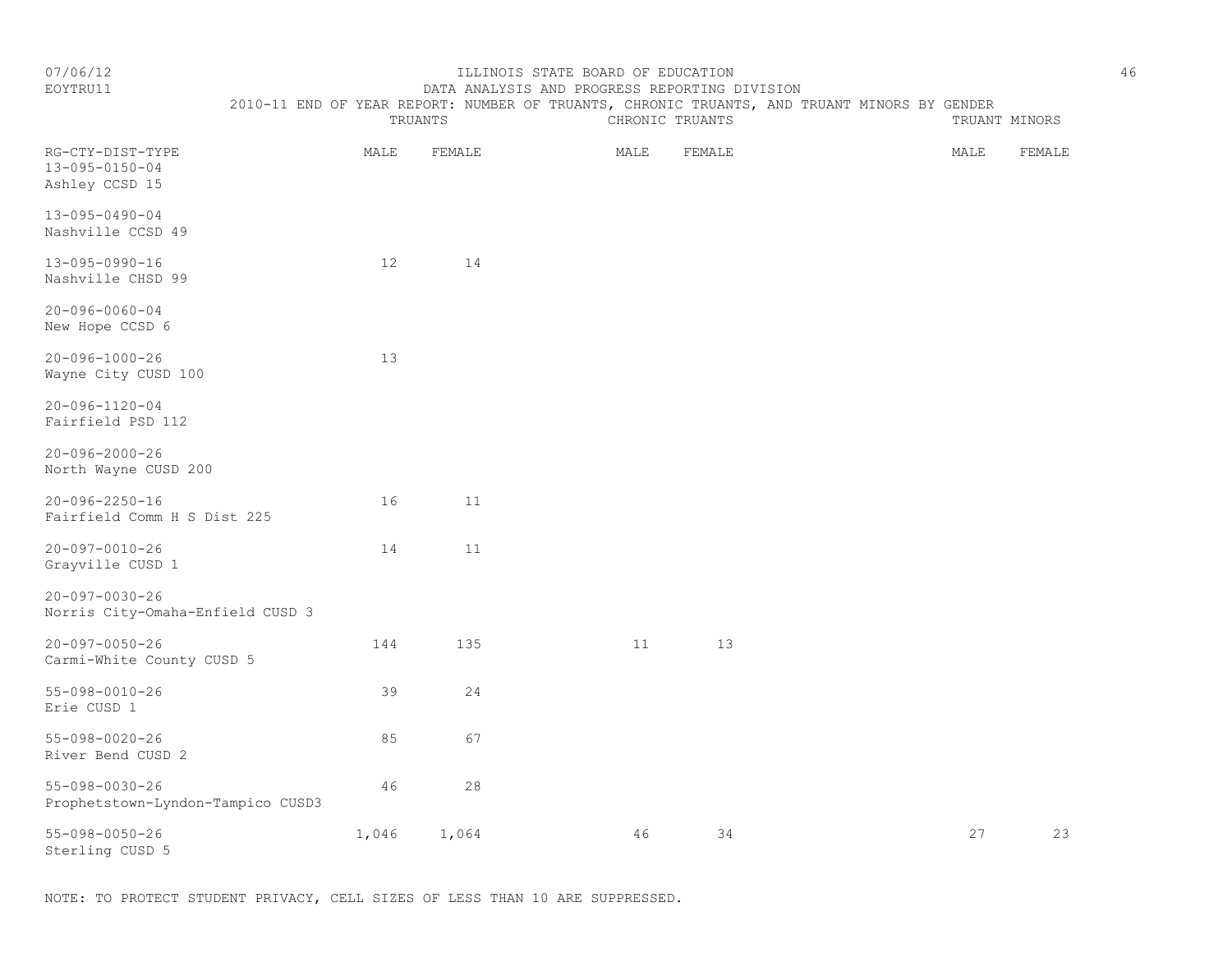TRUANTS CHRONIC TRUANTS TRUANTS TRUANT MINORS

#### EOYTRU11 DATA ANALYSIS AND PROGRESS REPORTING DIVISION 2010-11 END OF YEAR REPORT: NUMBER OF TRUANTS, CHRONIC TRUANTS, AND TRUANT MINORS BY GENDER

| RG-CTY-DIST-TYPE<br>$55 - 098 - 0060 - 26$<br>Morrison CUSD 6 | MALE<br>89 | FEMALE<br>63 | MALE | FEMALE | MALE | FEMALE |
|---------------------------------------------------------------|------------|--------------|------|--------|------|--------|
| 55-098-0120-02<br>East Coloma SD 12                           |            |              |      |        |      |        |
| 55-098-0130-02<br>Rock Falls ESD 13                           | 33         | 37           |      |        |      |        |
| 55-098-0140-02<br>Riverdale SD 14                             | 11         | 18           |      |        |      |        |
| 55-098-3010-17<br>Rock Falls Twp HSD 301                      | 213        | 188          | 20   | 13     |      |        |

56-099-0170-02

Channahon SD 17

Troy CCSD 30C 56-099-033C-04 12

56-099-070C-04 14 10 14 10 Laraway CCSD 70C

56-099-0810-02 Union SD 81

Homer CCSD 33C

56-099-0840-02

Rockdale SD 84

56-099-0860-05 1,437 1,264 814 707 854 698 Joliet PSD 86

56-099-088A-02 122 122 30 24 30 24 Richland GSD 88A

56-099-0880-02 15 11 10 Chaney-Monge SD 88

56-099-0890-02 Fairmont SD 89

56-099-030C-04 273 309 14 10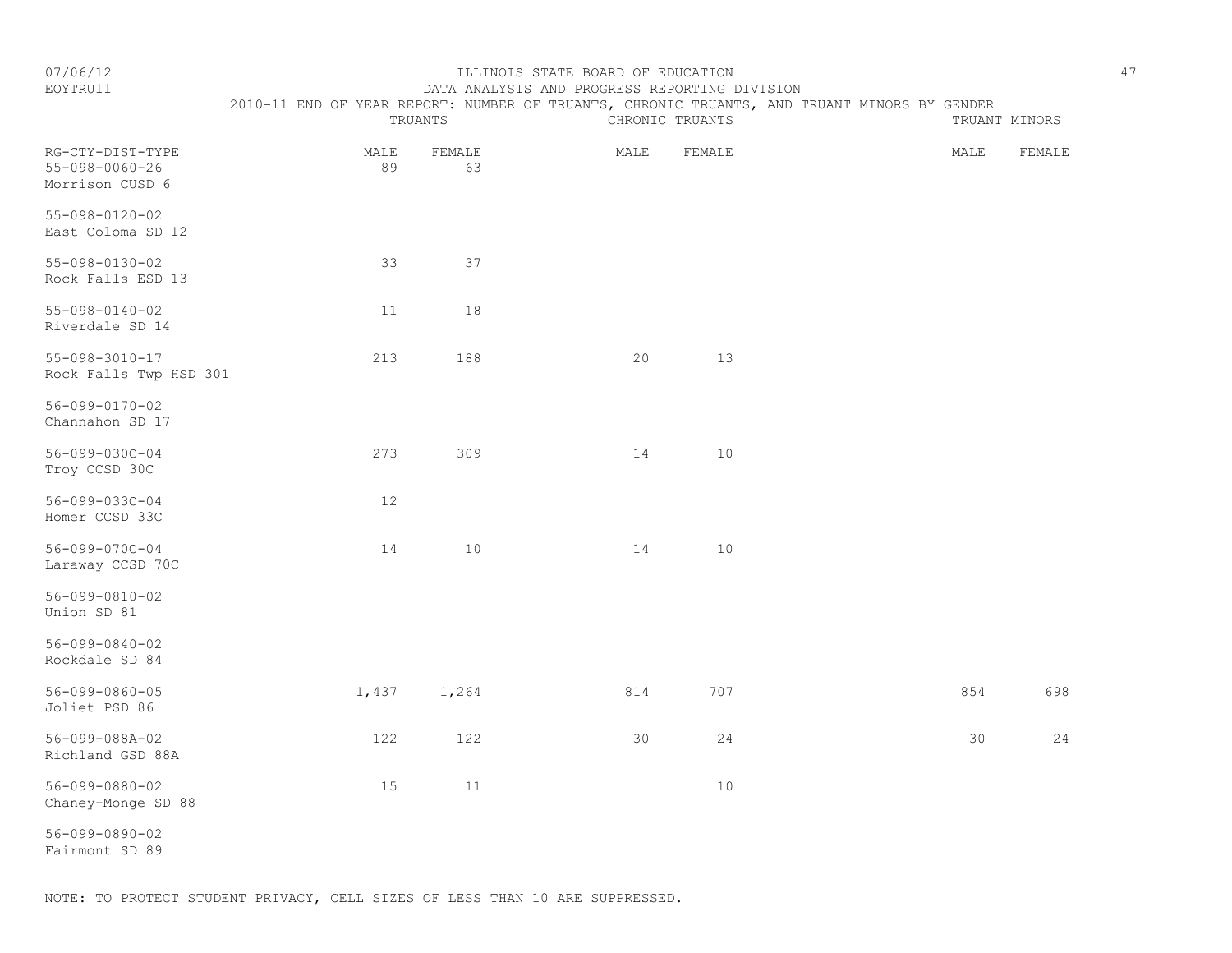### EOYTRU11 DATA ANALYSIS AND PROGRESS REPORTING DIVISION 2010-11 END OF YEAR REPORT: NUMBER OF TRUANTS, CHRONIC TRUANTS, AND TRUANT MINORS BY GENDER

|                                                          |            | TRUANTS      |      | CHRONIC TRUANTS |      | TRUANT MINORS |
|----------------------------------------------------------|------------|--------------|------|-----------------|------|---------------|
| RG-CTY-DIST-TYPE<br>$56 - 099 - 0900 - 02$<br>Taft SD 90 | MALE<br>18 | FEMALE<br>16 | MALE | FEMALE          | MALE | FEMALE        |
| $56 - 099 - 0910 - 02$<br>Lockport SD 91                 |            |              |      |                 |      |               |
| $56 - 099 - 0920 - 02$<br>Will County SD 92              |            |              | 19   |                 |      |               |
| $56 - 099 - 1140 - 02$<br>Manhattan SD 114               |            |              |      |                 |      |               |
| $56 - 099 - 1220 - 02$<br>New Lenox SD 122               | 27         | 32           |      |                 |      |               |
| 56-099-1590-02<br>Mokena SD 159                          | 14         | 10           |      |                 |      |               |
| $56 - 099 - 1610 - 02$<br>Summit Hill SD 161             |            |              |      |                 |      |               |
| 56-099-200U-26<br>Beecher CUSD 200U                      |            |              |      |                 |      |               |
| $56 - 099 - 201U - 26$<br>Crete Monee CUSD 201U          | 1,393      | 1,244        | 70   | 51              | 32   | 21            |
| $56 - 099 - 2020 - 22$<br>Plainfield SD 202              | 8,308      | 7,771        | 194  | 148             | 194  | 148           |
| $56 - 099 - 2040 - 17$<br>Joliet Twp HSD 204             | 235        | 193          | 184  | 136             | 91   | 75            |
| 56-099-2050-17<br>Lockport Twp HSD 205                   | 1,122      | 1,111        | 41   | 22              |      |               |
| 56-099-207U-26<br>Peotone CUSD 207U                      |            |              |      |                 |      |               |
| 56-099-209U-26<br>Wilmington CUSD 209U                   | 43         | 23           |      |                 |      |               |
| $56 - 099 - 2100 - 16$<br>Lincoln Way CHSD 210           | 104        | 82           |      |                 |      |               |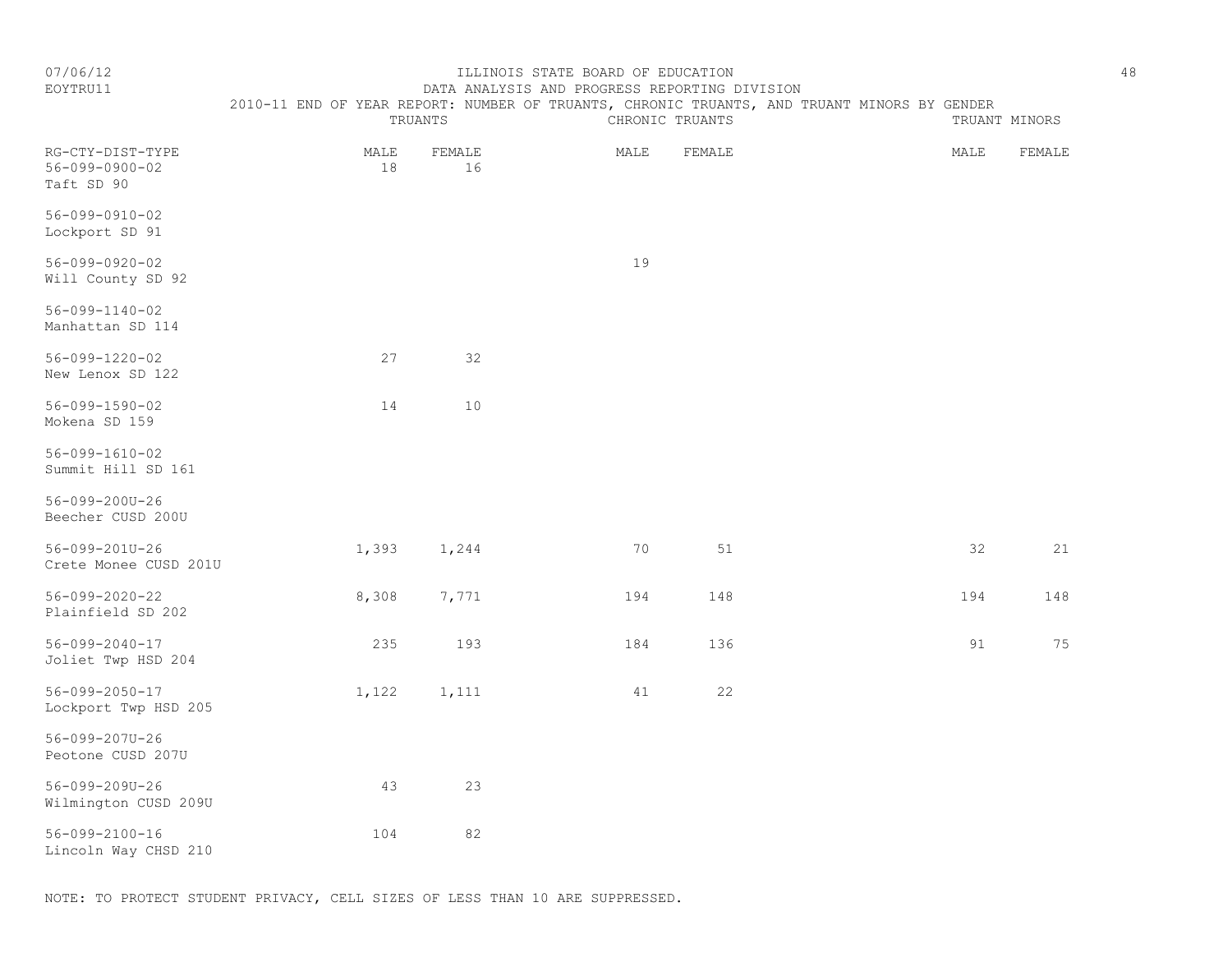EOYTRU11 DATA ANALYSIS AND PROGRESS REPORTING DIVISION 2010-11 END OF YEAR REPORT: NUMBER OF TRUANTS, CHRONIC TRUANTS, AND TRUANT MINORS BY GENDER

|                                                             |            | TRUANTS      |            | CHRONIC TRUANTS |       | TRUANT MINORS |
|-------------------------------------------------------------|------------|--------------|------------|-----------------|-------|---------------|
| RG-CTY-DIST-TYPE<br>56-099-255U-26<br>Reed Custer CUSD 255U | MALE<br>11 | FEMALE<br>11 | MALE<br>12 | FEMALE<br>11    | MALE  | FEMALE        |
| $56 - 099 - 255U - 61$<br>S Will Co Coop for Spec Ed        | 39         |              |            |                 |       |               |
| $56 - 099 - 365U - 26$<br>Valley View CUSD 365U             | 2,251      | 1,589        | 382        | 356             | 83    | 77            |
| $21 - 100 - 0010 - 26$<br>Johnston City CUSD 1              | 90         | 39           | 11         |                 |       |               |
| $21 - 100 - 0020 - 26$<br>Marion CUSD 2                     | 414        | 372          | 30         | 34              | 55    | 48            |
| $21 - 100 - 0030 - 26$<br>Crab Orchard CUSD 3               | 20         | 24           | 20         | 24              |       | 10            |
| $21 - 100 - 0040 - 26$<br>Herrin CUSD 4                     | 75         | 66           | 11         | $10$            | 11    | $10$          |
| $21 - 100 - 0050 - 26$<br>Carterville CUSD 5                | 287        | 265          | 21         | 17              |       |               |
| $21 - 100 - 8010 - 60$<br>Williamson Co Spec Educ District  | 16         |              | 16         |                 |       |               |
| $04 - 101 - 1220 - 22$<br>Harlem UD 122                     | 611        | 529          | 106        | 71              |       |               |
| $04 - 101 - 1310 - 04$<br>Kinnikinnick CCSD 131             | 54         | 56           |            |                 |       |               |
| $04 - 101 - 1400 - 04$<br>Rockton SD 140                    | 84         | 109          |            |                 |       |               |
| $04 - 101 - 2050 - 25$<br>Rockford SD 205                   | 10,468     | 10,132       | 1,215      | 1,129           | 1,201 | 1,115         |
| $04 - 101 - 2070 - 16$<br>Hononegah CHD 207                 | 549        | 511          |            |                 |       |               |
| $04 - 101 - 3200 - 26$<br>County of Winnebago SD 320        | 214        | 194          |            |                 |       |               |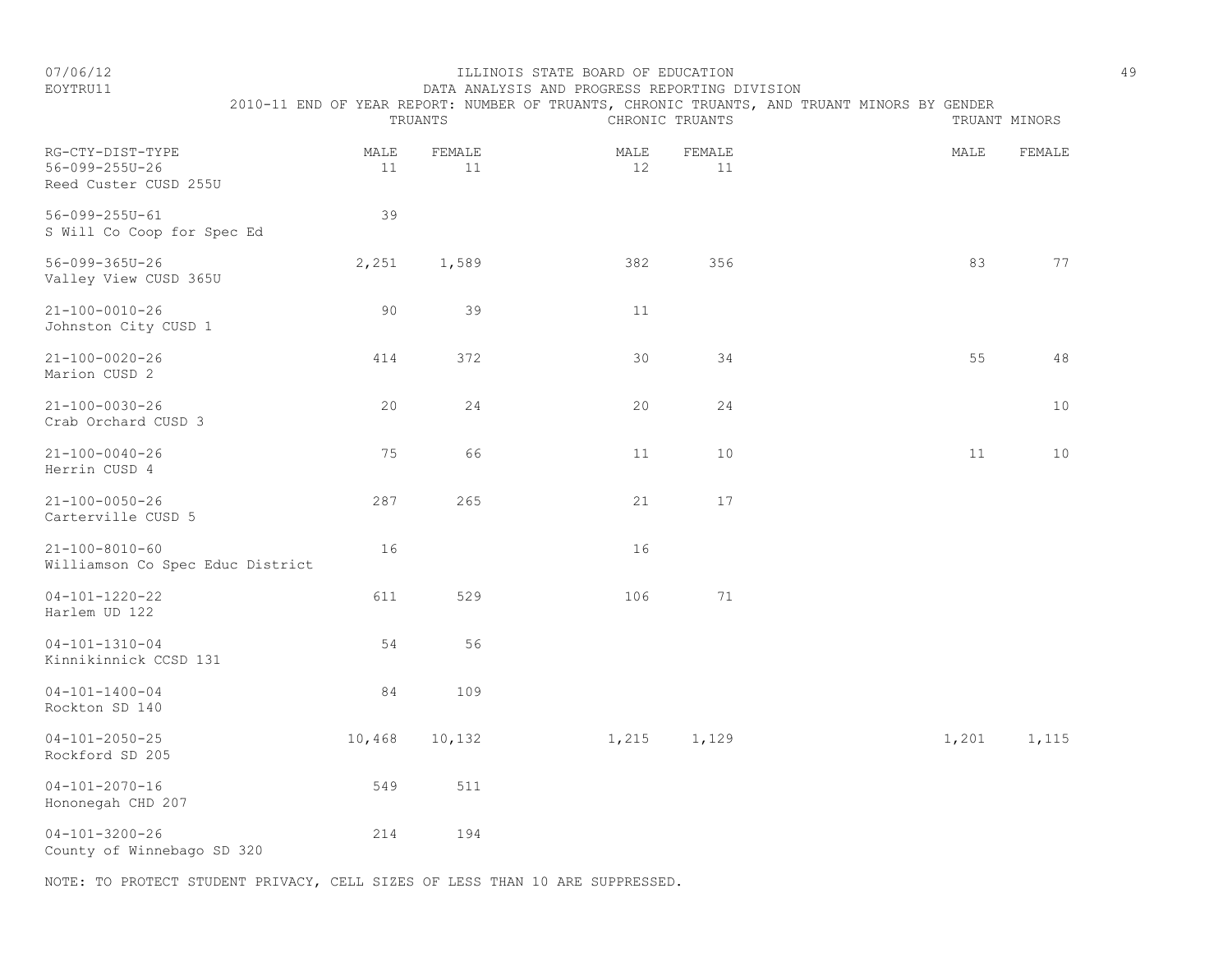| 07/06/1 |  |  |
|---------|--|--|
|         |  |  |

#### ILLINOIS STATE BOARD OF EDUCATION 50 EOYTRU11 DATA ANALYSIS AND PROGRESS REPORTING DIVISION

2010-11 END OF YEAR REPORT: NUMBER OF TRUANTS, CHRONIC TRUANTS, AND TRUANT MINORS BY GENDER

|                                                                   |            | TRUANTS      | CHRONIC TRUANTS | TRUANT MINORS |        |
|-------------------------------------------------------------------|------------|--------------|-----------------|---------------|--------|
| RG-CTY-DIST-TYPE<br>$04 - 101 - 3210 - 26$<br>Pecatonica CUSD 321 | MALE<br>93 | FEMALE<br>74 | MALE<br>FEMALE  | MALE          | FEMALE |
| $04 - 101 - 3220 - 26$<br>Durand CUSD 322                         |            |              |                 |               |        |
| $04 - 101 - 3230 - 26$<br>Winnebago CUSD 323                      | 82         | 67           |                 |               |        |
| $43 - 102 - 0010 - 04$<br>Metamora CCSD 1                         |            |              |                 |               |        |
| $43 - 102 - 0060 - 26$<br>Fieldcrest CUSD 6                       | 79         | 65           | 11              |               |        |
| 43-102-0110-26<br>El Paso-Gridley CUSD 11                         | 56         | 25           |                 |               |        |
| $43 - 102 - 0210 - 26$<br>Lowpoint-Washburn CUSD 21               |            |              |                 |               |        |
| 43-102-0600-26<br>Roanoke Benson CUSD 60                          |            |              |                 |               |        |
| $43 - 102 - 1220 - 17$<br>County of Woodford School               |            |              |                 |               |        |
| $43 - 102 - 1400 - 26$<br>Eureka CUD 140                          | 38         | 31           | 11              |               |        |
| $65 - 108 - 9000 - 80$<br>Dept of Human Services                  | 29         | 15           |                 |               |        |
| $65 - 108 - 9010 - 80$<br>ISU Laboratory Schools                  | 69         | 49           |                 |               |        |
| $02 - 000 - 0000 - 00$<br>Alxndr/John/Masc/Pulski/Union ROE       | 67         | 36           |                 |               |        |
| $03 - 000 - 0000 - 00$<br>Bond/Effingham/Fayette ROE              | 41         | 27           |                 |               |        |
| $04 - 000 - 0000 - 00$<br>Boone/Winnebago ROE                     | 72         | 35           | 68<br>23        | 42            |        |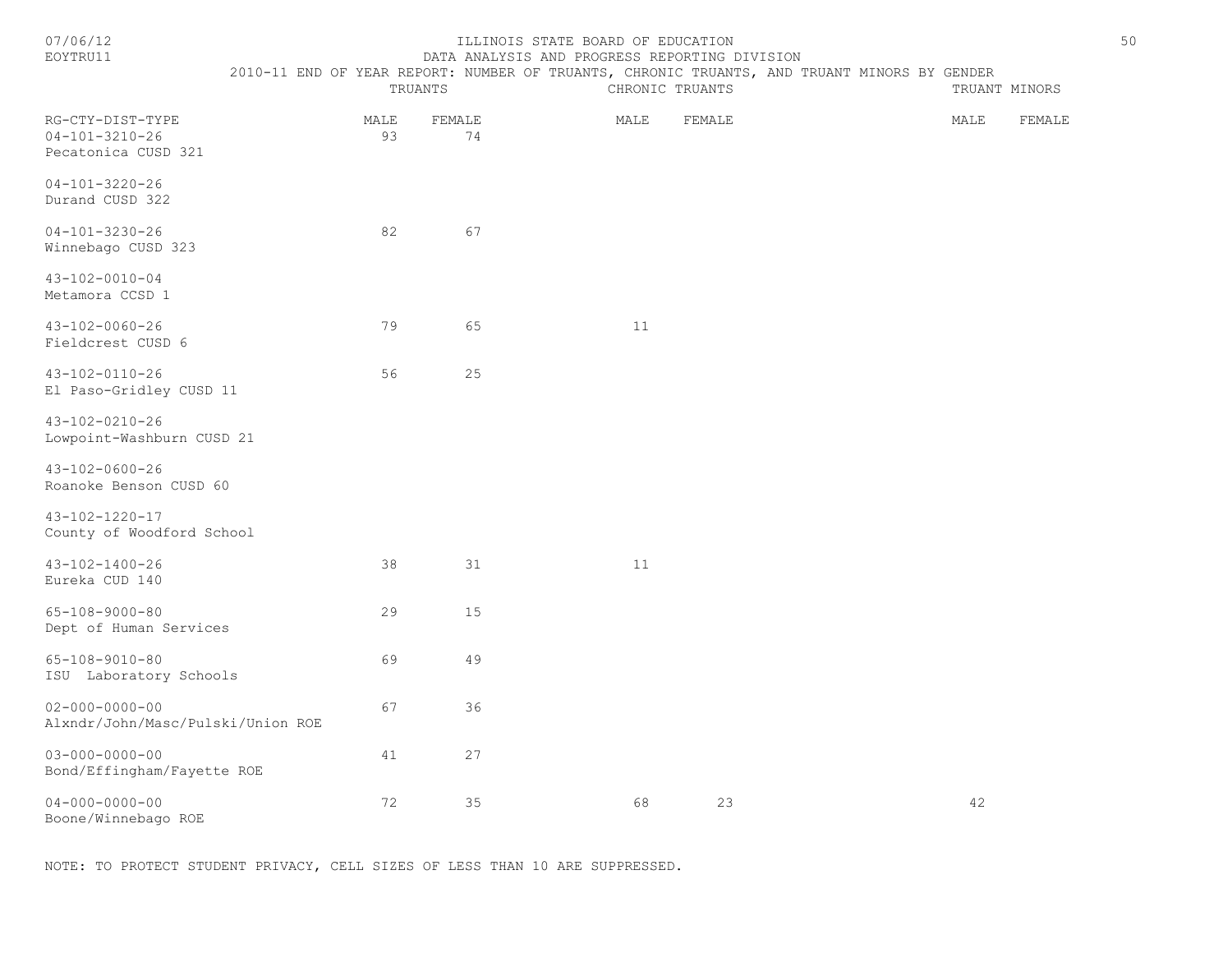#### 07/06/12 ILLINOIS STATE BOARD OF EDUCATION 51 DATA ANALYSIS AND PROGRESS REPORTING DIVISION

2010-11 END OF YEAR REPORT: NUMBER OF TRUANTS, CHRONIC TRUANTS, AND TRUANT MINORS BY GENDER

|                                                                         |            | TRUANTS |      | CHRONIC TRUANTS |        | TRUANT MINORS |
|-------------------------------------------------------------------------|------------|---------|------|-----------------|--------|---------------|
| RG-CTY-DIST-TYPE<br>$06 - 000 - 0000 - 00$<br>Region 06 West Cook ISC 2 | MALE<br>11 | FEMALE  | MALE | FEMALE          | MALE   | FEMALE        |
| $08 - 000 - 0000 - 00$<br>Carroll/Jo Daviess/Stephenson ROE             | $12$       |         |      |                 |        |               |
| $09 - 000 - 0000 - 00$<br>Champaign/Ford ROE                            | 79         | 41      | 17   | 12              |        |               |
| $10 - 000 - 0000 - 00$<br>Christian/Montgomery ROE                      |            |         |      |                 |        |               |
| $11 - 000 - 0000 - 00$<br>Clk Cls Cmbn Dglas Edgr Mltr Shlb             | 42         | 28      |      |                 |        |               |
| $13 - 000 - 0000 - 00$<br>Clinton/Marion/Washington ROE                 | 31         |         |      |                 |        |               |
| $16 - 000 - 0000 - 00$<br>DeKalb ROE                                    | 20         |         |      |                 |        |               |
| $20 - 000 - 0000 - 00$<br>Edwd/Gltn/Hdin/Pop/Slne/Wbh/Wn/Wh             | 16         |         | 28   | $10$            | $4\,4$ | 14            |
| $21 - 000 - 0000 - 00$<br>Franklin/Williamson ROE                       | $2\,8$     | 26      | 20   | 18              | 14     | 13            |
| $22 - 000 - 0000 - 00$<br>Fulton/Schuyler ROE                           |            |         |      |                 |        |               |
| $25 - 000 - 0000 - 00$<br>Hamilton/Jefferson ROE                        | 36         | 39      |      |                 |        |               |
| $27 - 000 - 0000 - 00$<br>Henderson/Mercer/Warren ROE                   | 16         |         | 16   |                 | 16     |               |
| $28 - 000 - 0000 - 00$<br>Bureau/Henry/Stark ROE                        |            |         |      |                 |        |               |
| $30 - 000 - 0000 - 00$<br>Jackson/Perry ROE                             | 20         |         |      |                 | 20     |               |
| $31 - 000 - 0000 - 00$<br>Kane ROE                                      | 76         | 36      | 48   | 23              | 32     | 37            |